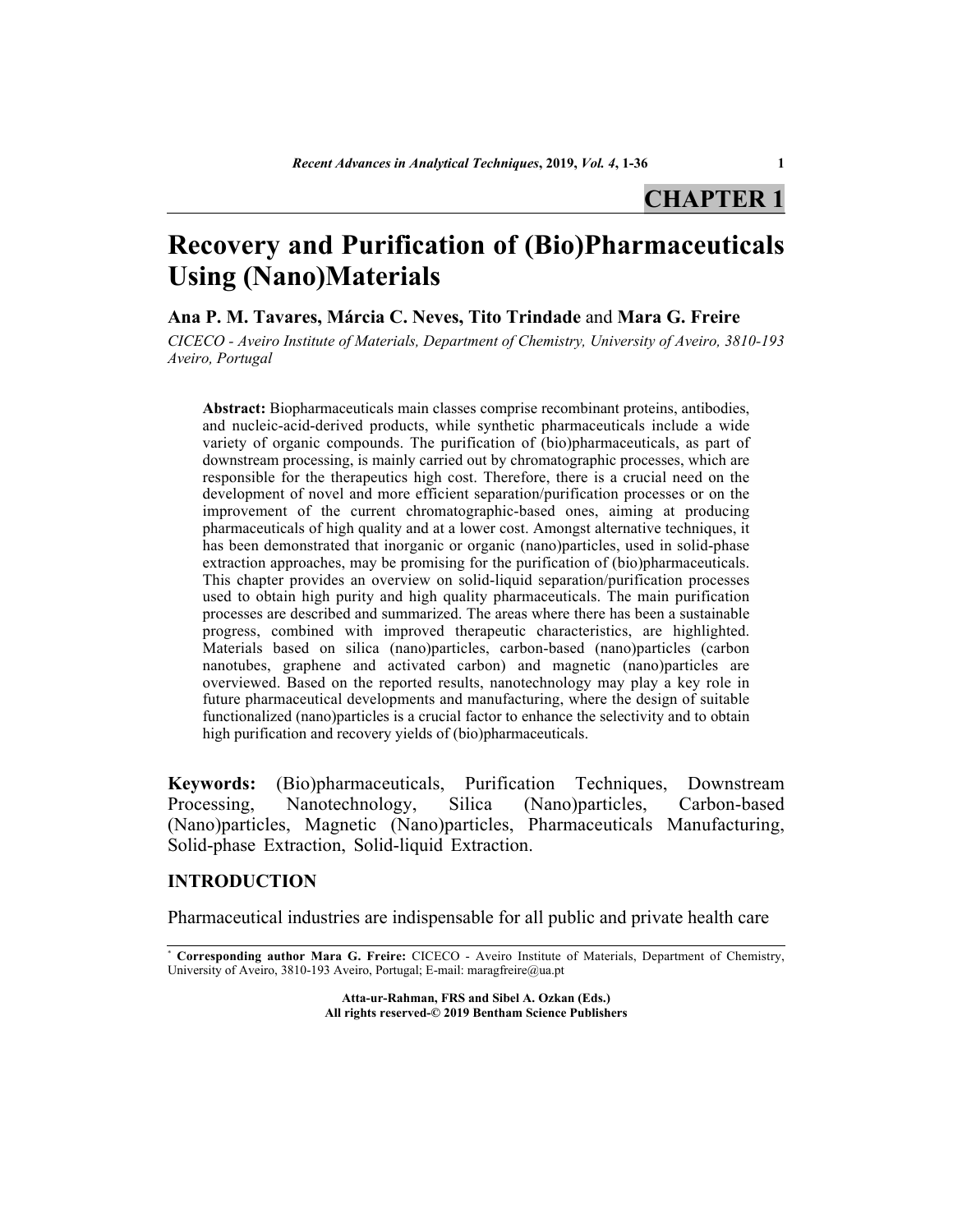systems, and are responsible for the development, production and marketing of pharma products. Increasing market competition has prompted this sector to the search of new manufacturing processes, for which the pharmaceutical industry and academia have contributed to new production/recovery technologies for drugs [[1\]](#page-26-0).

The main pharmaceutical companies, known as Big Pharma, consist however, on a small number of big multinational industries, such as Roche, Novartis, Astra-Zeneca, GlaxoSmithKline (GSK), Eli Lilly, Sanofi, Johnson & Johnson, Merck, and Pfizer [[1,](#page-26-0) [2\]](#page-27-0).

Advances in the discovery of novel pharmaceuticals, with improved therapeutic efficacy and reduced side effects, contributed for the fast development of pharmaceutical industries [\[3\]](#page-27-1). Significant progresses in pharmaceuticals have been achieved by the optimization of both the upstream (production) and downstream (purification and recovery of the target product from complex media) processing, which include the search on new technologies and adaptation of the existing unit operations to increase efficiency, without the increase of the final product cost [[4,](#page-27-2) [5\]](#page-27-3). In pharmaceutical industries, the lack of efficient downstream processes can seriously affect the success of a new product and even results in its failure. Thus, the search on alternative, more efficient and less costly downstream processing technologies is of crucial importance for the manufacturing of pharmaceuticals. In the past years, more than 60 scientific manuscripts addressing 'pharmaceuticals' and 'downstream processing' were published. Fig. (**[1](#page-1-0)**) underlines the scientific publications trend in this field since 2000.

<span id="page-1-0"></span>

**Fig. (1).** Number of scientific articles and total citations referring to "pharmaceuticals and downstream processing", from 2000 to 2017 (search on the ISI Web of Knowledge, May 2018).

In this book chapter, an overview on pharmaceutical industry processes, on existing methods for process optimization and integration, and on innovative approaches, is provided. In particular, downstream processing technologies based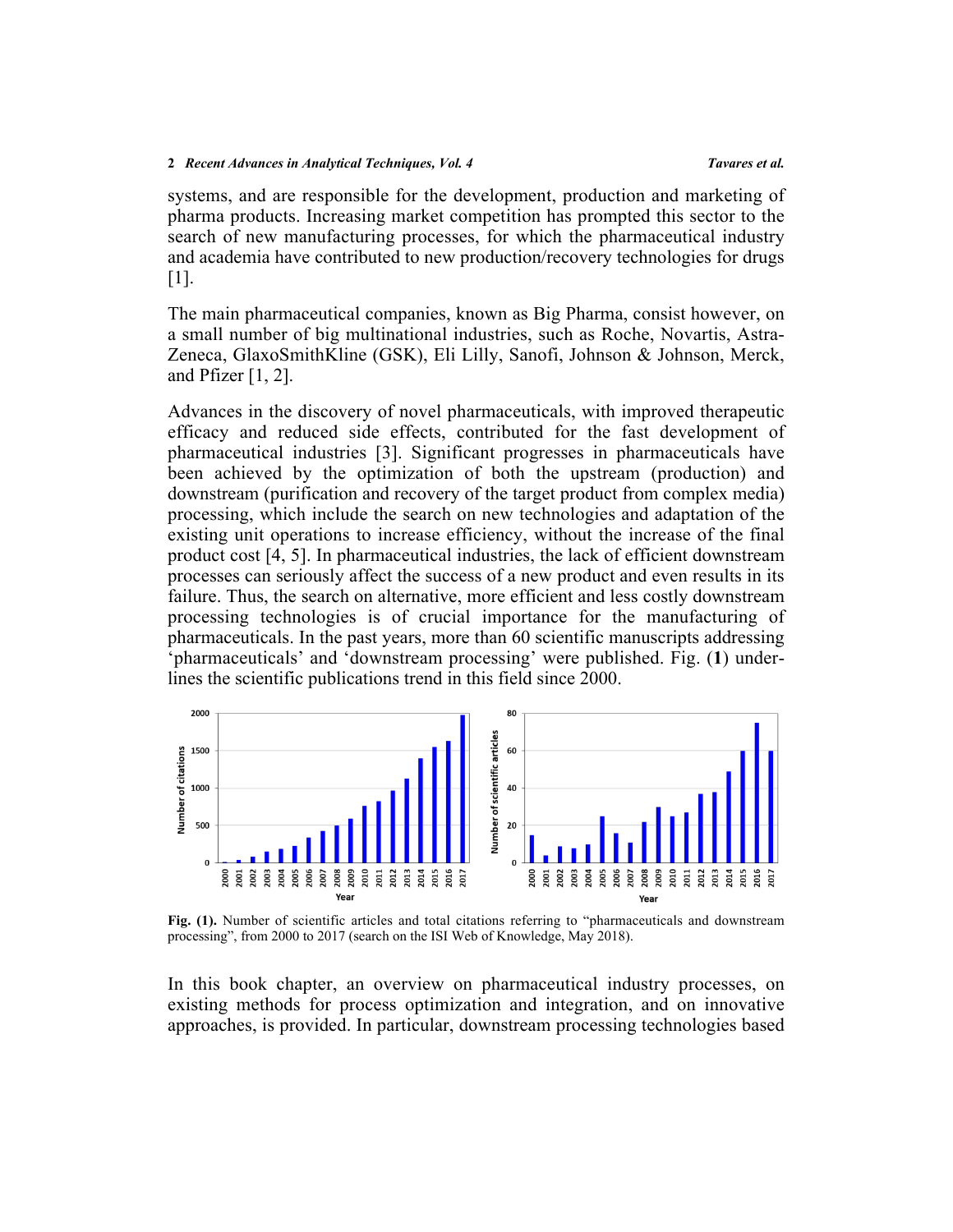on the use of (nano)particles for the purification of (bio)pharmaceuticals are presented and discussed in detail.

# **SEPARATION AND PURIFICATION OF PHARMACEUTICALS**

Classical pharmaceuticals are low molecular weight organic compounds, known as medicines or drugs, used as main active compounds in today's therapeutic approaches. These compounds comprise more than 90% of the currently available drugs[[6\]](#page-27-4). On the other hand, biological compounds with therapeutic activity, known as biopharmaceuticals, biotechnology medicines or biologics, are pharmaceuticals derived from living organisms, such as bacteria, yeast, animal or human cells, viruses, and transgenic animals or plants [\[7\]](#page-27-5). The designation of 'biopharmaceutical' was first adopted in the 80's [\[8](#page-27-6)], and then used to define a class of therapeutic proteins produced by genetic engineering or by hybridoma technology[[8\]](#page-27-6). Currently, biopharmaceuticals represent one of the most promising frontiers in medicine [[6\]](#page-27-4). Biopharmaceutical products include vaccines, cell or gene therapies, plant extracts, recombinant therapeutic proteins, cytokines and tissue growth factors, blood components or derivatives, among others [[9,](#page-27-7) [10](#page-27-8)]. The first manufactured biopharmaceutical, approved in 1982 by the US Food and Drug Administration (FDA), was the recombinant DNA human insulin produced by *Escherichia coli* [[11,](#page-27-9) [12\]](#page-27-10). Currently, up to 650 protein-based biopharmaceuticals have been approved worldwide [\[13\]](#page-27-11). Biopharmaceuticals can be applied not only in the treatment of diverse diseases, but also in clinical diagnosis and prevention strategies [\[8](#page-27-6), [14](#page-27-12)]. It is however required that such products are safe, effective, of good quality, and prescribed and used rationally.

Biopharmaceuticals are distinct from chemical drugs. Synthetic drugs are small organic molecules, typically obtained through chemical synthesis. On the other hand, almost all biologic-derived pharmaceuticals are composed of more structural complex molecules with high molecular weight. As a result, the full characterization of biopharmaceuticals is more difficult to achieve [[15,](#page-27-13) [16](#page-27-14)]. Fig. (**[2](#page-3-0)**) illustrates the chemical structure of a traditional small synthetic molecule drug, namely ibuprofen, and of a complex biopharmaceutical structure, namely an antibody (IgG).

Additional differences between synthetic pharmaceuticals and biopharmaceuticals, summarized in Table**1**, include product and active agent sources, composition, manufacturing methods and equipment, purification strategies, formulation, handling, dosing, immunogenicity, regulation and marketing[[17](#page-27-15), [18\]](#page-28-0). Biopharmaceuticals are more difficult to be approved than smaller synthetic drugs, mainly due to their production processes and environment in which they are produced. Compared to synthetic pharmaceuticals, typically requiring the use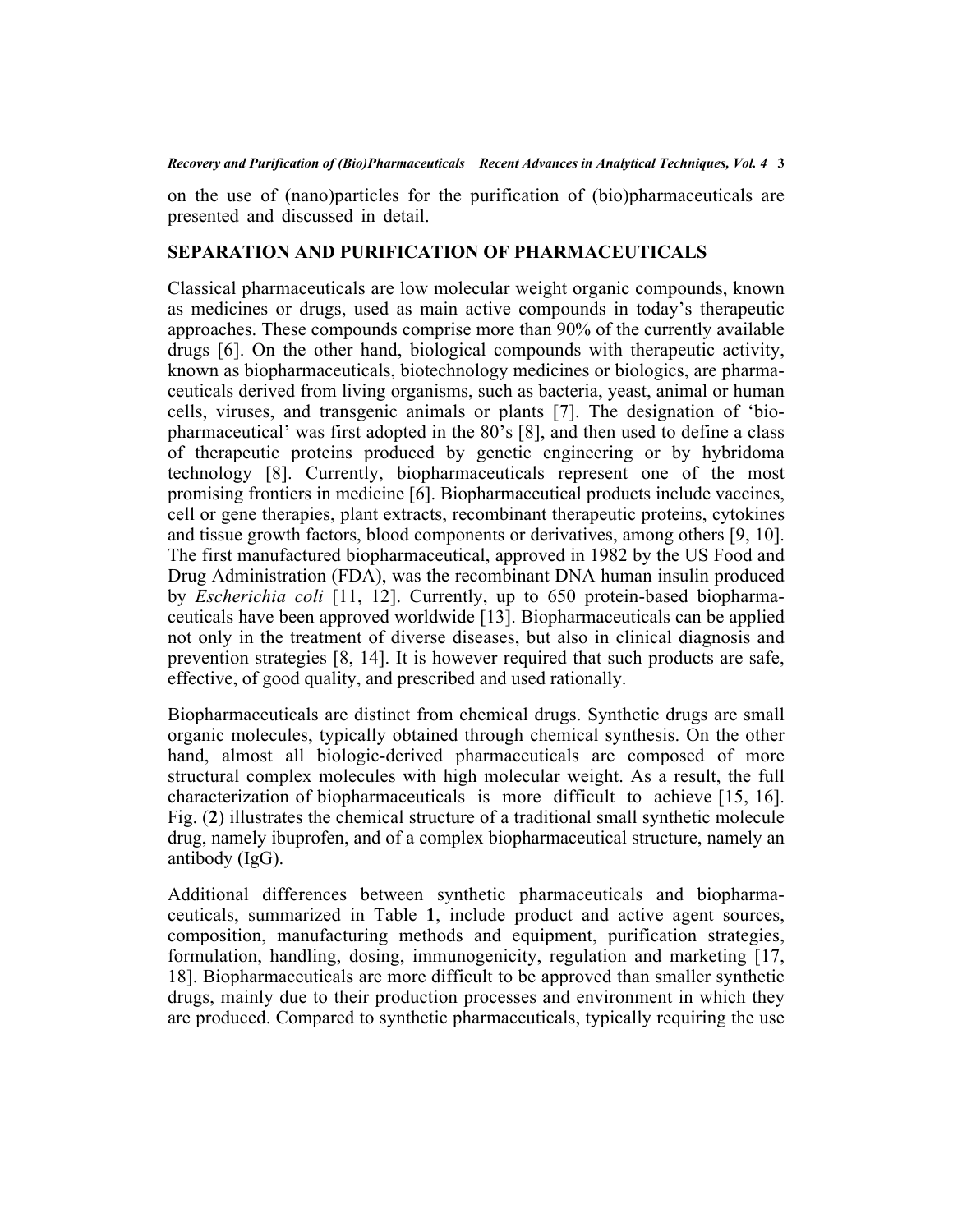of harsh conditions for their synthesis, high temperatures and pressures and the use of organic solvents, the production of biopharmaceuticals is carried out at milder temperature, pH and pressure conditions[[7\]](#page-27-5). However, the former are present in a more complex matrix and require multi-step processes for their purification[[18](#page-28-0)]. More details on the manufacturing processes are given in "pharmaceuticals manufacturing" section presented below.

<span id="page-3-0"></span>

**Fig. (2).** Comparison between a synthetic organic molecule (ibuprofen) and a biopharmaceutical (IgG antibody). (IgG crystal structure taken from the Protein Data Base: 1h2h).

| <b>Properties</b><br><b>Pharmaceuticals</b> |                                                                      | <b>Biopharmaceuticals</b>                                  |  |  |
|---------------------------------------------|----------------------------------------------------------------------|------------------------------------------------------------|--|--|
| <b>Source</b>                               | <b>Chemicals</b>                                                     | Living systems: microorganism, or plant or<br>animal cells |  |  |
| <b>Structure and</b><br>characteristics     | Small molecules with defined<br>chemical structure, highly<br>stable | Large and complex molecules or mixture of<br>molecules     |  |  |
| Composition                                 | Easy to characterize                                                 | Hard to characterize                                       |  |  |
| <b>Manufacturing method</b>                 | Chemical synthesis                                                   | Biological process                                         |  |  |

<span id="page-3-1"></span>

|  |  | Table 1. Main differences between synthetic pharmaceuticals and biopharmaceuticals [9]. |  |  |
|--|--|-----------------------------------------------------------------------------------------|--|--|
|  |  |                                                                                         |  |  |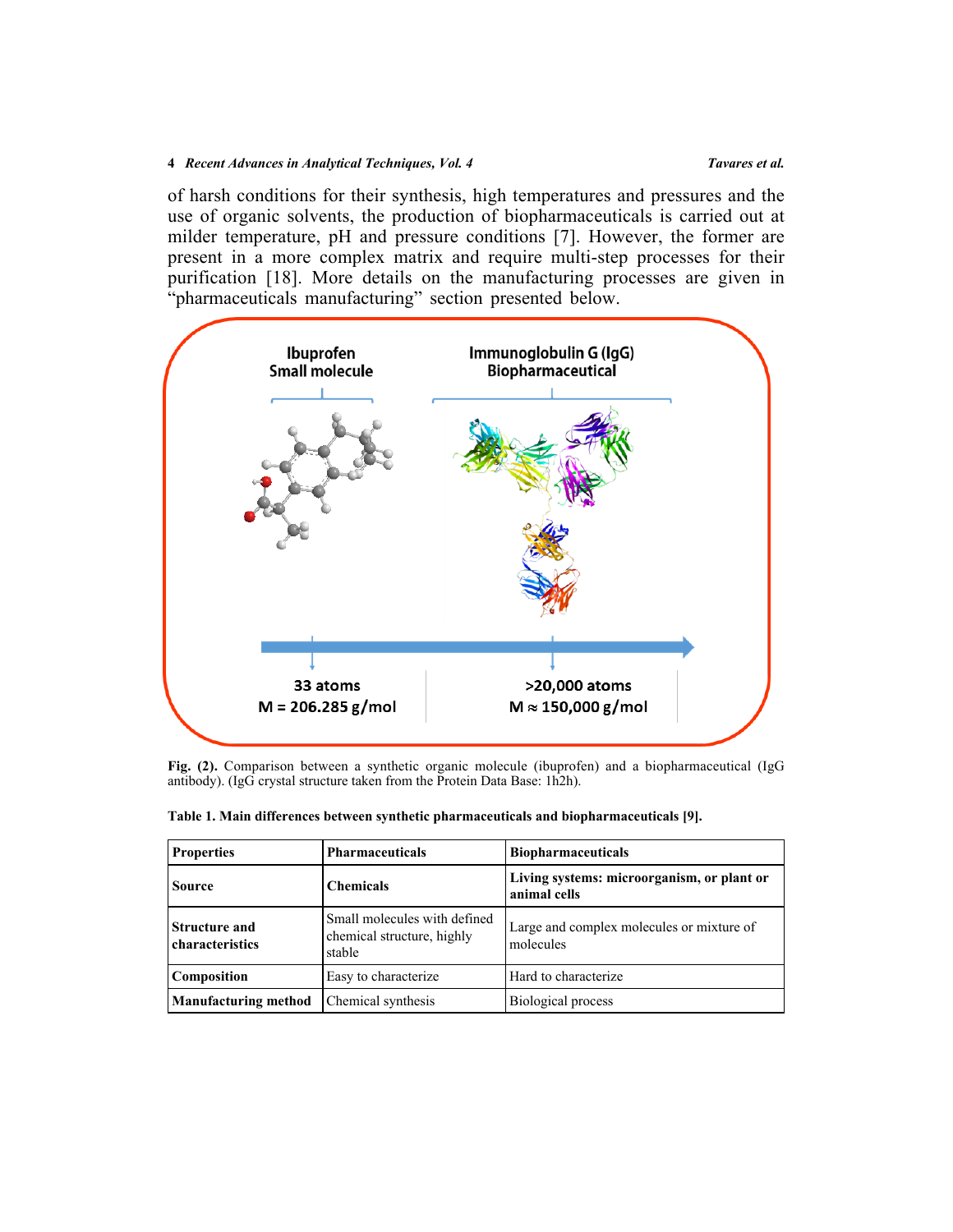| <b>Properties</b>                               | <b>Pharmaceuticals</b>                                      | <b>Biopharmaceuticals</b>                                                                                                                                               |
|-------------------------------------------------|-------------------------------------------------------------|-------------------------------------------------------------------------------------------------------------------------------------------------------------------------|
| Source                                          | <b>Chemicals</b>                                            | Living systems: microorganism, or plant or<br>animal cells                                                                                                              |
| <b>Intellectual property</b><br>$(\mathbf{IP})$ | Full protected                                              | IP protection is more intricate since it requires<br>both the target drug characterization and<br>evaluation of the process reliability and safety<br>in living systems |
| Handling                                        | Relatively stable                                           | Sensitive to process, storage and handling<br>conditions                                                                                                                |
| <b>Regulation and</b><br>marketing              | Relatively easy, must be.<br>identical to reference product | Difficulty to both categorize and regulate, must<br>be highly similar to reference product                                                                              |
| Commercial price                                | Relatively low cost                                         | Relatively high cost                                                                                                                                                    |

*Recovery and Purification of (Bio)Pharmaceuticals Recent Advances in Analytical Techniques, Vol. 4* **5**

## **Biosimilars and Generic Drugs**

Comparing to biopharmaceuticals, generic synthetic drugs are easier to prepare due to their smaller size and lower structural complexity. Thus, an exact copy of the original product, *i.e.* a generic drug (off-patent), can be directly manufactured and reproduced using traditional processes [\[19](#page-28-1)]. Generic drugs must only present identical chemical composition to the original product and bioavailability studies to validate whether the pharmacokinetic properties of the generic and reference products are similar [\[20](#page-28-2)].

Biosimilars (term adopted by the European Medicines Agency (EMA)) or followon biopharmaceuticals (term adopted by the FDA) [\[18,](#page-28-0) [19,](#page-28-1) [21](#page-28-3) - [23](#page-28-4)] are a viable therapeutic option. A biosimilar is any medicinal product from a biological source withan established biosimilarity with the original biologic product [[24](#page-28-5)]. Biosimilars possess the same active substances of an already authorized biopharmaceutical; however, small differences can be found due to their complexity and production methodologies. The similarity between the biosimilar product and the corresponding biopharmaceutical, in terms of safety, purity, risks and efficacy, must be well established and must lead to the same clinical results as the original product [\[24,](#page-28-5) [25\]](#page-28-6); however, biosimilar products should provide cost savings.

The first generation of biopharmaceuticals was commercialized in the early 80´s, and their patents protection has expired or are reaching their expiration date, allowing thus similar biopharmaceuticals to enter into the market[[18\]](#page-28-0). Many biosimilars, including the monoclonal antibodies CT-P13 (Remsima® /Inflectra®, an infliximab biosimilar) and SB2 (Flixabi®, an infliximab biosimilar), the protein SB4 (Benepali®, an etanercept biosimilar), among others, are now commercially available for the treatment of diverse diseases. Currently, 13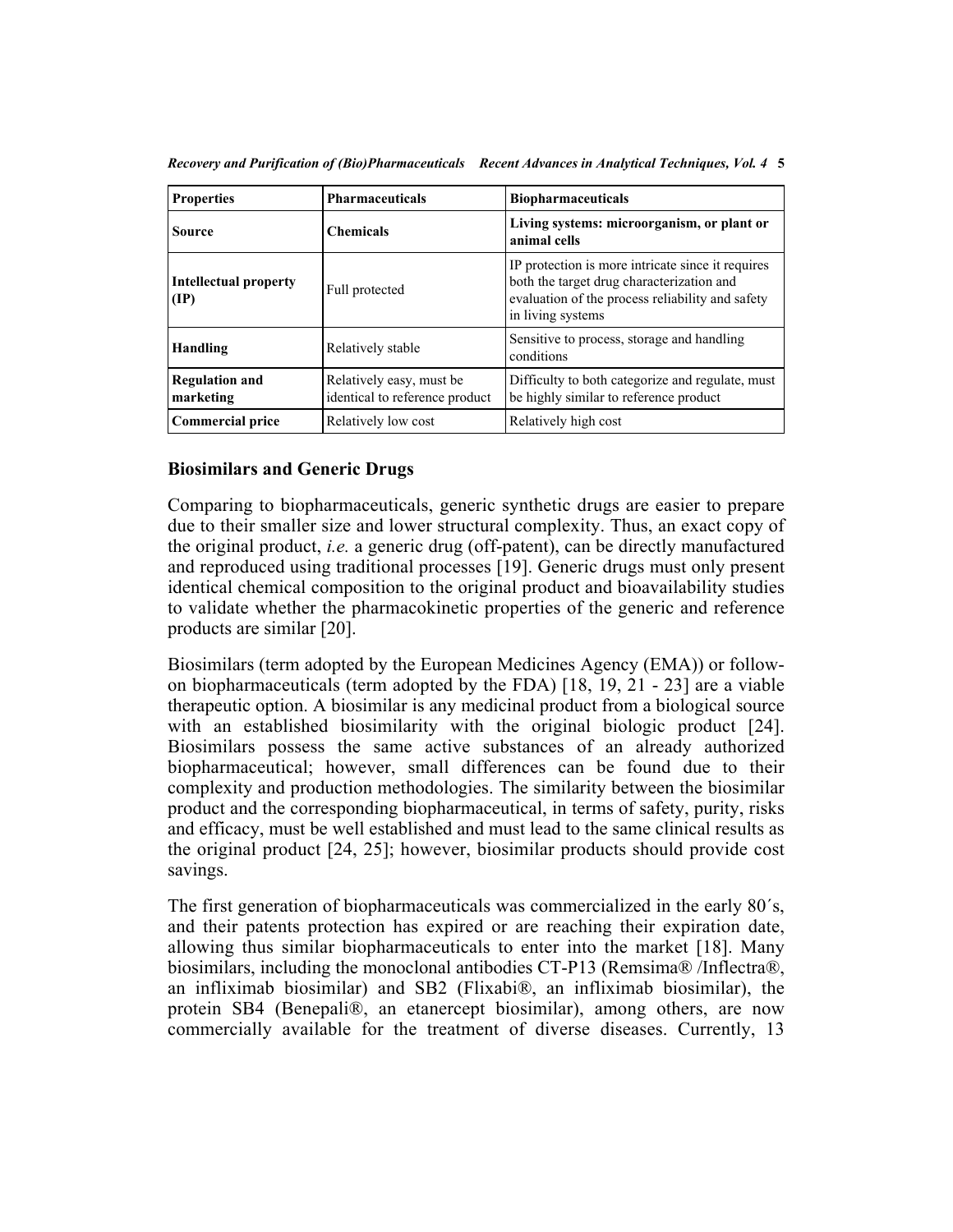distinct biosimilar drugs have received marketing approval in the European Union and this number is still increasing [\[26](#page-28-7)]. Accordingly, the EMA has developed regulatory guidelines on biosimilar medicinal products to help medicine developers in the preparation of marketing authorisation.

In summary, unlike for generic synthetic drugs, the production of biosimilars is more complex because it is not possible to mimic the original biopharmaceutical due to the complexity of the production processes and molecular heterogeneity (complex mixture of molecular entities, their structural variants, and impurities). Minor variations in the process, such as temperature, pH, formulation, downstream process or storage can also lead to changes in the final product [[27](#page-28-8)]. This variability is not detected in the production of generic synthetic drugs since their production is more consistent, reproducible and robust [\[19](#page-28-1)].

## **Synthetic Drugs**

Traditional drugs have been manufactured for decades through chemical synthesis based on unique batch-type operational models[[5,](#page-27-3) [28](#page-28-9)]. The final active pharmaceutical ingredient (API) is then incorporated in liquids, tablets, capsules, creams or aerosols formulations [[29](#page-28-10)]. Synthetic drugs are manufactured in batch reactors (several stages of chemical reactions), followed by a purification process and further packaging and storage of the final product [[28,](#page-28-9) [30](#page-28-11)]. Fig. (**[3](#page-6-0)**) depicts a scheme of the main steps occurring in the manufacturing of synthetic pharmaceuticals. Other steps including different unit operations, such as granulation, mixing, filtration, heat exchangers, distillation, crystallization, printing, coating and filling, can be used (or not) depending on the API. All these stages generate solid (mainly sludge containing toxic organic compounds), liquid (composition depends on the type of product) and gas (volatile organic compounds) wastes which are treated in distinct steps [\[31](#page-28-12)].

Recently, pharmaceutical industries and FDA agreed in changing the pharmaceuticals manufacturing from the traditional batch process to a continuous process technology [[32,](#page-28-13) [33](#page-28-14)]. The objective of pharmaceutical industries is now to convert selected unit operations and processes from batch to continuous mode [\[34\]](#page-29-0). The potential advantages in continuous manufacturing comprise a reduction on the process cost, increased productivity, better control of the product quality, and improved flexibility and robustness in production [\[32](#page-28-13), [35\]](#page-29-1). A continuous pharmaceutical process can be divided into three main parts: i) individual connected (continuous) unit operations; ii) real-time data for process monitoring and control; and iii) process variability in terms of quality of the final products [[35\]](#page-29-1). However, before commercialization of a target pharmaceutical, competent authorities must approve regulatory and quality controls for the product [[35,](#page-29-1) [36](#page-29-2)]. In 2016, FDA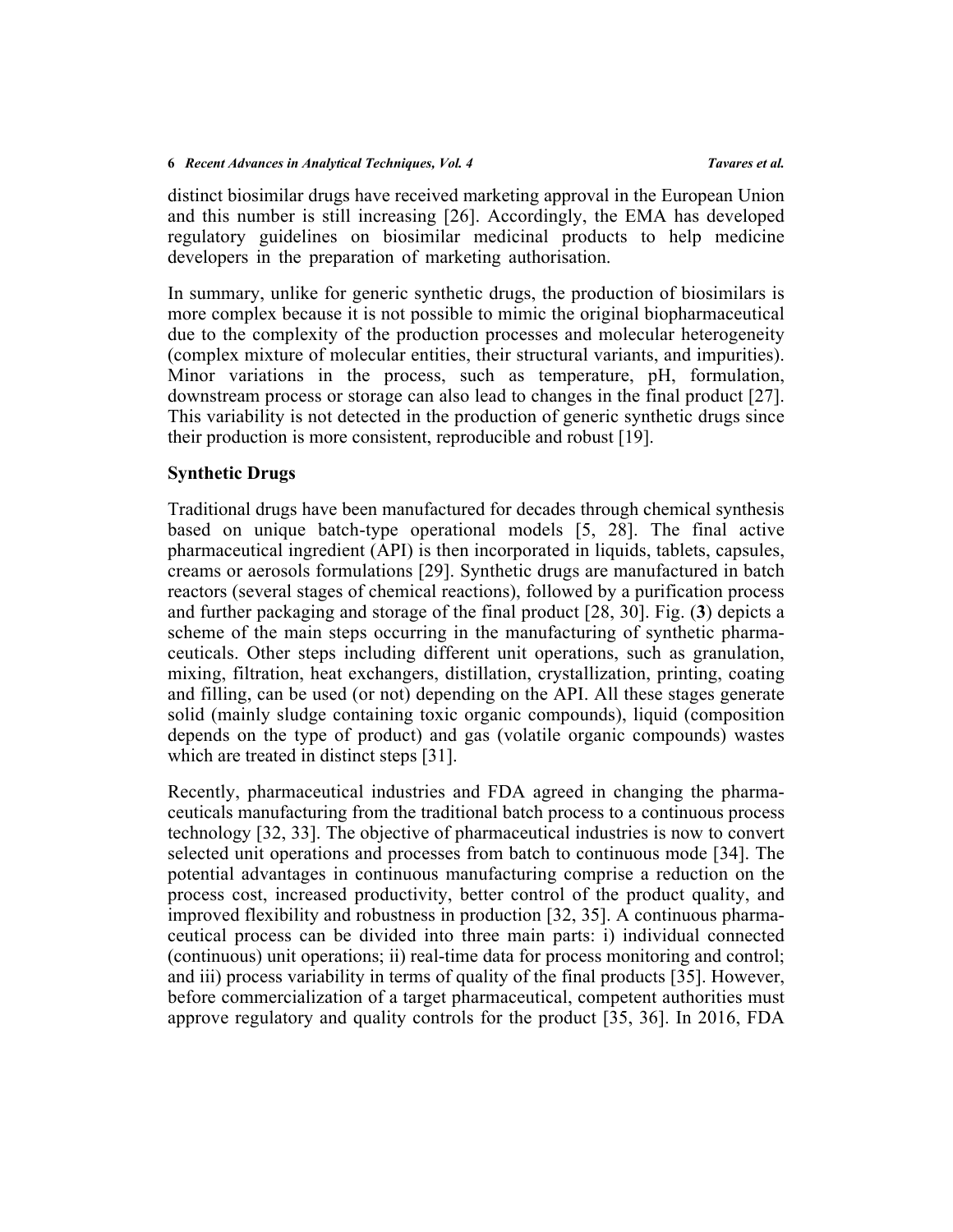approved, for the first time, the update of a manufacturing method from batch manufacturing to a continuous manufacturing process for the pharmaceutical sold under the brand name Prezista® (API: darunavir) at Janssen's Gurabo, Puerto Rico plant [\[37](#page-29-3)].

<span id="page-6-0"></span>

**Fig. (3).** Scheme representing synthetic drugs manufacturing processes.

More recently, manufacture of 3D-printed drug products has gained a great interest within the pharmaceutical industry [[38](#page-29-4)], and intensive research has been developed in this field[[39\]](#page-29-5). The first 3D-printed drug, based on powder bedliquid, Spritam® (levetiracetam), was approved by FDA in 2015 for the treatment of epilepsy[[38](#page-29-4), [40\]](#page-29-6). The special advantages of 3D printed drugs include the possibility to create: i) complex products – and to modify how drugs interact; ii) personalized products – to reduce side effects; and iii) products made for immediate consumption. Compared to traditional pharmaceutical manufacturing, 3D printing is exclusive in terms of product complexity, flexibility and throughput [[41\]](#page-29-7).

## **Biopharmaceuticals**

Biopharmaceuticals are a growing sector of the pharmaceutical industry [[8\]](#page-27-6). As already mentioned, biologic manufacturing or biomanufacturing is a multifaceted and complex process, comprising various steps, involving cell culture systems based on yeast or bacteria living organisms, biological complex matrices, animal and mammalian cell cultures [\[42](#page-29-8)]. The main differences between synthetic drugs and biopharmaceuticals manufacturing convey on the use of living organisms, impact of the process on the product, and complexity of the biomolecules produced[[7](#page-27-5)]. Usually, biopharmaceuticals are produced by recombinant DNA technology *via* genetically engineered living cells. For this purpose, a DNA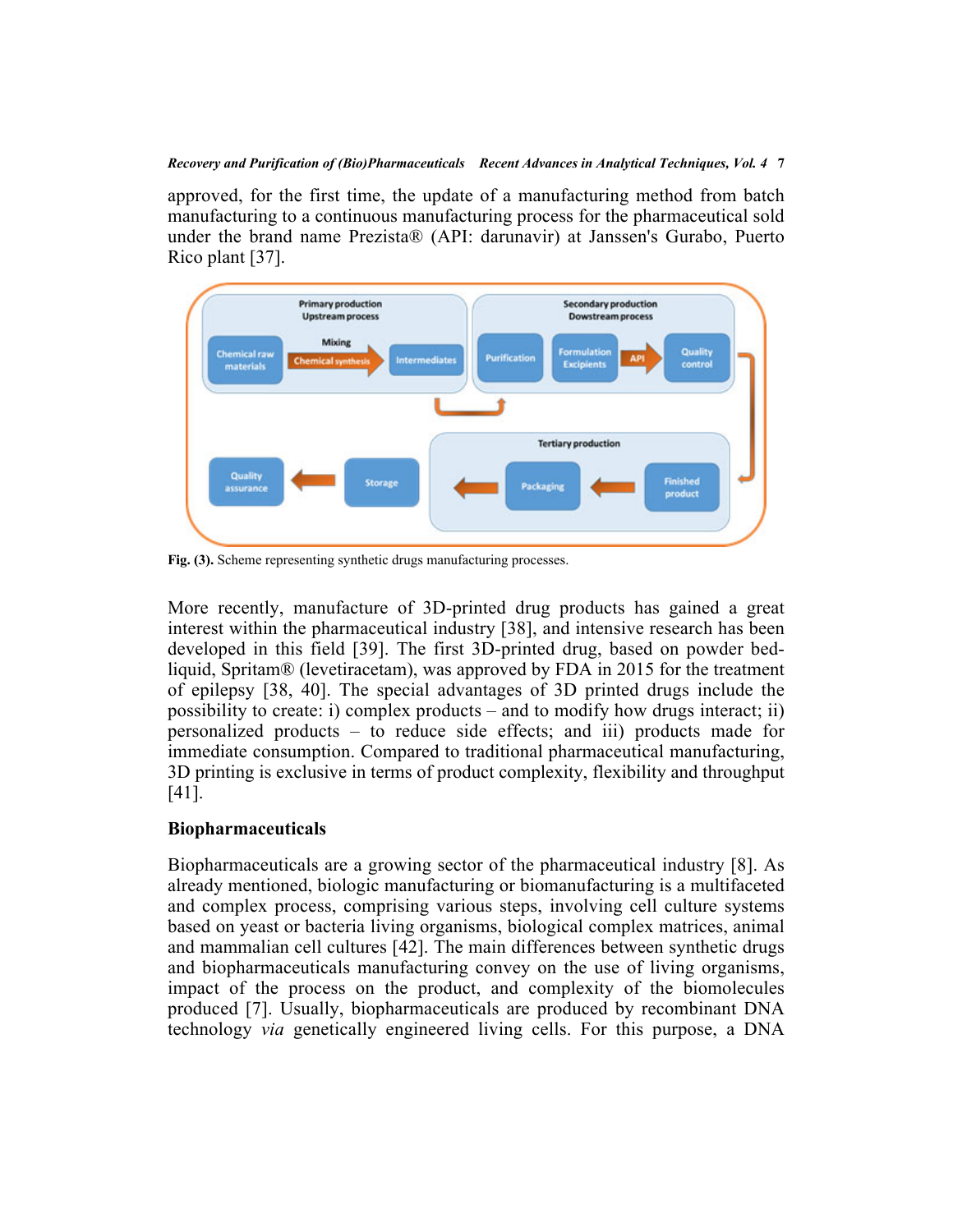sequence is introduced into the host cell of the living organism, which produces the target biomolecule. However, in the past few years, an increase in the biopharmaceuticals manufacture from mammalian cell cultures over nonmammalian systems has been observed [[8](#page-27-6), [43\]](#page-29-9). For instance, insulin is a product produced by microbial systems (by recombinant DNA technology), whilst antibodies are produced by mammalian systems (mainly Chinese hamster ovary (CHO) cell–based systems) [[8](#page-27-6)]. Currently, the leaders of the biopharmaceutical industry are recombinant proteins and monoclonal antibodies, with ca. 200 biopharmaceuticals approved and under commercialization[[6,](#page-27-4) [44\]](#page-29-10).

The production, purification and recovery of biopharmaceuticals require a multistep approach, in which an accurate quality control and extensive monitoring must be employed. A minor change in the process or materials, including equipment or facilities, can result in significant variations of the final product profile (molecular conformation shift) and, as a consequence, more clinical tests will be required to validate the product's safety, efficacy and purity [[7\]](#page-27-5). It is the responsibility of the manufacturer to validate, with the regulatory authorities, the impact (if any) of the changes in the manufacturing process on the biopharmaceutical product [[7](#page-27-5)]. A traditional cell culture biopharmaceutical process can be divided into four stages (Fig.**4**): i) media preparation/cell growth; ii) fermentation (upstream); iii) purification (downstream); and iv) formulation/delivery. These can be processed by three main operations: batch, fed-batch, and perfusion. The entire process can be divided into nine main stages: i) cell line system; ii) cell culture; iii) harvest; iv) purification; v) formulation; vi) filling; vii) finishing; viii) packaging; and ix) storage [\[25](#page-28-6), [45\]](#page-29-11). Various unit operations such as chromatography, centrifugation, ultrafiltration, flotation and filtration are used during the overall manufacturing process.

<span id="page-7-0"></span>The upstream process includes operations first related to cell growth in a large bioreactor system (fermenter), where the targeted biomolecule is expressed. The fermentation is developed under controlled conditions, such as pH and temperature, and must be protected from the risk of contamination by other microorganisms. During the downstream processing, commonly denoted as purification process, the biopharmaceutical is purified and isolated to obtain the final product. This is carried out through several purification steps, including filtration, chromatography, and tangential flow filtration. In the finishing operation, the final product is placed in its delivery container [[46](#page-29-12)]. The entire process is strictly regulated by FDA, EMA and/or other international regulatory agencies to guarantee the safety and efficacy of these bio-based drugs [\[25](#page-28-6)].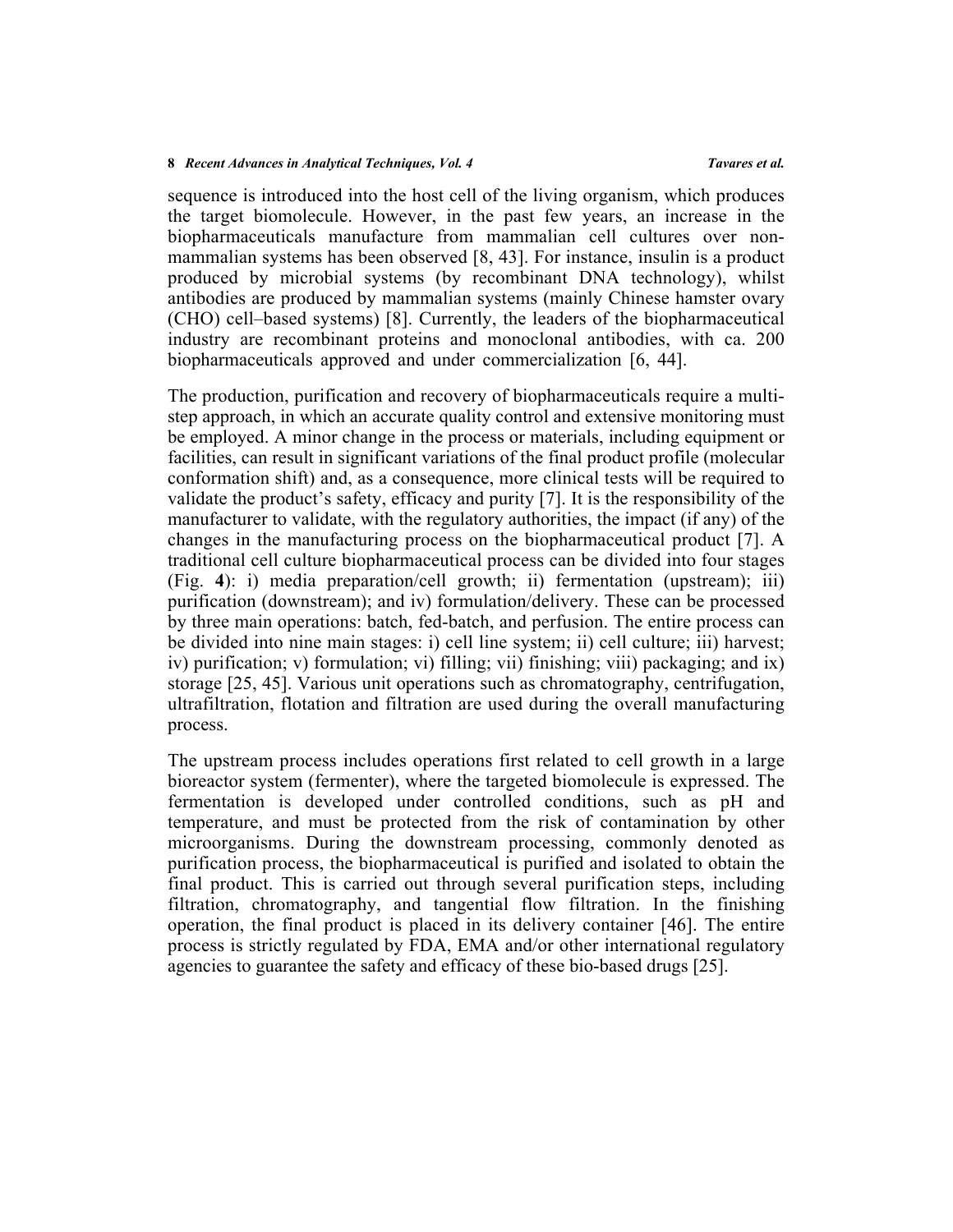

*Recovery and Purification of (Bio)Pharmaceuticals Recent Advances in Analytical Techniques, Vol. 4* **9**

**Fig. (4).** General scheme of biopharmaceuticals manufacturing process.

Biopharmaceuticals are heavily regulated by authorities, which require an intensive quality control in order to comply with all regulations, as well as the efficacy and safety use guarantees. Regular quality control samples and final release specifi-cations are conducted before approving a given batch [\[46\]](#page-29-12). These specifications are controlled both by quantitative and/or qualitative approaches. FDA and the Inter-national Conference on Harmonisation of Technical Requirements for Registration of Pharmaceuticals for Human Use (ICH) have approved the following quality elements for biopharmaceuticals: quality system, materials system, facilities and equipment system, production system, laboratory control system, packaging and labelling system [\[25](#page-28-6)].

# **APPLICATIONS OF INORGANIC (NANO) MATERIALS IN THE PREPARATION OF PHARMACEUTICALS**

According to the report "Separation Systems for Commercial Biotechnology", the global market for commercial biotechnology separation systems reached nearly \$16 billion in 2012, and was around \$17 billion in 2013[[47\]](#page-29-13). This market is expected to grow at a compound annual growth rate (CAGR) of 10.1%, reaching a value of \$27.8 billion by 2018 [[47](#page-29-13)]. Despite their high cost, difficulty in scalingup and low throughput, currently, the preferred separation techniques in downstream pro-cessing are dominated by chromatography approaches and membrane filtration, which together account for 36% of the global biotechnology separations market [\[47\]](#page-29-13). The most used approaches for (bio)molecules separation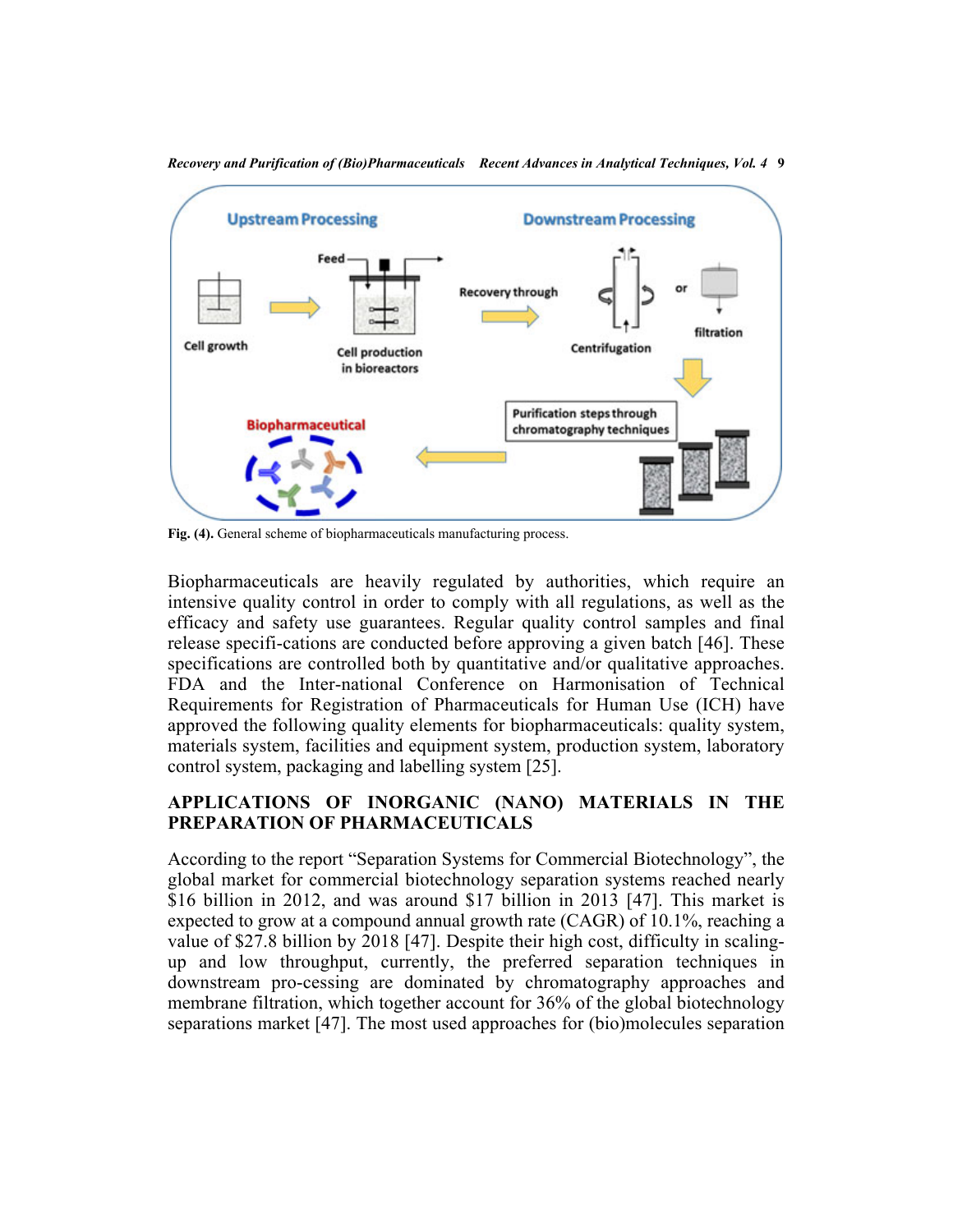are based on liquid chromatography (ion exchange, affinity, thin layer, flash, high performance), membrane filtration, centrifugation and electrophoresis. Nevertheless, less traditional separation methodologies, such as microarray, biochip and lab-on-a-chip, flow cytometry, use of solid supports and magnetic separation, have been also proposed [[47\]](#page-29-13).

Liquid chromatography is one of the most important stages in purification processes[[48\]](#page-30-0). In order to develop an efficient purification method based on chromatography, it is mandatory to know the composition of the mixture, the molecular properties of the solutes and how they interact with the stationary phase. Separation processes based on size exclusion chromatography (SEC) take into account the differences in molecular sizes; hydrophobic interaction chromatography (HIC) and reversed-phase chromatography (RPC) are based on surface hydrophobicity differences; ion-exchange chromatography (IEC) takes advantage of the charge differences to separate the compounds; and mixed-mode chromatography (MMC) combines the various strategies [\[48](#page-30-0)].

## **Silica (Nano) Particles**

Silica gel is one of the most widely used adsorbent materials for the purification of a wide range of (bio)compounds, a result of its low cost, easy handling, high surface area, and high mechanical, thermal and chemical stabilities [\[49](#page-30-1), [50](#page-30-2)]. However, the purification or removal of organic compounds at ultra-trace levels using silica gel is rarely achieved, and attempts to its surface modification are usually carried out to increase selectivity and adsorption efficiency [[49\]](#page-30-1). Solid matrices functionalized with phenyl, cyano, trimethylsilane, triazole, amines, cyclodextrine and dihydropropane groups were already applied in the purification of diverse drug products [[49](#page-30-1) - [51\]](#page-30-3).

The use of amorphous silica (nano)particles for the purification of APIs using solid-phase extraction (SPE) offers many advantages for the pharmaceutical industry. Benefits of this approach include the speed, reproducibility and efficiency [[52\]](#page-30-4). This methodology is however mainly used for the purification of biologics. Up to date, and according to the literature available, no synthetic drugs envisaged for therapeutic use were extracted or purified through silica (nano)particles in SPE. Thus, this section presents a general description of this extraction technique for biologics and provides several examples of its application in biopharmaceuticals purification.

In affinity chromatography, the separation of the target product is based on the reversible interactions occurring between the product and a specific ligand. The target product is captured, whereas all contaminants are ideally excluded in a single step[[53\]](#page-30-5). Affinity chromatography is the most selective type of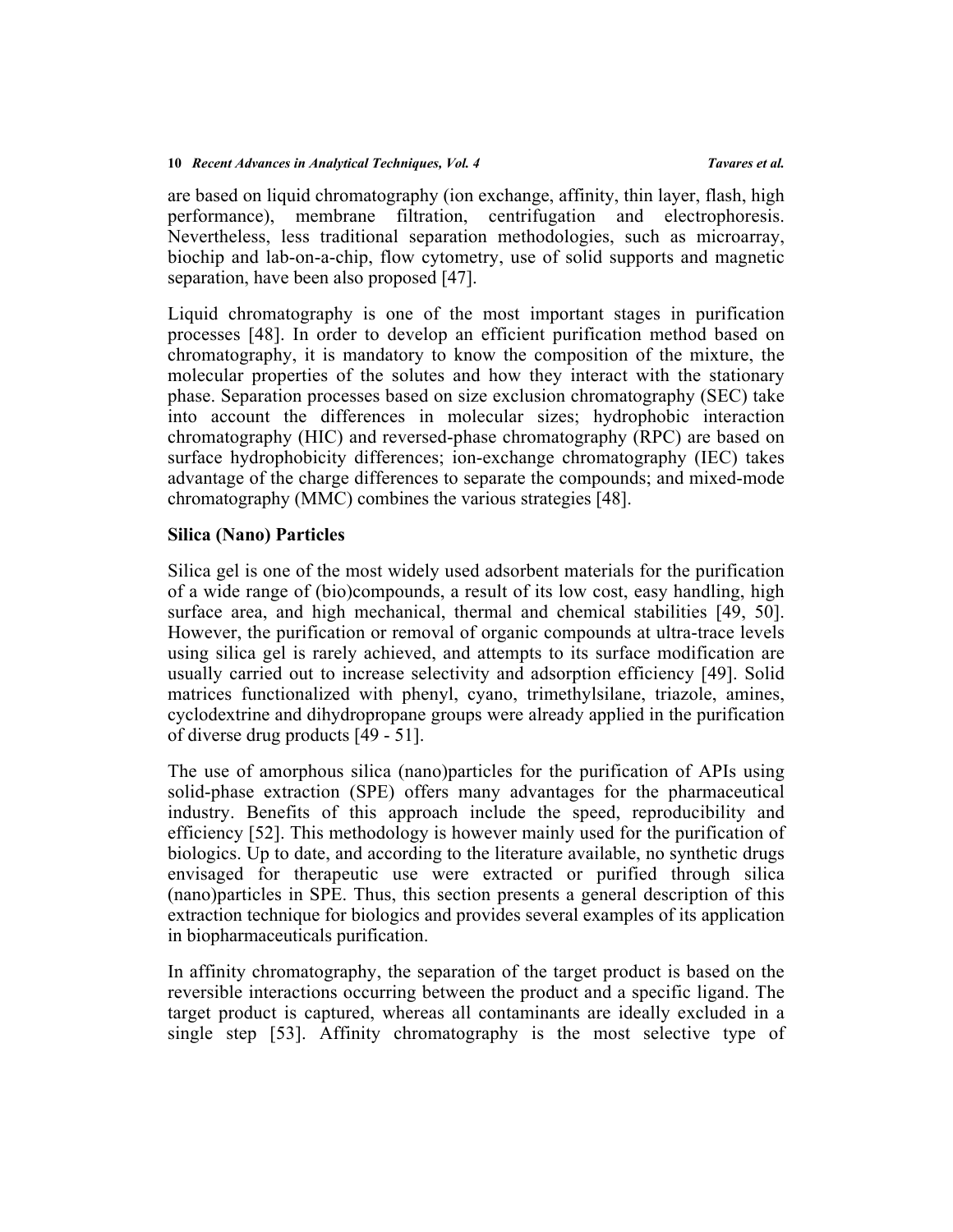chromatography used in biotechnology due to its high selectivity, robustness and straightforward implementation for new products. Occasionally, to increase the amount of the biopharmaceutical aimed to be purified, the dimensions of the chromatographic column are increased. However, there are drawbacks associated to the use of large columns, such as the high load of adsorbent material employed, which deforms the stationary phase and restricts the flow. An alternative to these conditions is to perform the purification in several cycles, thus decreasing the amount of the stationary phase. An additional possibility is to perform the SPE process in solution instead of packed-bed chromatography. Other techniques have also been studied for biopharmaceuticals purification, such as liquid-liquid extraction using aqueous biphasic systems [[14,](#page-27-12) [54\]](#page-30-6), magnetic separation [[55](#page-30-7) - [59](#page-30-8)] and affinity membranes[[60](#page-30-9), [61\]](#page-30-10). Separation using silica coated magnetic materials and affinity membranes are non-chromatographic techniques involving affinity ligands at their surfaces. Affinity ligands based on triazine scaffold [[59](#page-30-8), [62\]](#page-31-0), boronic acids [\[63\]](#page-31-1) and ligands with a thiol functional group [\[56,](#page-30-11) [57](#page-30-12)] have been described in the literature for biopharmaceuticals purification.

The silica surface can be chemically functionalized with silicon alkoxides, such as methyltriethoxysilane (-Me), 3-mercaptopropyltriethoxysilane (-SH), 3-glyc- -doxy-propyltriethoxysilane (-Gly), and 3-aminopropyltriethoxyilane  $(-NH<sub>2</sub>)$ (Fig.**5**)[[64](#page-31-2)]. These functionalized surfaces can be further modified with antibodies and proteins [[64](#page-31-2) - [67](#page-31-3)]. Hikosaka *et al.* [\[64\]](#page-31-2) developed an Immunoglobulin G (IgG) purification affinity material based on this strategy, in which four mesoporous silica materials with two morphologies (spherical (MCM-41s and MCM-48s) and polyhedral (MCM-41p and MCM-48p)) were used. After functionalization with different organosilanes, anti-IgG is adsorbed and the FITC-IgG binding efficiency was evaluated. Although these materials have shown capacity to adsorb anti-IgG, the highest binding efficiency for FITC-IgG was observed with MCM-41p, followed by MCM-41s. The mesoporous silica MCM-48 type showed approximately half of the value of binding efficiency obtained with the MCM-41 type. The porosity of these two types of mesoporous silica can explain such behavior; MCM-41s has a superficial cylindrical pore structure in one direction, while MCM-48s has a 3D pore system. Due to an inadequate orientation of the anti-IgG Fab region in MCM-48 materials, the binding of FITC-IgG to anti-IgG introduced into the pores is more difficult. Regarding the functionalization, the MCM-41p material showed the highest binding efficiency. MCM-41p-Me and MCM-41p-SH are good anti-IgG adsorbents; yet, the adsorption efficiency decreases significantly for MCM-41p-Gly, and anti-IgG is poorly adsorbed by MCM-41p-NH<sub>2</sub> [\[64](#page-31-2)].

Another example on the combination of affinity ligands with pore size and structure of the adsorbent was published by Nakanishi *et al.* [\[66](#page-31-4)]. In this case, the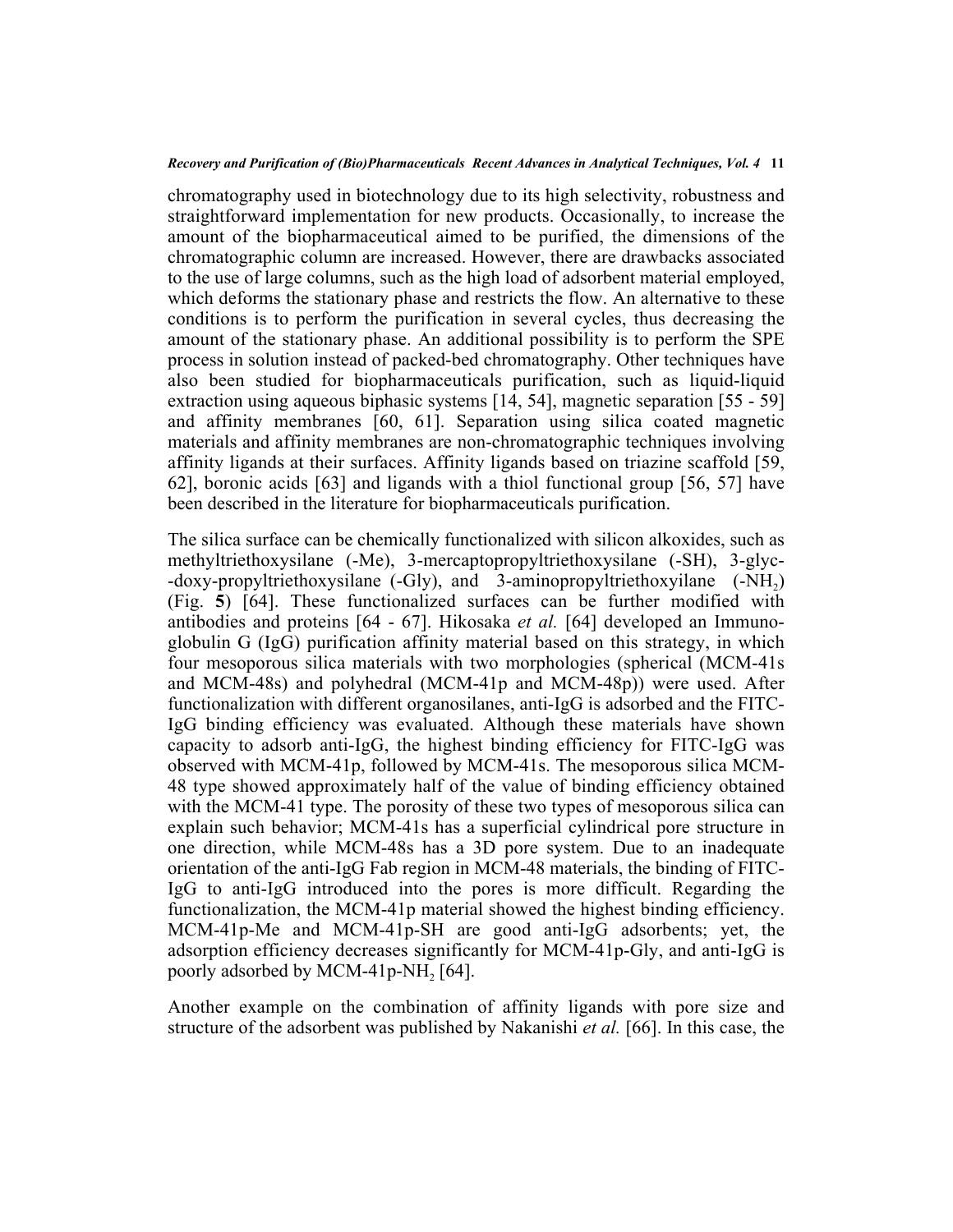surface of mesoporous silica particles characterized by distinct pore sizes, namely 2.3, 2.7, 12.4, 22.4, and 31.2 nm, was functionalized with g-glycidoxypropyltrimethox-ysilane (-Gly), phenyltriethoxysilane (-Ph) and 3-mercaptopropyltrimethoxysilane (-SH) and then loaded with Staphylococcal protein-A for the specific binding of IgG. The adsorption of IgG in the mesoporous silicaprotein A composites was analyzed as a function of the pore size and surface properties. The adsorbent with the highest IgG binding efficiency was mesoporous silica with pores of approximately 2.7 nm and functionalized with Gly. This behavior was explained based on chemical (glycidoxy group and protein A linkages) and morphological (different pores' sizes) features. This material exhibited a high (complete) IgG adsorption capacity[[66\]](#page-31-4).

<span id="page-11-0"></span>

**Fig. (5).** Examples of silica functionalization with different organosilanes (3-mercaptopropyltriethoxysilane (-SH) and 3-aminopropyltriethoxyilane (-NH<sub>2</sub>)).

Core-shell microspheres have been used as specific adsorbent materials for IgG. The advantages of this material were combined with the surface printing strategy [[67](#page-31-3)]. The silica surface was activated by acid treatment and modified with 3 methacryloyloxypropyl trimethoxysilane. By using N-methacryloyl-L-aspartic acid as complexing/functional monomer, the IgG molecules were printed on the surface of the core-shell material. The core-shell microspheres were then washed repeatedly with a 0.5M NaCl solution to remove the template IgG molecules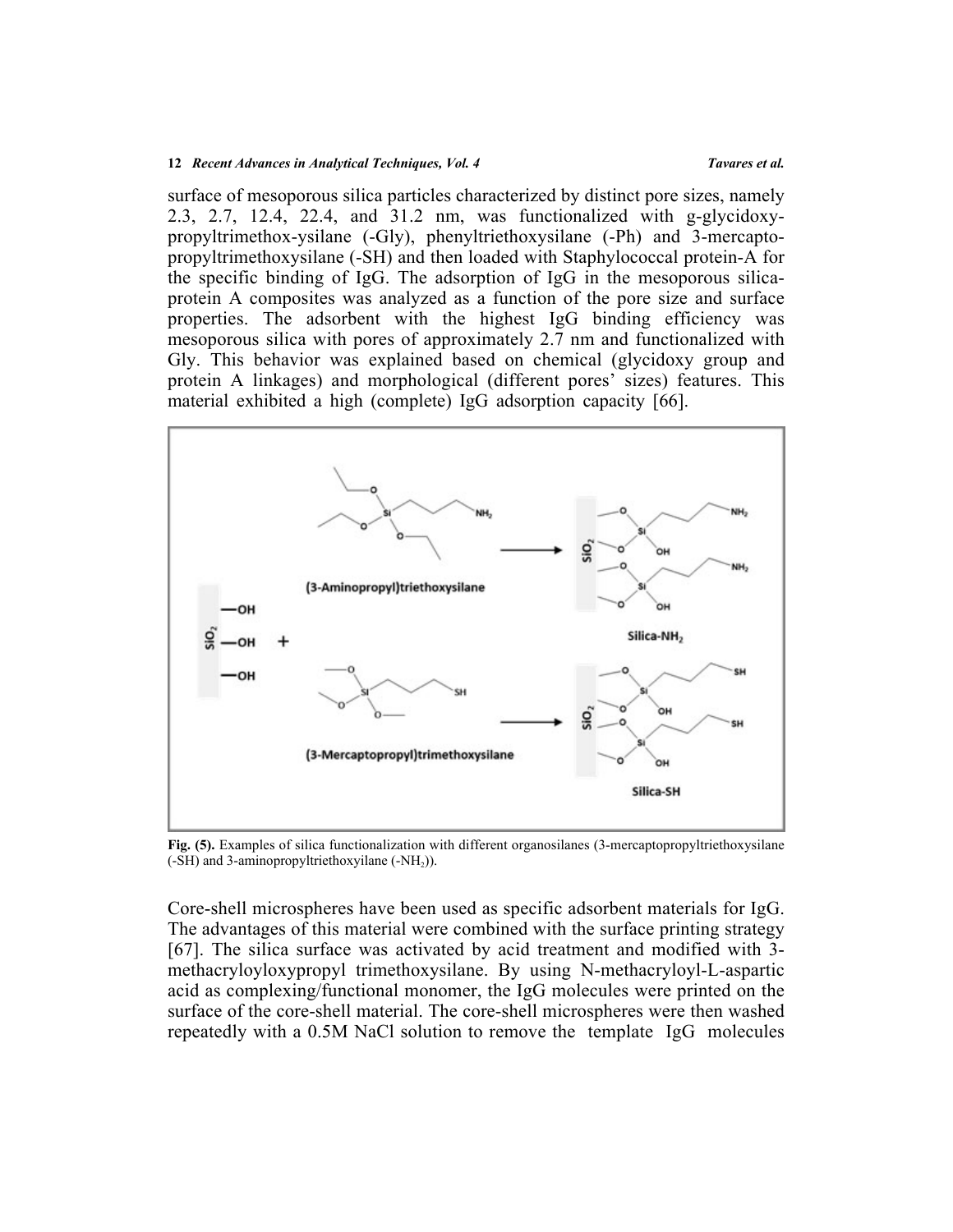(Fig.**6**) [\[67](#page-31-3)]. These core-shell materials were studied as IgG adsorbents from aqueous solutions to evaluate the best adsorption conditions and parameters, such as pH, IgG concentration, ionic strength and temperature. For comparison, the adsorption of IgG on core-shell silica particles prepared without IgG as template was also evaluated. The best results were obtained at pH 6 due to electrostatic interactions established between IgG (pI 6.2) and the core-shell silica particles with aspartic acid (pI 2.7) on the surface. The adsorption capacity decreases with increasing temperature indicating that the main interactions established between the core-shell adsorbent and the IgG molecules are electrostatic and hydrogenbonding interactions. An increase in the NaCl concentration increases the IgG solution ionic strength, causing a lower adsorption due to the coordination of the deprotonated aspartic acid by the carboxyl group. The selectivity of the imprinted core-shell microspheres was also investigated using human serum albumin (HSA) and hemoglobin (Hb) as competing proteins. These adsorbent materials showed a high ability to recognize the target molecule, in this case the IgG in a 4.31 ratio with respect to HSA and 2.68 ratio with respect to Hb [\[67](#page-31-3)].

<span id="page-12-0"></span>

**Fig. (6).** Preparation of imprinted core-shell microspheres for IgG adsorption.

Silica functionalized with 3-mercaptopropyltrimethoxysilane was studied for the purification of glutathione S-transferase (GST) from cell lysate of the liver of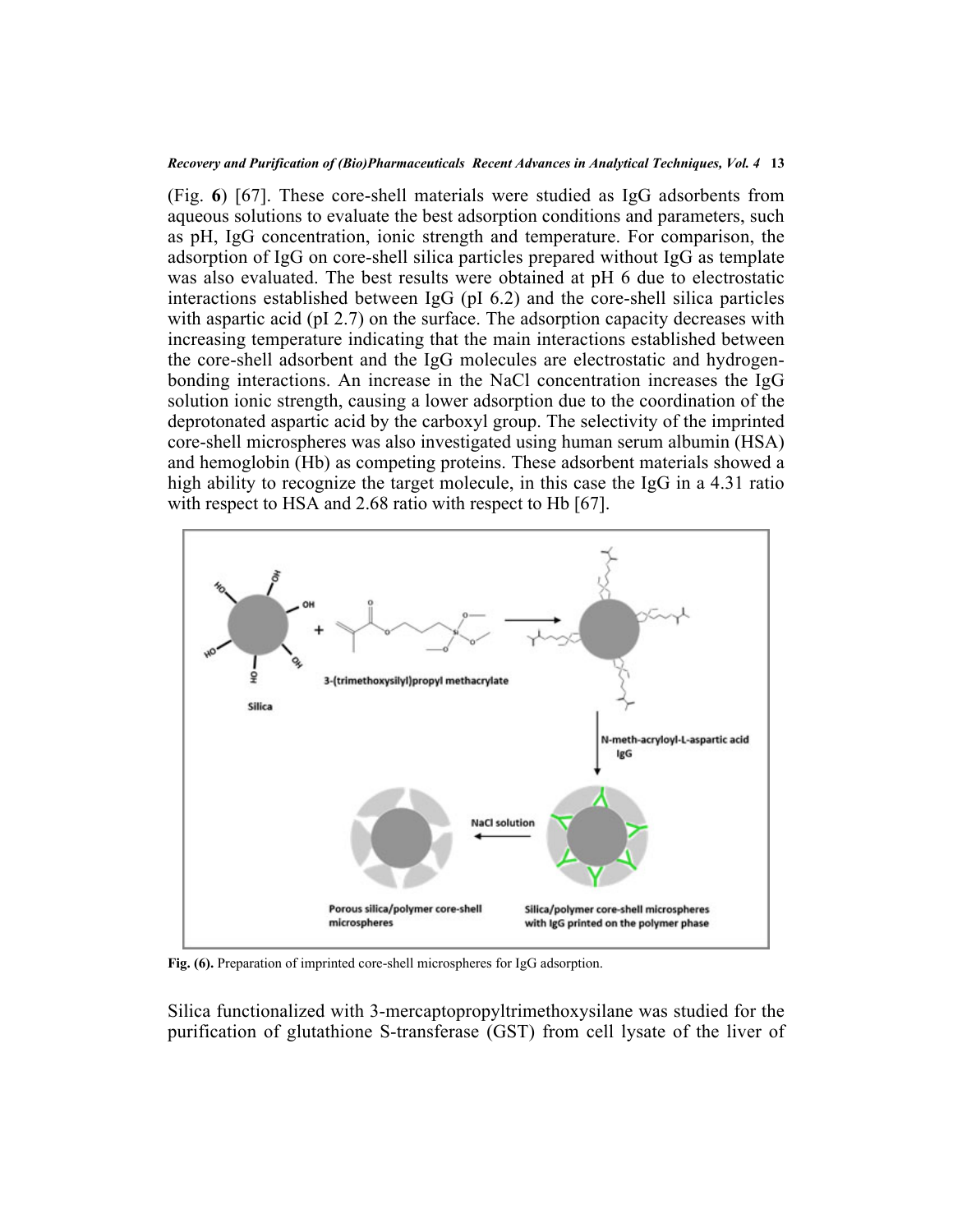mouse[[65](#page-31-5)]. The  $SiO<sub>2</sub>$ -SH microspheres were firstly modified with reduced glutathione (GSH) to generate  $SiO_2$ -GSH. Both  $SiO_2$ -SH and  $SiO_2$ -GSH were used for the affinity separation of GSH from a mixed protein solution. In this wok, SDS-PAGE was performed to qualitatively assess the validity of the protein separation procedure. Although both materials can adsorb GSH, the SiO2-GSH was the most promise material since it is able to specifically bind to the target protein [[65\]](#page-31-5).

Bufadienolides, an anticancer compound, was isolated from *Bufo bufo gargarizans* Cantor toad skin using porous silica particles with bonded βcyclodextrine (CD) [[68\]](#page-31-6). A high purity isolation of target compounds (from 81.84 to 99.99%), namely the hellebrigenin stereoisomer, ψ-bufarenogin, gamabufotalin, bufarenogin, arenobufagin stereoisomer and arenobufagin, was easily and efficiently achieved because of the powerful separation ability of the used orthogonal isolation system. The main advantages of the proposed method comprise: i) high-purity isolation of active compounds from natural products and high efficiency; and ii) potential to isolate stereoisomers from natural products [[68\]](#page-31-6).

Currently, many methods for protein purification comprise a separation step based on specific interactions between immobilized ligands and affinity tags on the protein. One of the most popular labels is polyhistidine, which binds strongly to divalent metal ions present in proteins, such as  $Ni^{2+}$  and  $Co^{2+}$  ions. Thus, adsorbents with  $Ni<sup>2+</sup>$  ions can be used to separate His-tagged proteins. This purification strategy was applied to the separation of His-tagged proteins from the *Escherichia coli* cell lysate mixture [\[69](#page-31-7)]. In order to obtain a high density of metal ions immobilized at the surfaces, materials with dual functionalization were prepared by combining the affinity separation to the high surface area provided by silica hollow nanoparticles [\[69](#page-31-7)]. Hollow silica functionalized with tiol groups (-SH) were initially synthesized, having a diameter of 45 nm and a shell thickness of 10 nm. Then, conjugation with iminodiacetic acid (IDA) was applied to confer double chelating groups to the silica surface (-SH and -COOH). The adsorbent hollow material was studied as His-tag proteins adsorbent materials after chelation with  $Ni<sup>2+</sup>$ . His-tag proteins were recovered from the silica functionalized material by washing with an imidazolium-based salt solution. The  $Ni<sup>2+</sup>$  loaded silica material showed a high adsorption specificity and capacity for the target proteins, and can be reused [\[69](#page-31-7)].

Supported ionic liquids (SILs) materials have been used in the separation and purification of several natural products and biopharmaceuticals[[70](#page-31-8)]. The immobilization of ILs onto support materials can be achieved by two routes: covalent bonding of IL fragments to the support (Fig. **[7](#page-14-0)**) or physisorption *via* van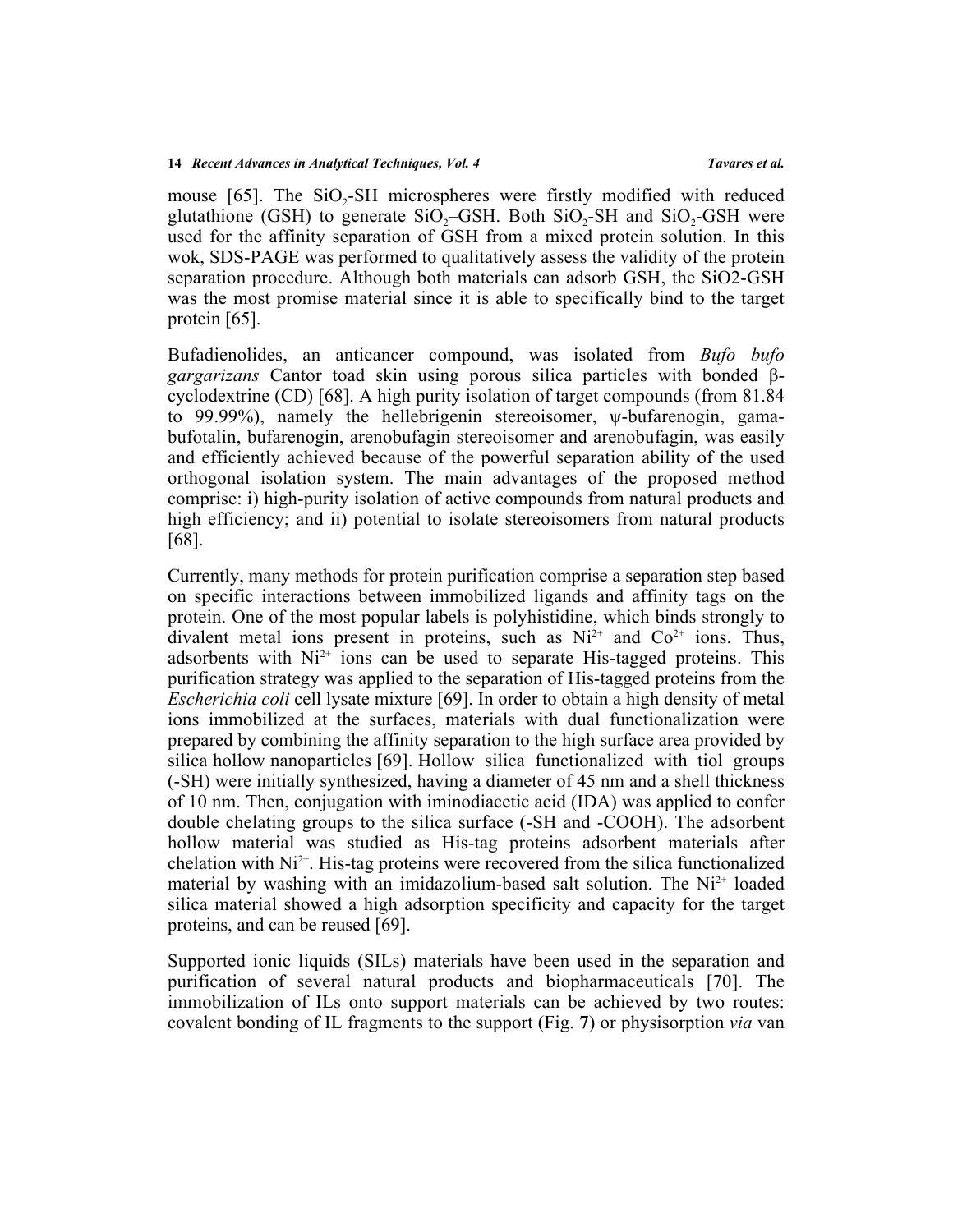*Recovery and Purification of (Bio)Pharmaceuticals Recent Advances in Analytical Techniques, Vol. 4* **15**

der Waals and dipole forces [\[71](#page-31-9)]. SILs already demonstrated to exhibit outstanding properties, namely a high surface area, high thermal stability, application in fixed-bed or fluidized-bed technologies, and efficient catalyst immobilization [[72\]](#page-31-10). Such properties ruled their exploration in several research fields, such as in catalysis, separation and extraction processes [\[72\]](#page-31-10). SPE with materials modified with ILs was employed for the purification of lactic acid from a fermentation broth[[73](#page-31-11)]. Silica was functionalized with imidazole, 1 methylimidazole and 2-ethyl-4-methy-limidazole with chloride acting as the counterion. The material functionalized with imidazolium showed the best results, with a yield of adsorption of 91.9%. The mechanism of adsorption of lactic acid to the SIL is based on the anion exchange of the chloride ion by the lactate ion. SIL recycling has been demonstrated, potentiating these materials in the development of economically viable industrial applications[[73](#page-31-11)].

<span id="page-14-0"></span>

**Fig. (7).** Example of ionic liquids immobilization for the preparation of supported ionic liquids materials.

## **Carbon-Based (Nano) Materials**

During the last years a great progress has been achieved in the development of new carbon nanomaterials (CNMs) for chemical synthesis, drug delivery, and adsorption/desorption of (bio)molecules with improved performance [\[74\]](#page-31-12). These progresses are of high importance to produce highly pure (bio)pharmaceuticals. As it happens with other nanomaterials, it is of great relevance the exploration of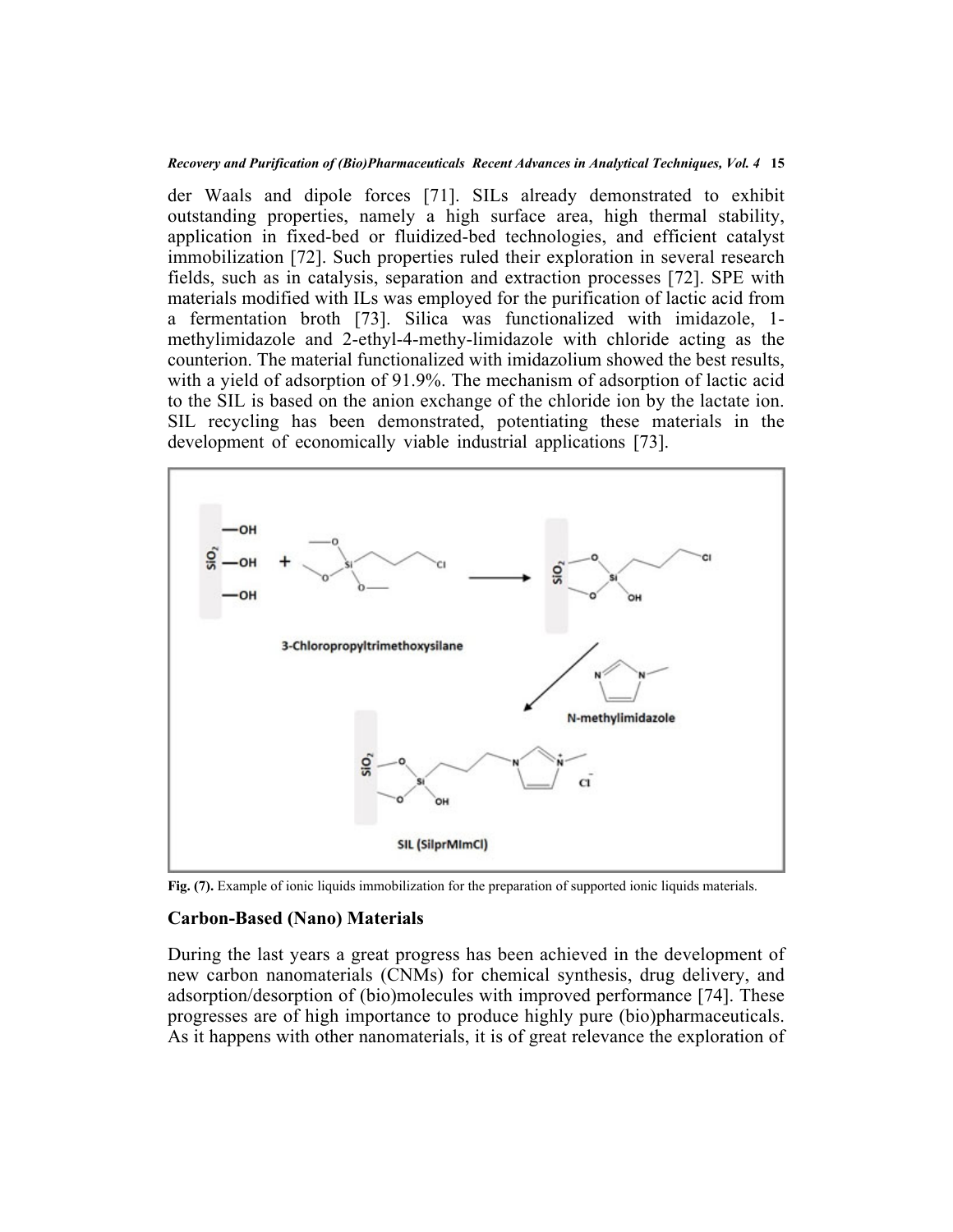unique and specific properties of CNMs, such as morphology, chemical reactivity and physical properties. Additionally, due to their nanosize, unconventional interactions between the material and living organisms can occur [[75](#page-31-13)]. However, due to their poor solubility in water and potential cytotoxicity, their applications *in vivo* are still of concern in biomedical and pharmaceutical applications [[76](#page-31-14)]. The most recent applications of carbon materials in pharmaceutical industry are detailed below and summarized in Table **[2](#page-15-0)**.

| <b>Material</b>          | (Bio)pharmaceutical       | Recovery  | Reference                             |  |
|--------------------------|---------------------------|-----------|---------------------------------------|--|
| SWCNTs*                  | Carvedilol stereoisomers  | $>97\%$   | (Silva et al., 2012) [77]             |  |
| <b>MWCNT</b>             | Clenbuterol               | NA.       | (Yu et al., 2011) [78]                |  |
| <b>SWCNTs and MWCNTs</b> | Cephalosporins            | $>80\%$   | (Niu et al., 2007) [79]               |  |
| <b>Magnetic CNTs</b>     | Fluoroquinolones          | $>95\%$   | (Xiao et al., 2013) [80]              |  |
| <b>Magnetic MCNTs</b>    | Lysozyme                  | 97.8%.    | (Chen <i>et al.</i> , 2015) [81]      |  |
| Graphene oxide           | Lysozyme                  | 94%       | (Ding <i>et al.</i> , 2015) [82]      |  |
| Graphene oxide           | Lysozyme                  | 90%       | (Liu et al., 2013) [83]               |  |
| Graphene oxide           | Lysozyme                  | NA        | (Qu <i>et al.</i> , 2012) [84]        |  |
| Graphene oxide           | Haemoglobin               | 80%       | (Liu <i>et al.</i> , 2011) [85]       |  |
| 3D graphene              | Haemoglobin               | 92.7%     | (Zhang <i>et al.</i> , 2015) [86]     |  |
| 3D graphene              | Haemoglobin               | <b>NA</b> | (Chen <i>et al.</i> , 2015) [87]      |  |
| <b>Activated carbon</b>  | Ibuprofen and artemisinin | NA        | (Jolliffe and Gerogiorgis, 2016) [88] |  |
| <b>Activated carbon</b>  | Bioactive tripeptide      | 80%       | (Rodriguez-Illera et al., 2015) [89]  |  |

<span id="page-15-0"></span>**Table 2. Recent applications of carbon materials for the purification of pharmaceuticals.**

\*SWCNT: Single-walled carbon nanotubes, MWCNTs: Multi-walled carbon nanotubes; NA: not available

## *Carbon Nanotubes*

Carbon nanotubes (CNTs) have been investigated in separation approaches applied to the pharmaceutical and biomedical sectors, mainly due to their strong ability to interact with various bio(molecules) [\[79](#page-32-2), [80\]](#page-32-3). CNTs are cylindrical sheets formed by a hexagonal arrangement of  $sp^2$  carbon-carbon bonds in nanoscale dimensions[[90](#page-33-0)]. CNTs are classified as single-walled carbon nanotubes (SWNTs), having a diameter of 1-2 nm, and as multi-walled carbon nanotubes (MWNTs), with an internal diameter of 5-50 nm [[91](#page-33-1)]. MWNTs are composed of several concentric layers of graphite, whilst SWNTs only have one and form a tubular nanostructure [[90\]](#page-33-0). Surface functionalization of CNTs is an effective method to design new materials of higher efficiency by coupling the properties of functional groups to the surface of CNTs [\[92](#page-33-2)]. The functionalization of CNTs is carried out by covalent and non-covalent methodologies, depending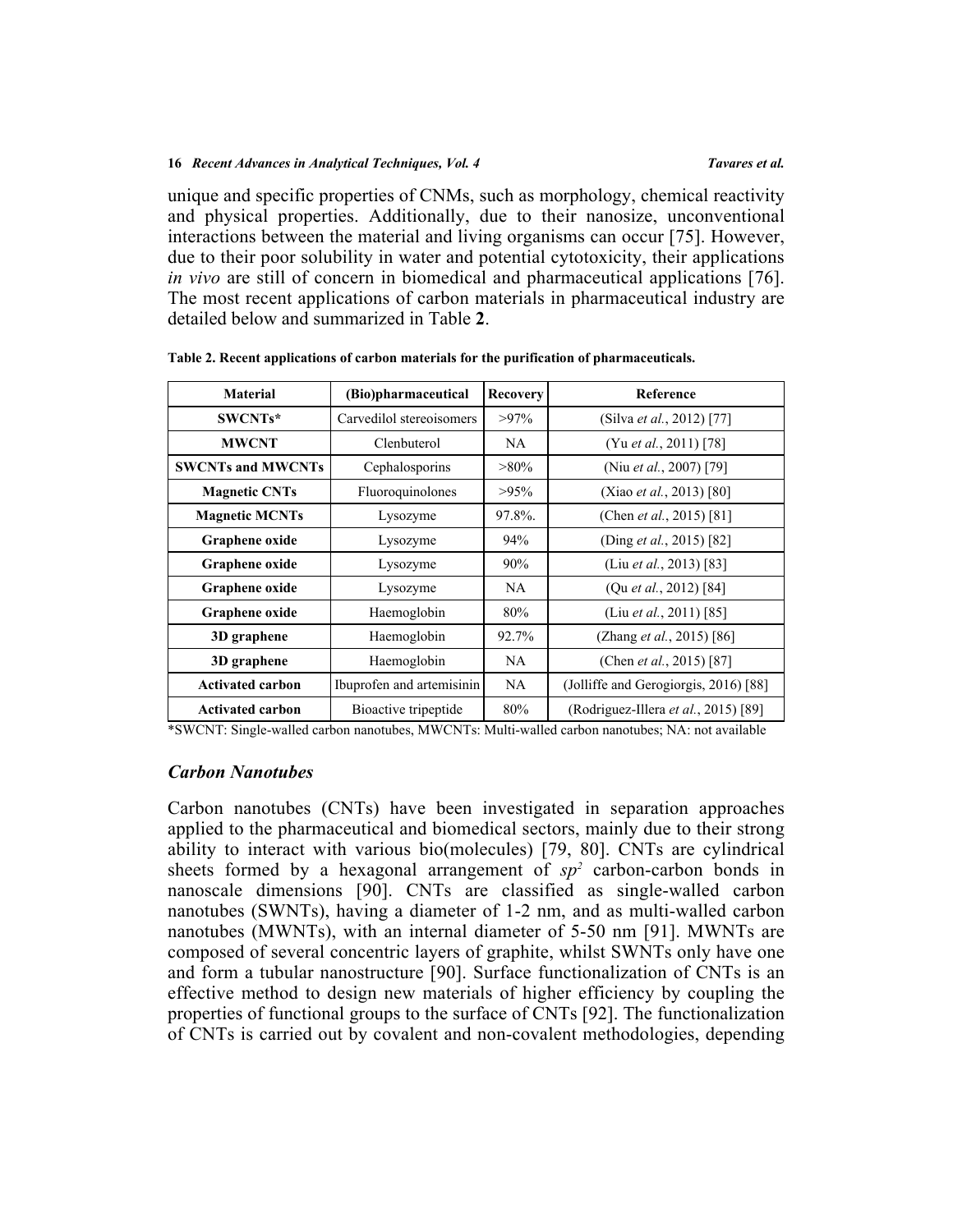on the nature of the (bio)molecule to be linked[[93](#page-33-3)]. Non-covalent functionalization (physical adsorption) has attracted a large interest because this method is easier to perform and retains the original properties of CNTs. Covalent functionalization (chemical bond formation) may produce defects in the wall structure of CNTs [\[93](#page-33-3)].

Drugs and biologics have been separated/purified using CNTs by solid phase extraction (SPE) [\[94](#page-33-4) - [96\]](#page-33-5). The literature available indicates that CNTs present a high capacity for the adsorption of organic and inorganic molecules [\[97](#page-33-6)]. In many comparative studies, a similar or improved adsorption capacity was reported when comparing the performance of CNTs with silica-based sorbents [\[98\]](#page-33-7). The main interactions between CNTs and (bio)molecules include: ionic interactions, electrostatic forces,  $\pi-\pi$  stacking, van der Waals forces and hydrogen-bonding [[96\]](#page-33-5).

The separation of chiral molecules is of great importance in the pharmaceuticals sector due to their different physiological and therapeutic effects [[77](#page-32-0)], and CNTs have been used as a new technology for enantioseparation of chiral drugs [[99\]](#page-33-8). In pharmaceutical industries, 56% of the drugs are chiral molecules and a large part comprises equimolar mixtures of two enantiomers [[100](#page-33-9)]. SWNTs were used as chiral selectors for the separation of carvedilol stereoisomers (non-selective βblocker with fluorescent detection) from a racemic mixture [\[77](#page-32-0)]. The separation of carvedilol stereoisomers was fast (less than 70 s) being the composition of eluent solution (HCl/SDS mixture, optimised ratio of 2) the main factor influencing the separation. In this work, carvedilol isomers were separated (97% recovery) from a commercial pharmaceutical containing 12.5 mg of the racemic mixture. More than 100 experiments were carried out with an adequate selectivity and high sensitivity, confirming the high stability of the SWNTs employed [\[77](#page-32-0)]. In an additional work, MWCNTs were applied with high performance in the enantioseparation of racemic clenbuterol (a bronchodilator) [\[78](#page-32-1)]. A chiral stationary phase of MWCNT cross-linked with hydroxypropyl-β-cyclodextrin for the racemic clenbuterol separation was developed. The separation was qualitatively evaluated by thin-layer chromatography. The pristine MWCNTs was not effective as enantio-specific adsorbent. In contrast, the chiral selector modified MWCNTs with hydroxypropyl-β-cyclodextrin successfully allows the enantiomers separation [[78\]](#page-32-1).

SWCNTs and MWCNTs were evaluated as a solid-phase extraction adsorbent for cephalosporin antibiotics[[79\]](#page-32-2). It was found that the antibiotics were strongly retained on the CNTs and recoveries above 80% were achieved by the addition of ammonium acetate into eluents [\[79](#page-32-2)]. For comparison, the antibiotics retention capacity of CNTs is highly superior to  $C_{18}$  and graphitized carbon blacks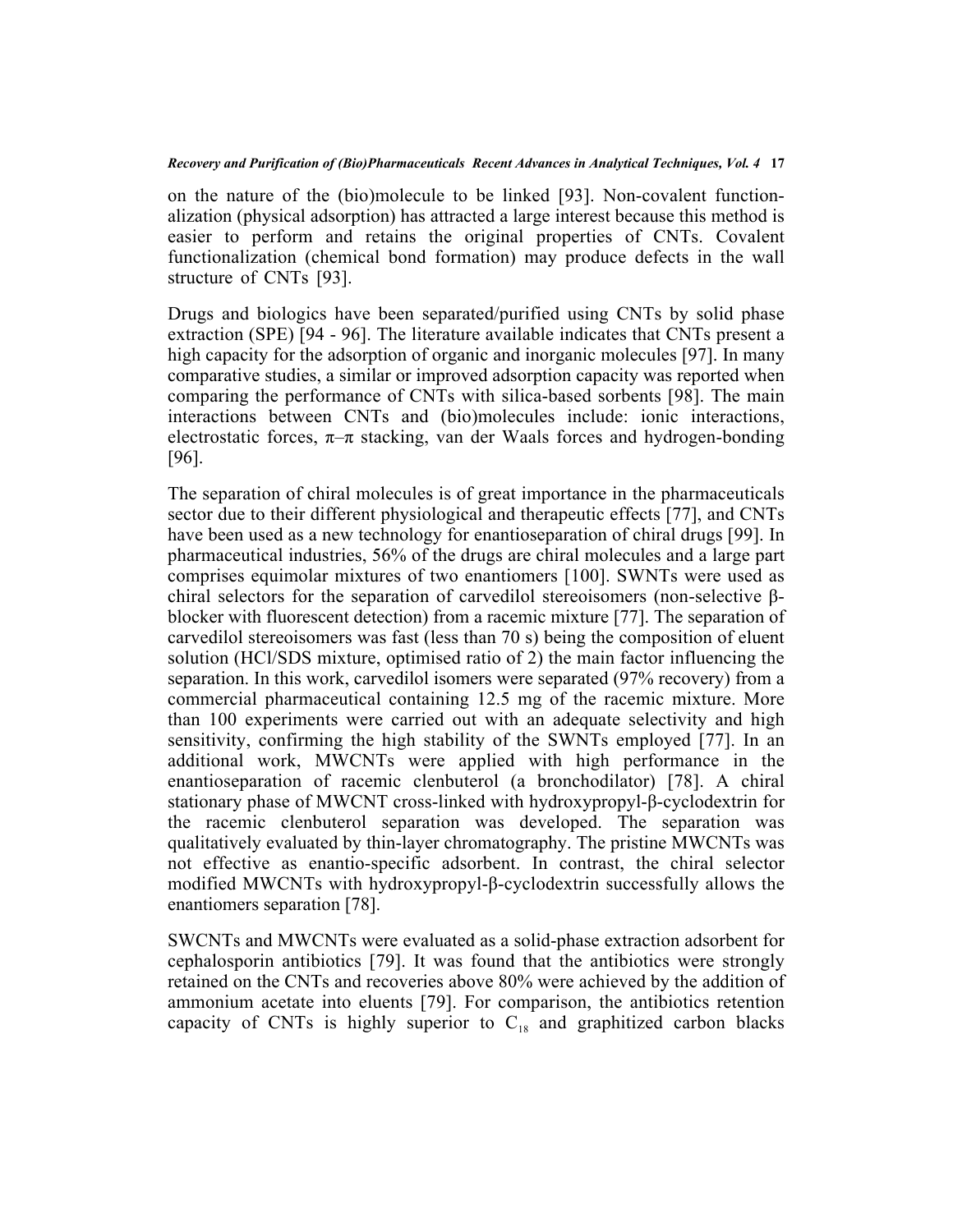commonly used. This is due to strong interactions taking place between the graphitic ring structure of the CNTs and the compounds which contain a benzene ring [\[79](#page-32-2)].

Fluoroquinolones (one of the most important classes of antibiotics), namely norfloxacin, perfloxacin, ciprofloxacin and gatifloxacin, were isolated from spiked egg samples by molecularly imprinted polymers on the surface of magnetic CNTs [[80\]](#page-32-3). The nanomaterial was modified using ofloxacin as a pseudo template, methacrylic acid as a functional monomer, and ethylene glycol dimethacrylate as a cross-linker. A rapid adsorption and high selectivity of the nanomaterial towards the fluoroquinolones were observed, with recoveries ranging between 95.2%  $\pm$ 3.2%to 100.7%  $\pm$  3.1% [[80](#page-32-3)]. In another work of the same research group, magnetic CNTs also modified with methacrylic acid as a functional monomer, and ethylene glycol dimethacrylate as a cross-linker, were applied as supports for the extraction of gatifloxacin (an antibiotic) from biological fluids, serum samples, coupled with HPLC [[101\]](#page-33-10). A high adsorption capacity of 192.7  $\mu$ g mg<sup>-1</sup> and recoveries of  $85.3 \pm 4.2\%$  toward gatifloxacin were obtained [\[101](#page-33-10)].

As mentioned above, CNTs present a high capacity in the separation and purification of small drugs. Due to their strong interaction with other molecules, particularly with those containing benzene rings, CNTs have excellent adsorption capacity for biomolecules. Thus, CNTs have also been regarded as a powerful tool in the pharmaceutical industry for the separation and purification of biologics from different and complex biological media, such as biological fluids, plants or fermentative media.

Lysozyme (Lys), used as a therapeutic compound in gastrointestinal treatments and infections [\[102](#page-33-11)], was extracted with high efficiency using magnetic multiwall CNTs modified with dual hydroxyl functional ionic liquids (ILs)[[81](#page-32-4)]. At the optimal experimental conditions, the amount of Lys adsorbed on the material reached 94.6 mg g−1, and the desorption ratio reached 91.6% with a recovery of nearly 97.8%. For comparison, bovine serum albumin (BSA), trypsin (Try) and ovalbumin (OVA) were also extracted by the same method. These results showed that the extraction amount increased in the order: BSA (31.4 mg g<sup>-1</sup>) < OVA (39.6) mg g<sup>-1</sup>) < Try (73.3 mg g<sup>-1</sup>) < Lys (94.6 mg g<sup>-1</sup>). Circular dichroism analysis indicated that the secondary structure of Lys was unchanged after its elution from the material [\[81](#page-32-4)]. The authors compared their results with published methods, and stated that the proposed method has unique characteristics, such as: i) the magnetic solid phase extraction saves time and efforts (the material can be easily collected and separated with an external magnetic field); ii) the magnetic multiwall CNTs have unique advantages, including a high surface area, high mechanical strength, and excellent chemical and thermal stabilities; and iii) the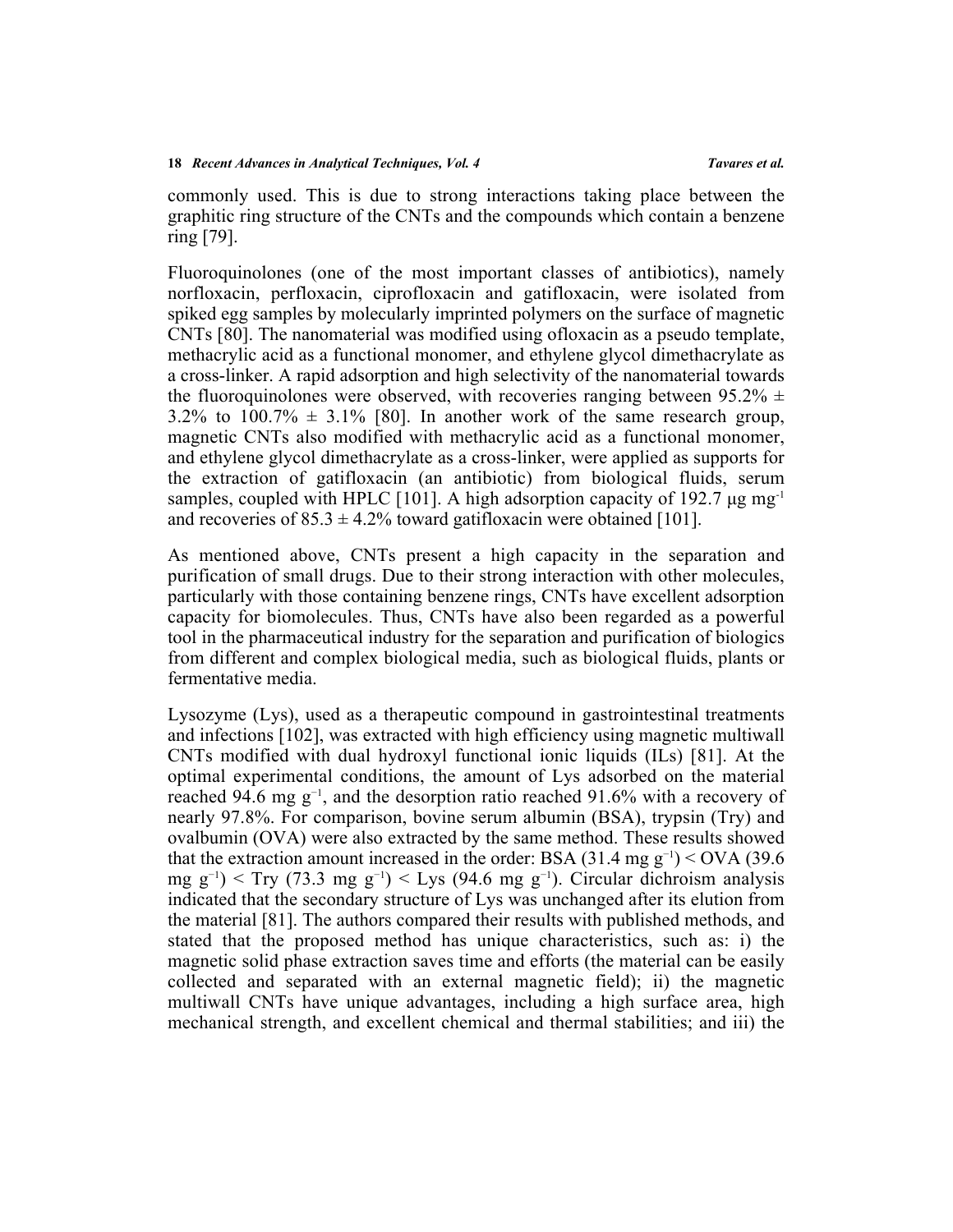dual hydroxy functional ILs not only have the unique properties of ILs but also are able to establish stronger hydrogen bonds with the protein [\[81](#page-32-4)].

CNTs have also been used as a support for drugs and biological transport *in vitro* and *in vivo* [\[76](#page-31-14)]. For this purpose, many works have been carried out to discover functional CNTs with low toxicity able to transport target molecules[[76](#page-31-14)]. However, medical implementations of CNTs as drug delivery systems are still impeded due to their toxicity [\[76](#page-31-14)].

## *Graphene*

Graphene is a carbon-based material presenting a hexagonal structure composed of carbon atoms[[93](#page-33-3), [96\]](#page-33-5). Graphene is described as the basis of all graphitic carbon materials since it is the building block for CNTs (effectively 'rolled up' graphene sheets), graphite (stacked graphene sheets held together by strong van der Waals forces) and fullerene (wrapped up into graphene ball with pentagonal and hexagonal faces) [[103\]](#page-33-12). Graphene presents similar and unique physical and chemical properties when compared to CNTs, such as high electrical conductivity, high surface area, adsorption capacity and thermal stability [[104\]](#page-33-13). Due to their improved compatibility and the possibility to control the surface characteristics, graphene and their derivatives are promising carbon materials for the separation, isolation and pre-concentration of drugs and biologics[[105](#page-34-0)]. Due to the large delocalized  $\pi$ -electron system present in the graphene framework, strong interactions to molecules containing aromatic rings occur, making them a powerful material for protein adsorption[[93,](#page-33-3) [98\]](#page-33-7). In this way, various biomolecules have been isolated from complex matrices using graphene [[93,](#page-33-3) [96](#page-33-5)]. In particular, graphene has played an important role in the separation and isolation of proteins from complex biological matrices [[104\]](#page-33-13).

Lys was extracted by a magnetic chitosan and graphene oxide-functional guanidinium IL composite [\[82](#page-32-5)]. The optimisation of the experimental conditions proved that the adsorption efficiency was affected by the concentration of protein, amount of IL, pH value, temperature and extraction time. The maximum amount of extracted Lys was 38.4 mg g<sup>-1</sup>, when hexabutylguanidinium chloride [diBOHTMG]ClIL was added into the MCGO [[82\]](#page-32-5). This material was easily regenerated and reused three times with no significant losses of protein adsorption efficiency[[82](#page-32-5)]. In an additional work, Lys was selectively isolated from a complex matrix of chicken egg white using functionalized graphene composites, namely graphene oxide (GO) modified with epichlorohydrin (ECH), iminodiacetic acid (IDA) and 1-phenylboronic acid (1-PBA), and chelated with nickel ions (GO–PBA–IDA–Ni composite) [[83\]](#page-32-6). An adsorption efficiency of 96% (70.7 µg mg-1) was observed for the protein, with 90% of recovery in the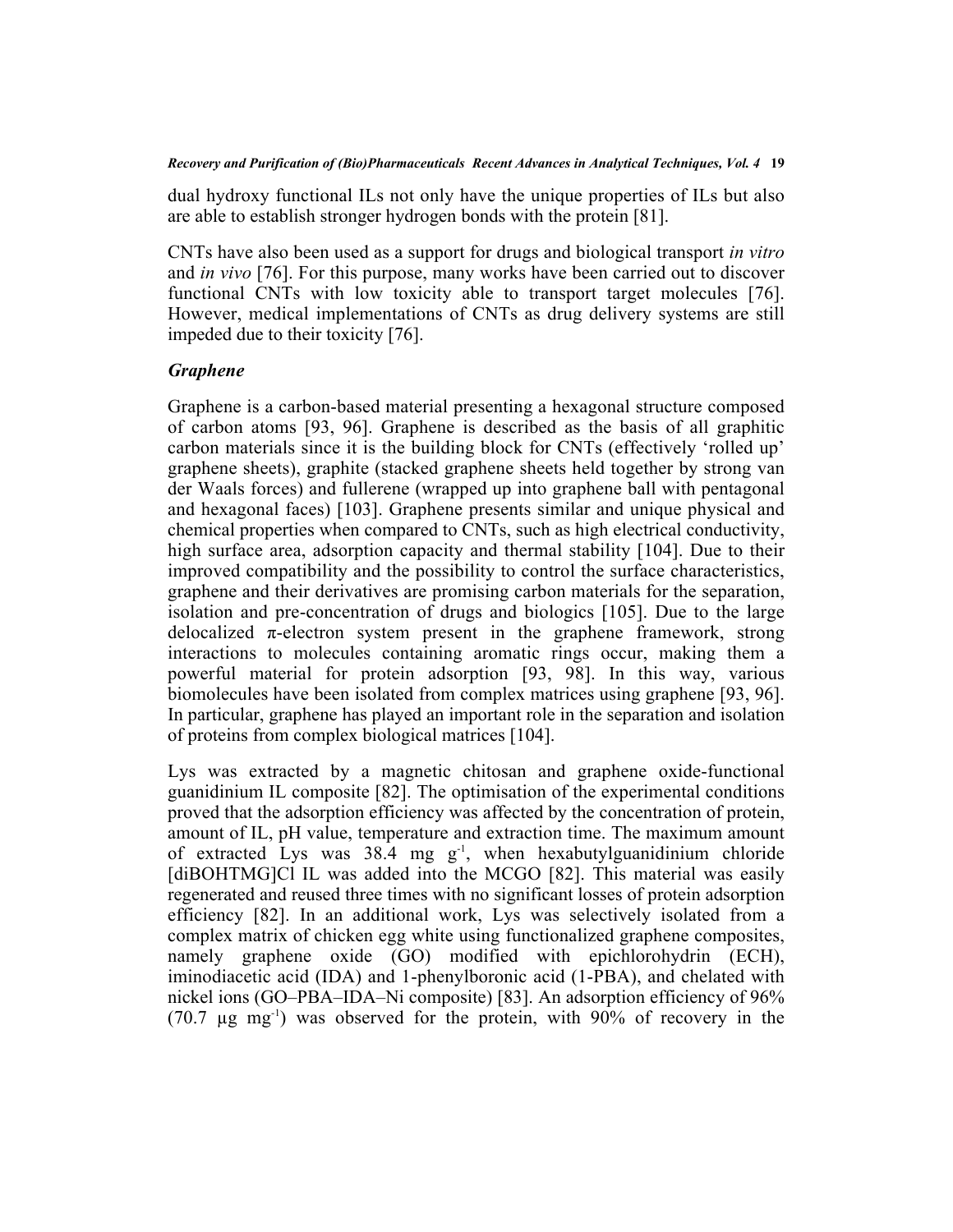desorption step [[83\]](#page-32-6). The authors concluded that the preparation of a functionalized graphene composite film facilitates rapid on-line isolation protocols, which is an alternative strategy for overcoming the difficulty in the manipulation of traditional GO nanosheets [[83\]](#page-32-6). In an additional work, graphene oxide with 3 aminopropyldiethoxymethyl silane, as coupling agent, was used as a coating of a capillary column for the chromatographic separation of Lys and four proteins from egg white [[84](#page-32-7)]. Lys with improved stability was efficiently separated from other proteins in a single run [[84\]](#page-32-7). The successful separation of the proteins was due to electrostatic interactions suppression by the high-surface coverage of the GO on the capillary wall.  $\pi-\pi$  interactions have also shown to play a significant role in the proteins separation [\[84](#page-32-7)].

The selective isolation of haemoglobin from human whole blood, a complex matrix, was achieved in the presence of graphene oxide nanosheets immobilized onto SiO<sub>2</sub>, allowing the adsorption of [85](#page-32-8) % (50.5 mg  $g^{-1}$ ) of haemoglobin [85]. 80% of haemoglobin was recovered after the desorption step. Circular dichroism analyses indicated that the  $GO/SiO<sub>2</sub>$  composites do not induce changes on the conformation of haemoglobin after the adsorption/desorption steps [\[85](#page-32-8)].

More recently, 3D graphene has attracted great interest in both industrial and academic areas due to their particular structures, namely graphene foams, aerogels, sponges and networks [\[106\]](#page-34-1). Compared to 2D graphene, the surface of 3D graphene structure has a high porosity, light weight, high surface area and fast mass/electron transport [\[107](#page-34-2)]. Due to its properties, 3D graphene has excellent performance and promising applications in the development of catalysts, absorbents, and sensors, and in biological and biomedical applications [[104](#page-33-13)]. In addition, the biocompatibility of 3D graphene enables its use as a new-generation of materials for the purification of pharmaceuticals [\[108\]](#page-34-3). However, due to the short time span since its initial discovery, the purification of pharmaceuticals using such materials is still in its infancy, and most reports involving biologics have only appeared in the past few years. The selective extraction of haemoglobin from a complex biological sample matrix, human whole blood, was demonstrated using a 3D amylopectin-reduced graphene oxide framework, with an adsorption efficiency of 92.7% and a maximum adsorption capacity of 1010 mg  $g^{-1}$  [\[86\]](#page-32-9). In a similar work, 3D graphene/carbon nanotube aerogel was recently used for the isolation of haemoglobin[[87\]](#page-32-10). The adsorption capacity of haemoglobin was increased to  $3793$  mg  $g^{-1}$ , suggesting the potential of  $3D$  graphene for the extraction of proteins [\[87](#page-32-10)].

## *Activated Carbon*

Activated carbons (ACs) are highly versatile materials widely used as adsorbents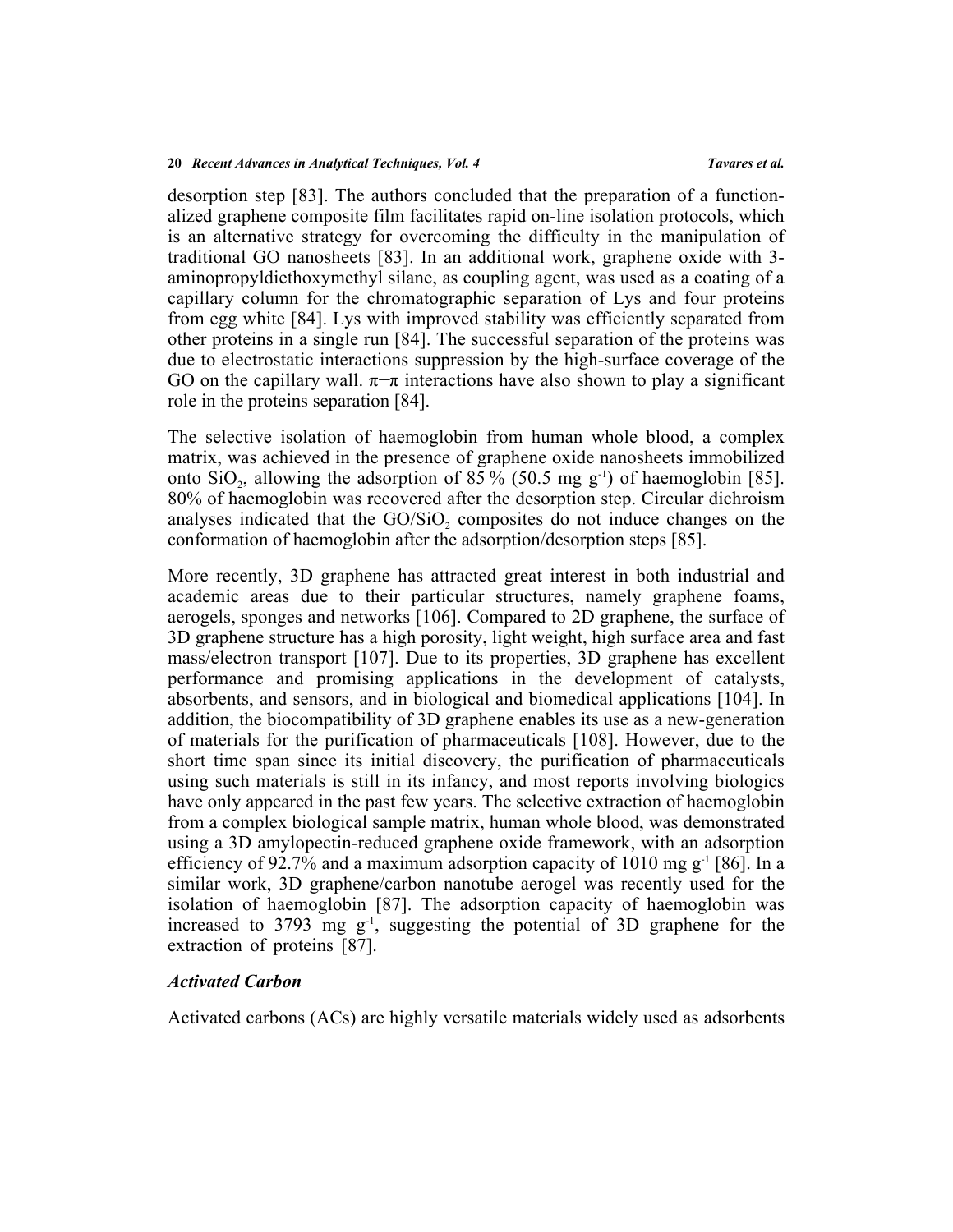for a large number of products [[107](#page-34-2), [108](#page-34-3)], representing a viable and economic alternative over resins [\[89](#page-32-12)]. Usually, ACs are applied to the adsorption/removal of organic contaminants [\[109\]](#page-34-4). However, their range of applications can be extended. For instance, in pharmaceuticals manufacturing, due to their adsorptive characteristics, ACs can be used as adsorbents for the removal of impurities from the final or intermediate product [\[109\]](#page-34-4). In fact, ACs were already used in the processing steps in the ibuprofen and artemisinin batch separation [\[88\]](#page-32-11). Another example includes the use of ACs for the purification of p-aminophenol, an intermediate in the production of pharmaceuticals [\[110](#page-34-5)]. On the other hand, since ACs have pores of small diameter (< 2 nm), and complex geometry, the accessibility of large biomolecules to these pores can be limited, restricting their use for biologics manufacturing [\[111](#page-34-6)]. To overcome this limitation, ACs can be coated with a biocompatible membrane to change the adsorption capacities [\[111](#page-34-6)]. For instance, an antihypertensive lactotripeptide, a bioactive tripeptide, was extracted from a milk casein hydrolysate TensGuard™ S using activated carbon packed bed as an alternative to resins [[89](#page-32-12)]. It was obtained a yield of 80% in the third cycle, and a purity of 35%. The adsorption yield of the bioactive tripeptide decreased with consecutive cycles; on the other hand, the desorption yield increased over the first 8 cycles [\[89](#page-32-12)].

## **Magnetic Particles and Other (Nano) Materials**

Separation using magnetic particles offers several advantages over chromatographic techniques, such as the possibility of faster separation in a lower number of steps, reduction of protein degradation, low costs, scalability and chemical compatibility with ligands already used in derivatized silicas employed in chromatographic systems. The use of functionalized magnetic particles is now regarded as a true alternative for the separation of biologics from complex mixtures (Table**3**)[[112](#page-34-7), [113\]](#page-34-8). This methodology has been applied in the separation of cells, proteins, peptides, nucleic acids, and pathogens[[114](#page-34-9)]. Nevertheless, for many applications, magnetic separation remains as a laboratoryscale process, though the prospects are for its growing use [[114\]](#page-34-9).

<span id="page-20-0"></span>Magnetic nanoparticles (MPs) for bioseparation usually contain an inorganic core having size dependent superparamagnetic/ferrimagnetic features. Iron oxides, such as magnetite (Fe<sub>3</sub>O<sub>4</sub>) or maghemite ( $\gamma$ -Fe<sub>2</sub>O<sub>3</sub>), are very often used with a protecting biocompatible coating: polymer, amorphous silica (Fig.**8**) or noble metals that provide colloidal stability and solubility[[114\]](#page-34-9). Depending on the application, further surface functionalization of these materials can be applied in order to promote interactions with target moieties [[114\]](#page-34-9).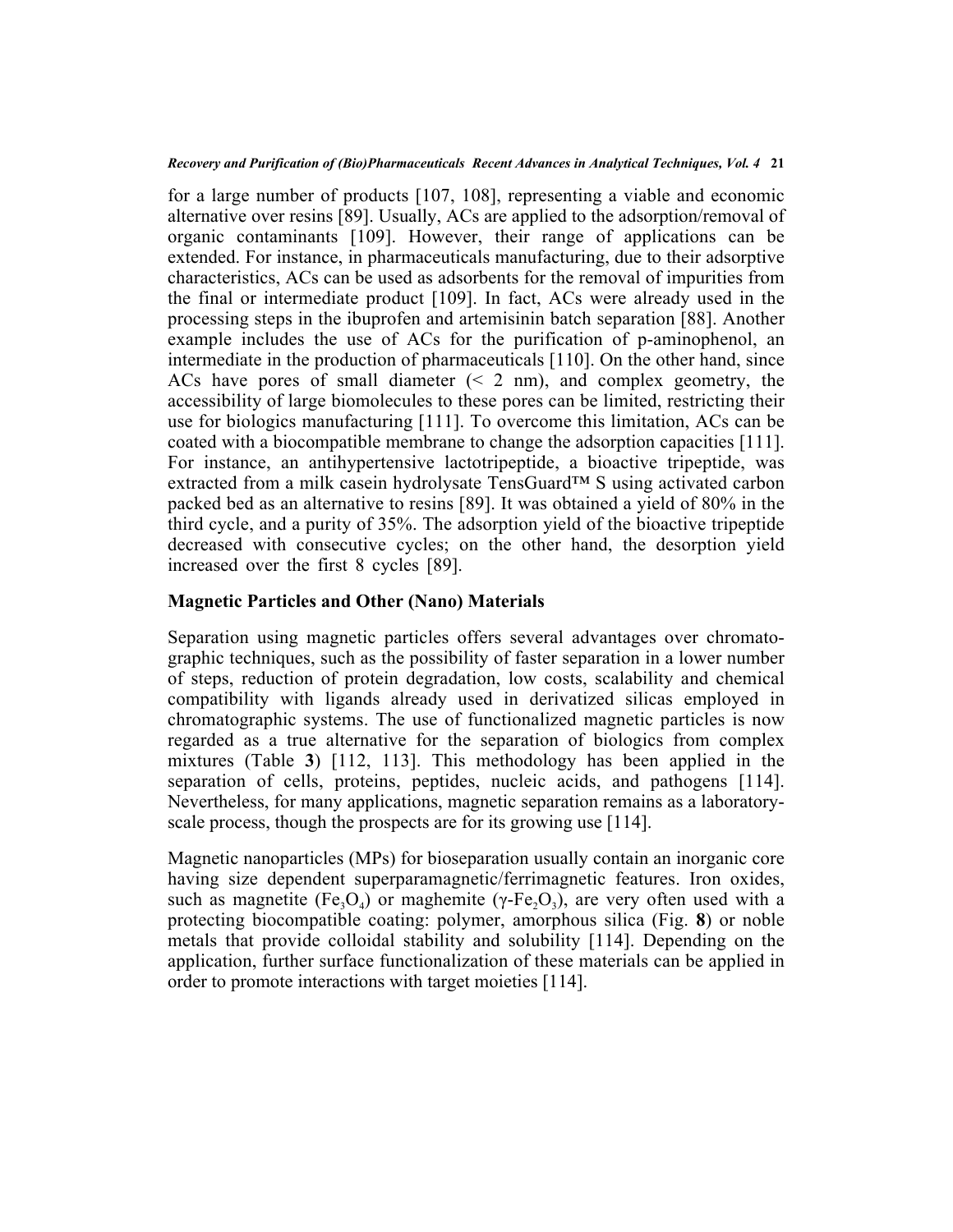# **EtOH** NH<sub>3</sub> **TEOS**  $Fe<sub>3</sub>O<sub>4</sub>$  $Fe<sub>3</sub>O<sub>4</sub>/SiO<sub>2</sub>$  $20<sub>nm</sub>$  $20<sub>nm</sub>$

**Fig. (8).** TEM images of magnetic nanoparticles (MPs) formed by a magnetic inorganic core of magnetite  $(Fe<sub>3</sub>O<sub>4</sub>)$  with a protecting biocompatible layer of silica.

Magnetic silica adsorbents functionalized with silane coupling agents were applied in the separation of proteins [[115,](#page-34-10) [116\]](#page-34-11). Bovine serum albumin (BSA) and Lys proteins were adsorbed on MPs functionalized with amino groups (from the reaction with an amino-silane) at different pH values and in presence of carbodiimide in order to have direct binding with the protein[[115](#page-34-10)]. The adsorption efficiency of BSA was up to 74% at a low pH, but the value was reduced to 40% at higher pH values. The adsorption efficiency of Lys changed from 40% to 90%, with an increase in the pH. These results are justified by the pI values of the proteins, 4.6 and 11, for BSA and Lys, respectively. At these pH values, proteins present their original structure (most compact state) and there is a decrease in the electrostatic forces, thus allowing the interaction of the proteins with the amino groups on the MP surfaces [[115\]](#page-34-10).

#### **22** *Recent Advances in Analytical Techniques, Vol. 4 Tavares et al.*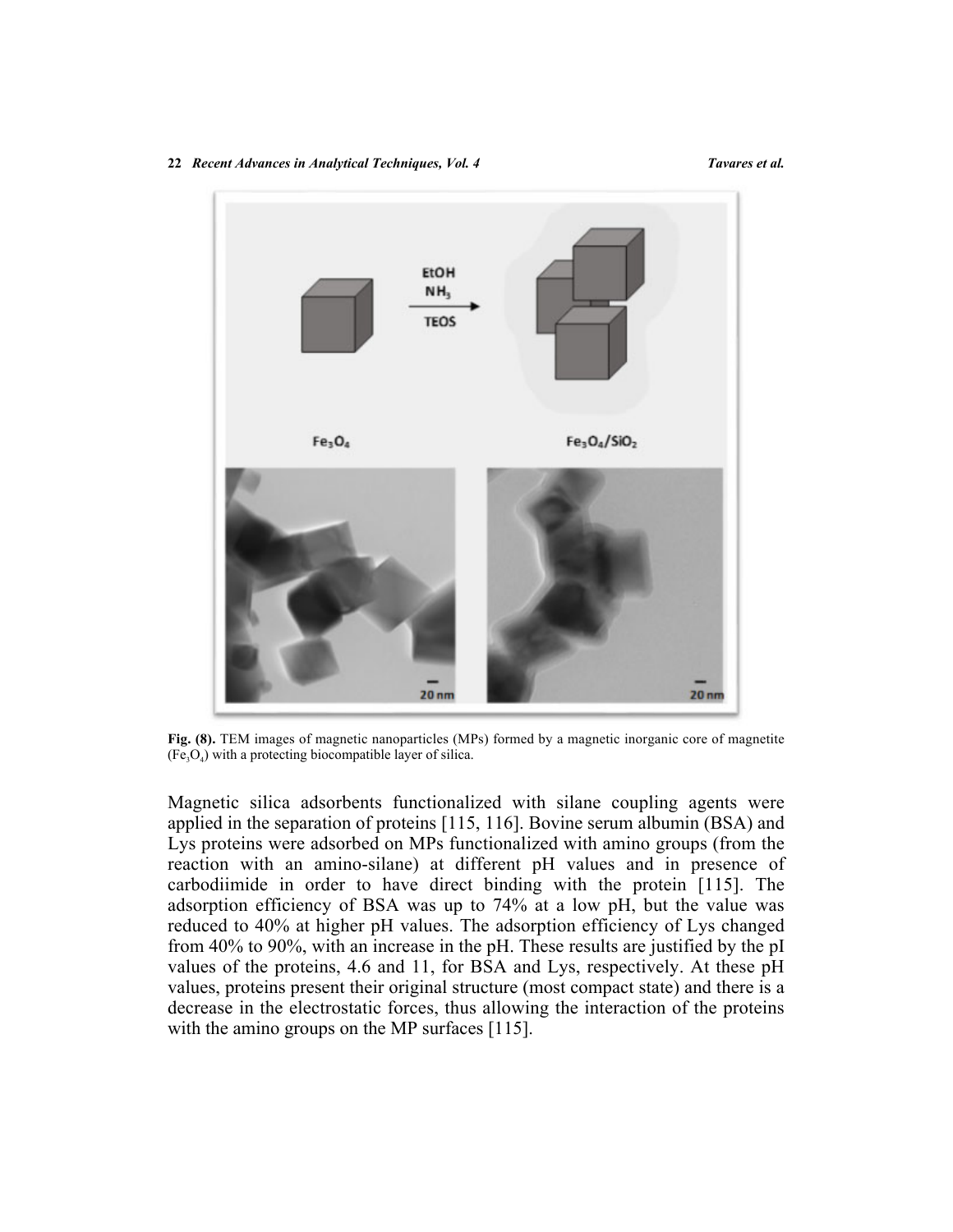Some purification methods employ a separation step based on specific interactions between his-tagged protein and  $Ni<sup>2+</sup>$  sites. This affinity strategy can be combined with magnetic separation for better purification results, low eluent costs, and easiness in processing (avoiding centrifugation as the separation can be done with a magnetic field), and was already used in several purification processes [\[113](#page-34-8), [117](#page-34-12) - [119\]](#page-34-13). Functionalized magnetic silica adsorbents were used in the purification of the N-terminal His-tagged recombinant small heat shock protein, Tpv-sHSP 14.3 [[120](#page-34-14)]. In this study, after functionalization with aminosilane, -COOH groups were added to the surface of MPs, which then reacted with Nα,Nα–Bis(carboxymethyl)-L-lysine hydrate (NTA) and finally were labelled with  $Ni<sup>2+</sup>$  ions. This purification system has several advantages over other protein purification systems. There is no need for specialized binding buffers or substrates for protein elution, and all purification steps can be easily and quickly performed using a magnet for separation. A similar strategy was applied with  $Ni<sup>2+</sup>$  tagged to  $Fe<sub>3</sub>O<sub>4</sub>/$ hydroxyapatite MPs for the purification of His-tagged thioredoxin 9 [[117](#page-34-12)] and with magnetite/gold nanoparticles functionalized with nickel(II) nitrilotriacetate for the purification of His-tagged maltose binding protein directly from a cell extract [\[118](#page-34-15)].

Fernandes *et al.* [[121\]](#page-35-0) were pioneers in the use of functionalized MPs with Affitins for the separation of proteins[[121](#page-35-0)]. Affitin H4 (anti-lysozyme) and Affitin D1Sso7d-DM (anti-IgG) were used to prepare affinity/magnetic adsorbents for the purification of lysozyme from *Escherichia coli* supernatants and IgG from human plasma, respectively. The authors stated that this methodology can be used for the purification of any protein given the versatility of Affitins. At the optimised conditions, yields of 58 mg of lysozyme/g of support and 165 mg of IgG/g of support were obtained. In addition, the recovery of both proteins was above 95%, with a purity of 95% and 81% for Lys and IgG, respectively[[121\]](#page-35-0).

Alves *et al.* [\[122\]](#page-35-1) synthetized and tested MPs of iron oxide coated with gum arabic for the purification of antibodies. It was proved that using these low-cost adsorbents it was possible to purify IgG from the supernatant mammalian cell cultures, namely Chinese hamster ovary (CHO) and Hybridoma, by a cation exchange mechanism, achieving elution yields of 93.5%. Given the simplicity and reduced costs of this purification strategy, the results obtained are very encouraging. In addition, the possibility of reusing MPs is an obvious economic advantage [[122\]](#page-35-1). The same iron oxide, coated with gum arabic magnetic supports, were functionalized with two different triazine-based affinity ligands - ligand 22/8 (artificial Protein A) and ligand 8/7 (artificial Protein L) - with high specificity towards IgG[[59](#page-30-8)]. Santana *et al.* [[62\]](#page-31-0) describe the purification of IgG from mammalian cell culture supernatants using dextran-coated MPs modified with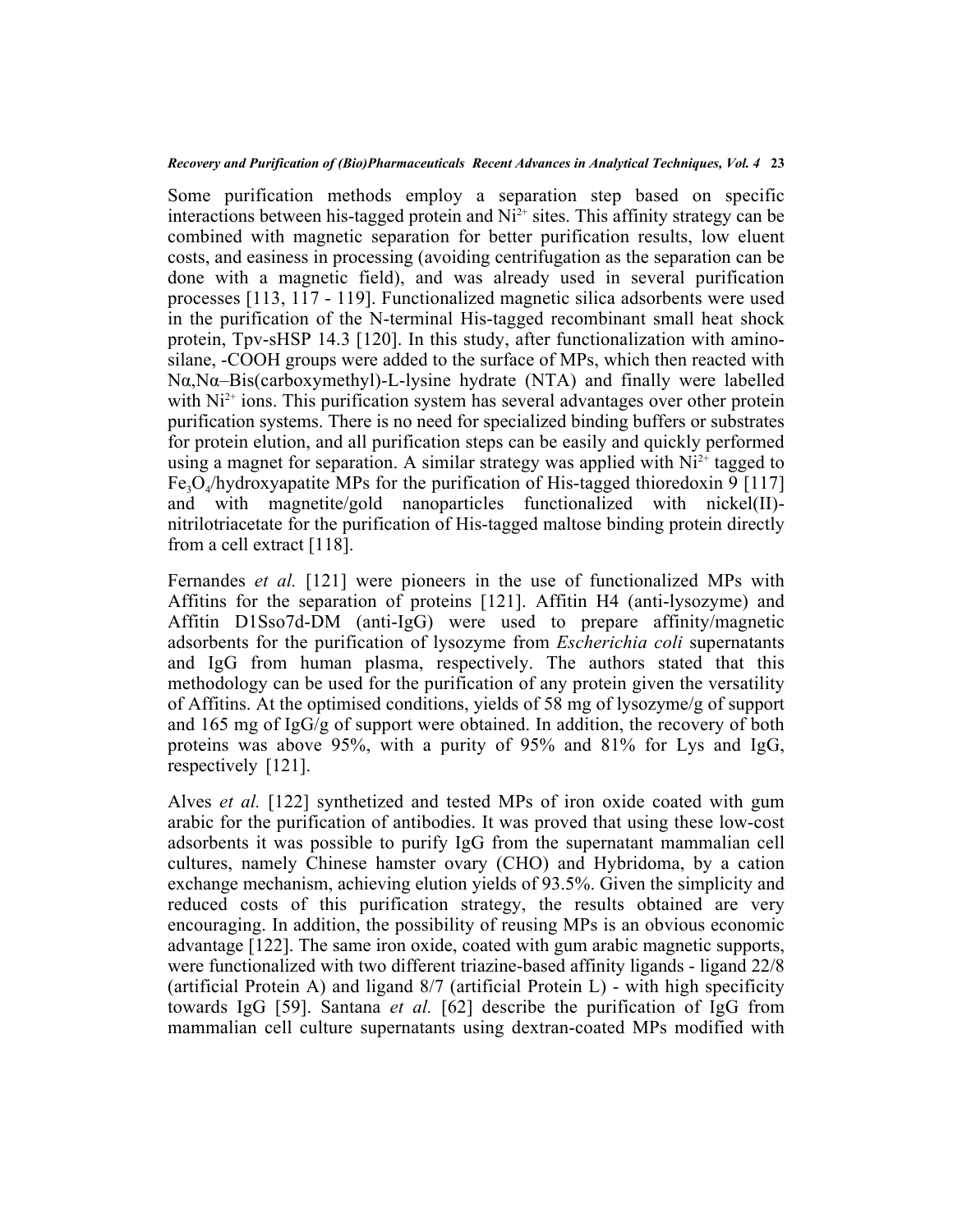ligand 22/8. In this case, and after elution at pH 11, 95% of IgG was obtained. Chitosan-coated MPs functionalized with Con-A were applied in the purification of IgG from human plasma with a loading of 70 mg  $g^{-1}$  and adsorption ratio of 63 mg g-1 [[123](#page-35-2)]. The capture of IgG was also obtained with 200 nm MPs coated with protein A and starch [\[58](#page-30-13)]. In the latter, a hybrid system incorporating elements of both PEG precipitation and steric exclusion chromatography on 200 nm nanoparticles, coated with starch, allows the magnetic capture of 78 mg of IgG per mg of particles. This corresponds to 58 g of IgG per mg of nanoparticles, which is roughly 1000 times higher than the average capacity of commercial packed bed columns based on protein-A porous particles. 69% of IgG recovery, purity values similar to protein-A and higher productivity than packed columns were achieved, suggesting that this strategy could evolve as a credible option for the industrial purification of monoclonal antibodies [[58\]](#page-30-13).

The purification of IgG from mammalian cell cultures was also studied with magnetic particles functionalized with boronic acid [\[63](#page-31-1)]. Comparing the performance of the functionalized MPs with boronic acid at pH 7.4 and 8.5 with the same MPs functionalized with protein-A, it was verified that the former provided twice the binding capacity for IgG. However, there are some limitations derived from the presence of competing species with IgG in the mammalian cells culture (glycoproteins, carbohydrates and glycolipids from cell fragments), leading to the loss of binding capacity [\[63\]](#page-31-1). Beyond these disadvantages and considering the low cost and greater stability under alkaline conditions of boronic acid, this synthetic ligand may be an alternative to Protein A. In addition, unlike protein A, this ligand can be used in the purification of fragments of antibodies that do not have the Fc region.

 $Fe<sub>3</sub>O<sub>4</sub>$  magnetic particles functionalized with gluteraldehyde were tested as adsorbents for three proteins: bovine haemoglobin (BHb), bovine serum albumin (BSA) and lysozyme (Lyz) [[124](#page-35-3)]. The adsorption capacities of MPs for the three proteins studied had an appreciable difference: Lyz > BHb > BSA. This result may be justified by their different amino acids composition and pI. The protein more easily adsorbed is the one with more alkaline amino acids and that establishes the stronger reversible imine bond with the adsorbent. A very relevant aspect is the reuse of these particles, which was achieved after treatment with a solution of oxalic acid and consequent breaking of imine bonds [\[124](#page-35-3)].

Immunoaffinity chromatography, which uses polyclonal, monoclonal or antiidiotypic antibodies as ligands, is a chromatographic technique which exhibits product recovery results far superior to other chromatographic techniques [[125](#page-35-4)]. This strategy, coupled with magnetic separation, was used for the purification of transferrin (Tf) from artificial plasma. Transferrin (Tf) is a monomeric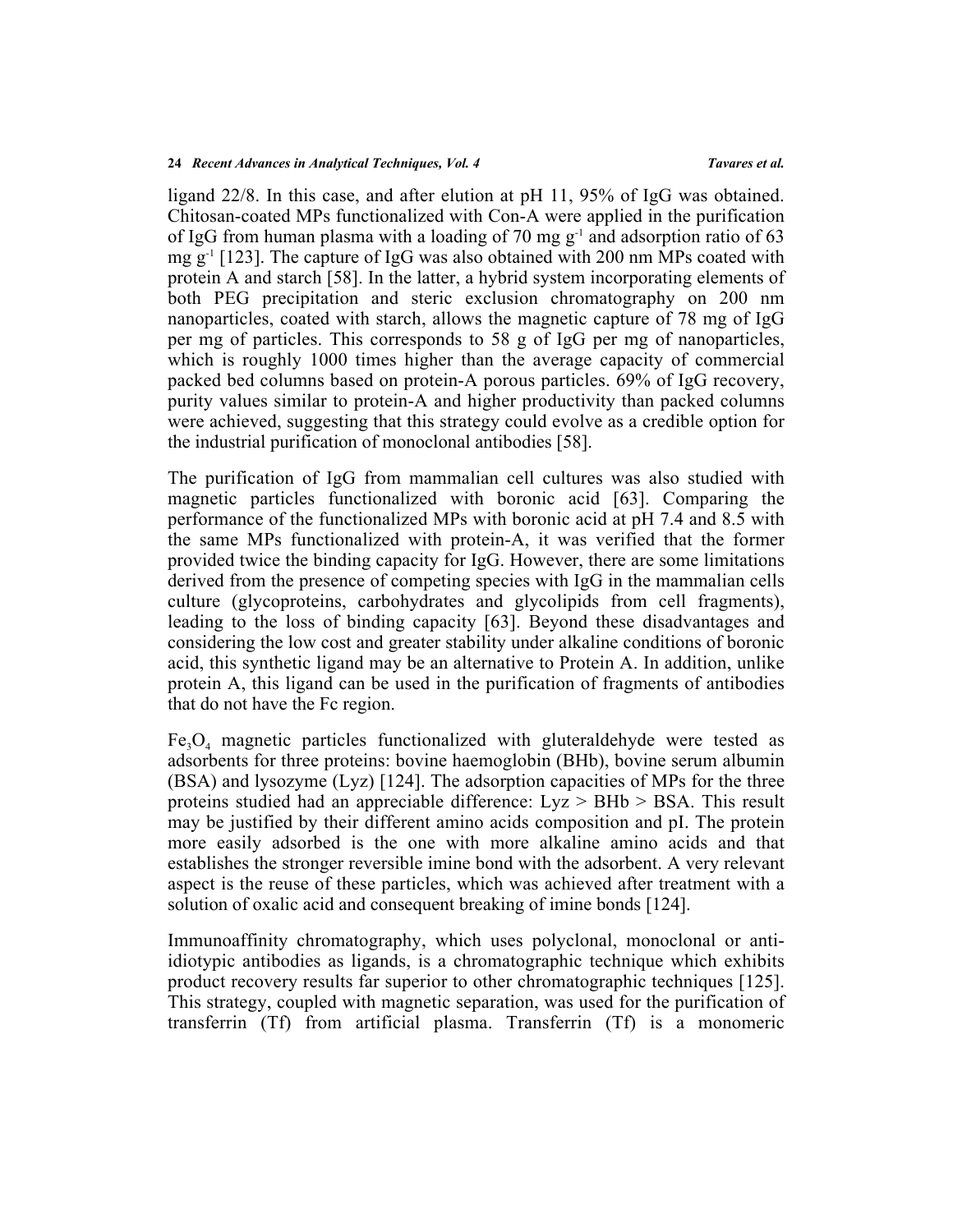glycoprotein (80 kDa and 670-700 amino acids in its composition). This glycoprotein is responsible for the maintenance of iron homeostasis through its uptake, storage and transport. This biopharmaceutical has been widely used in the treatment of diseases such as thalassemia, bacterial infections, diabetes and transferrinemia [[125](#page-35-4)]. The adsorbent material was prepared by immobilizing the anti-transferrin antibody (Anti-Tf) in MPs of  $Fe<sub>3</sub>O<sub>4</sub>$  coated with poly (glycidyl methacrylate)[[125](#page-35-4)]. Although only artificial human plasma was used, anti-Tf magnetic particles adsorbed 0.1 mg  $g^{-1}$  of Tf, with no albumin or IgG adsorption [[125\]](#page-35-4).

| <b>Magnetic material</b>                                                                                                                  | <b>Application</b>                                          | <b>Adsorption</b><br>capacity                                                | Reference                         |
|-------------------------------------------------------------------------------------------------------------------------------------------|-------------------------------------------------------------|------------------------------------------------------------------------------|-----------------------------------|
| MPs coated with gum arabic magnetic<br>functionalized with two different triazine-based<br>affinity ligands                               | Purification of IgG                                         | 344 mg<br>$IgG/g_{\text{material}}$                                          | (Batalha et al.,<br>2010) [59]    |
| Dextran-coated MPs modified with ligand 22/8                                                                                              | Purification of IgG                                         | 95% IgG of<br>purity                                                         | (Santana et al.,<br>2012) [62]    |
| Magnetic silica functionalized with amino-silane                                                                                          | Adsorption of<br>bovine serum<br>albumin and<br>lysozyme    | <b>BSA: 74%</b><br>Lys: $90\%$                                               | (Chang et al.,<br>2008) [115]     |
| Magnetite/gold nanoparticles functionalized<br>with nickel(II)-nitrilotriacetate                                                          | His-tagged maltose                                          | $NA*$                                                                        | (Quaresma et<br>al., 2014) [118]  |
| $Ni2+$ tagged to $Fe3O4/hydroxyapatite$<br>nanoparticles                                                                                  | His-tagged<br>thioredoxin 9                                 | 12.98<br>mmol/g <sub>material</sub>                                          | (Yao et al.,<br>2014) [119]       |
| <b>Magnetic silica functionalized with</b><br>Na, Na-Bis(carboxymethyl)-L-lysine hydrate<br>(NTA) and labelled with Ni <sup>2+</sup> ions | N-terminal His-<br>tagged recombinant<br>protein adsorption | $NA*$                                                                        | (Aygar et al.,<br>2015) [120]     |
| <b>Magnetic nanoparticles functionalized with</b><br><b>Affitins</b>                                                                      | Purification of<br>lysozyme and IgG                         | 58 mg<br>lysozyme/g <sub>material</sub><br>65mg<br>$IgG/g_{\text{material}}$ | (Fernandes et<br>al., 2016) [121] |
| MPs** of iron oxide coated with gum arabic                                                                                                | Purification of IgG                                         | 93.5%                                                                        | (Alves $et al.,$<br>2015) [122]   |
| <b>Chitosan-coated MPs functionalized with Con-</b><br>A                                                                                  | Purification of IgG                                         | $63$ mg/ $g_{\text{material}}$                                               | (Kavaz et al.,<br>2012) [123]     |

<span id="page-24-0"></span>**Table 3. Examples on the application of magnetic (nano)materials for the separation of (bio)pharmaceuticals.**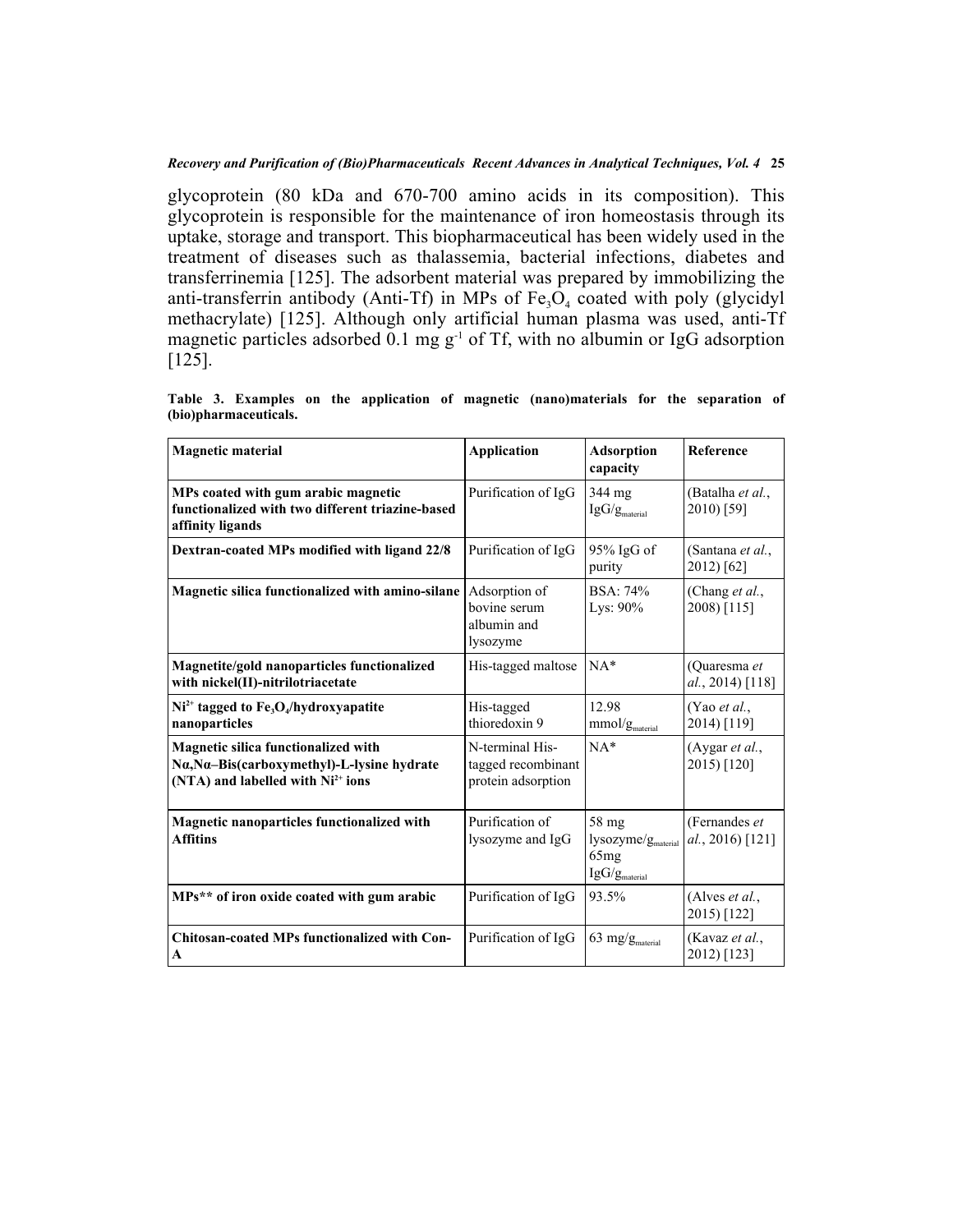| <b>Magnetic material</b>                                                    | <b>Application</b>                                                                 | <b>Adsorption</b><br>capacity                          | Reference                             |
|-----------------------------------------------------------------------------|------------------------------------------------------------------------------------|--------------------------------------------------------|---------------------------------------|
| Magnetic particles functionalized with<br>gluteraldehyde                    | Adsorption of<br>hovine<br>haemoglobin,<br>bovine serum<br>albumin and<br>lysozyme | Adsorption<br>varied in the<br>range of 10–50<br>mg    | (Gao <i>et al.</i> ,<br>2015) [124]   |
| Magnetic particles of magnetite coated with<br>poly (glycidyl methacrylate) | Purification of<br>transferrin                                                     | Adsorption of<br>$0.12 \text{ mg/g}_{\text{material}}$ | (Saçligil et al.,<br>2015) [125]      |
| Surface active maghemite                                                    | Adsorption of<br>corcumin                                                          | $>98\%$                                                | (Magro <i>et al.</i> ,<br>2015) [126] |

\*NA: not available; \*\*MPs: magnetic particles

In addition to silica-, carbon- and metal-oxide-based materials, other inorganic materials have been employed in biopharmaceuticals purification. Ralla *et al.* [[127](#page-35-6)] developed a new stationary phase based on montmorillonite clays and amorphous silica for the purification of proteins, namely alkaline phosphatase (Ap), a-chymotrypsin (Chy), Hb, human serum albumin (HSA), Lys, ovalbumin (Ova) and trypsinogen (Try). The high porosity of the stationary phase makes the protein adsorption *via*ble. The column packaging is only possible due to the presence of silica, which prevents the clay from swelling. Electrostatic interactions were found to be the main responsible for the absorption of proteins in the stationary phase (ruled by a cationic exchange mechanism). In addition to electrostatic interactions, hydrogen bonding and van der Waals forces are also involved in protein adsorption by the clay surfaces. Therefore, the adsorption selectivity for these proteins is lower than that displayed by commercial cation exchange stationary phases [\[127](#page-35-6)].

## **GENERAL CONCLUSIONS AND FUTURE PROSPECTS**

In the next decades, demands for high quality medicines will continue to increase, while their intensive research and development is vital to the future of the pharmaceuticals sector. The industrial production of synthetic drugs (antibiotics, anti-inflammatory drugs, steroids, among others) and biologics (recombinant proteins, antibodies, and nucleic-acid-derived products) requires complex processes able to provide them with high quality and no side effects. The purification of pharmaceuticals included in the downstream processing is mainly carried out by chromatographic processes. Therefore, the development of more cost-effective production and purification technologies, either to improve the current chromatographic methods or to create new ones, is a top requirement in order to decrease the current costs of drugs, and in particular of biopharmaceuticals. The increasing number of scientific manuscripts found in this area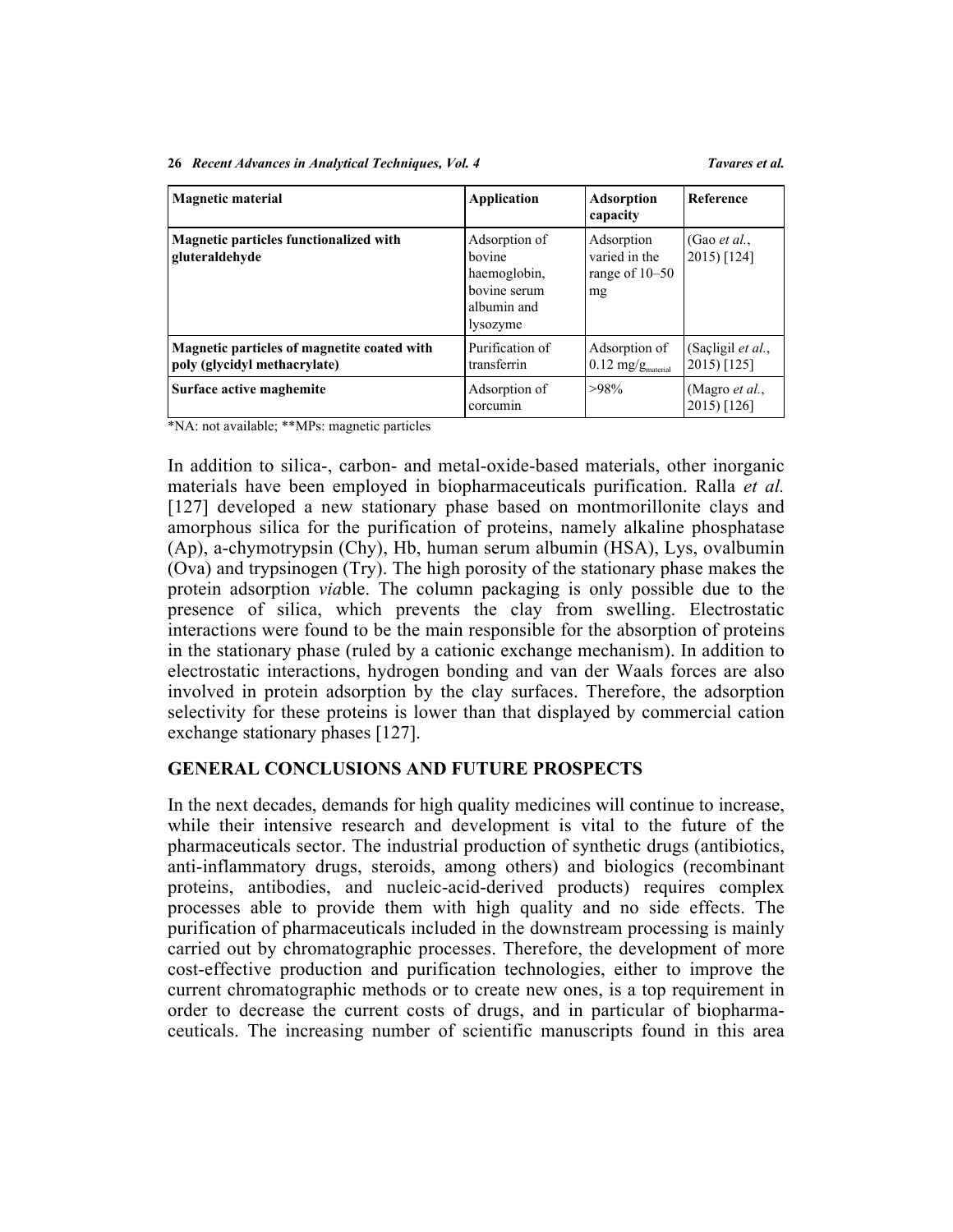demonstrates a remarkable interest in finding more effective medicines and to improve their production. Among these, a large interest has been placed in the development of alternative purification techniques, in which (nano)materials can be used. These efficient and fascinating multifunctional (nano)materials have a high loading capacity, stability, and can be designed to adsorb target pharmaceuticals through the incorporation of diverse functionalization groups.

This chapter overviewed the approaches used in the downstream processing of pharmaceuticals (including both synthetic drugs and biopharmaceuticals) using nanomaterials. Substantial progress has been made in downstream processes through the application of carbon nanomaterials (carbon nanotubes, graphene, and activated carbon), silica nanoparticles and magnetic nanoparticles. Among them, silica nanoparticles and CNTs are the most studied nanomaterials with promising results. From the topics here presented, nanoparticles may play a key role in the future of pharmaceuticals research and manufacturing.

Both the global pharmaceutical market and regulatory agencies are forcing industries for enhanced quality and low cost. As presented in this book chapter, emerging technologies have allowed the ongoing trend of value-based care and have potential to motivate and transform the future of the (bio)pharmaceuticals industry to acquire competitive advantages, innovation, challenges and growth in manufacturing, while providing potential benefits to society.

## **CONFLICT OF INTEREST**

The authors declare no conflict of interest, financial or otherwise.

## **ACKNOWLEDGEMENTS**

This work was developed within the scope of the project CICECO-Aveiro Institute of Materials, FCT Ref. UID/CTM/50011/2019, financed by national funds through the FCT/MCTES. This work was also financially supported by the project POCI-01-0145-FEDER-031106 funded by FEDER, through COMPETE2020 - Programa Operacional Competitividade e Internacionalização (POCI), and by national funds (OE), through FCT/MCTES. M.C. Neves acknowledges FCT for the post-doctoral grant SFRH/BPD/110423/ 2015. A.P.M. Tavares acknowledges the FCT Investigator Programme (IF/01634/ 2015) with financing from the European Social Fund and the Human Potential Operational Programme. M.G. Freire acknowledges the European Research Council (ERC) for the Starting Grant ERC-2013-StG-337753.

## **REFERENCES**

<span id="page-26-0"></span>[1] Taylor, D. The Pharmaceutical industry and the future of drug development.*Pharmaceuticals in the*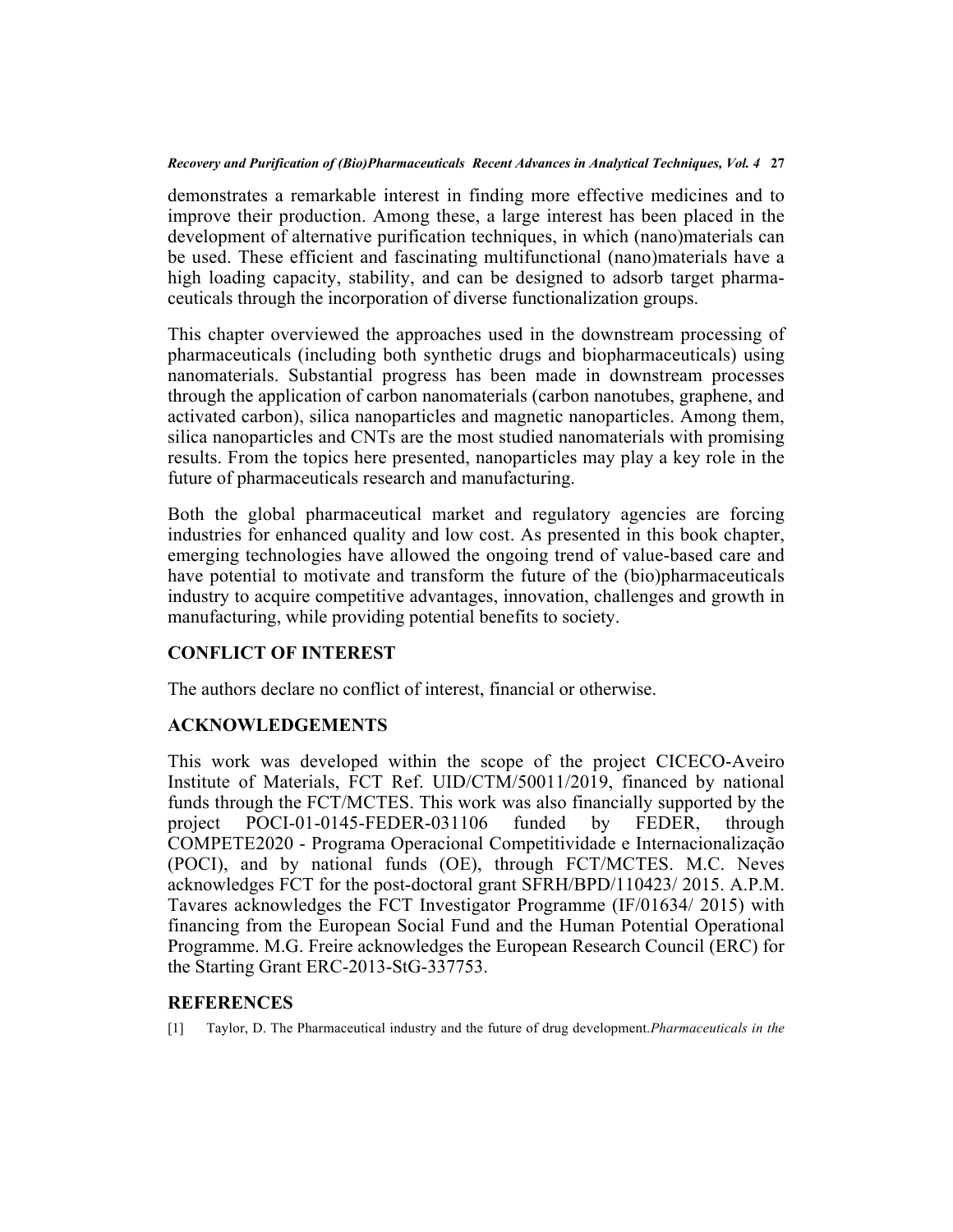*Environment*; Hester, R.E.; Harrison, R.M., Eds.; The Royal Society of Chemistry, **2015**, pp. 1-33. [<http://dx.doi.org/10.1039/9781782622345-00001>]

- <span id="page-27-0"></span>[2] Würmseher, M.; Firmin, L. Nanobiotech in big pharma: a business perspective. *Nanomedicine (Lond.),* **2017**, *12*(5), 535-543. [<http://dx.doi.org/10.2217/nnm-2016-0348>] [PMID: [28178881\]](http://www.ncbi.nlm.nih.gov/pubmed/28178881)
- <span id="page-27-1"></span>[3] Iheanacho, I. Big Pharma: How the world's biggest drug companies control illness. *BMJ,* **2006**, *332*(7542), 672.

[<http://dx.doi.org/10.1136/bmj.332.7542.672>]

<span id="page-27-2"></span>[4] Kalyanpur, M. Downstream Processing in the Biotechnology Industry. *Mol Biotechnol,* **2002**, *22*(1), 087-98. [[http://dx.doi.org/10.1385/MB:22:1:087\]](http://dx.doi.org/10.1385/MB:22:1:087)

<span id="page-27-3"></span>[5] Buchholz, S. Future manufacturing approaches in the chemical and pharmaceutical industry. *Chem Eng Process Process Intensif,* **2010**, *49*(10), 993-995.

- [[http://dx.doi.org/10.1016/j.cep.2010.08.010\]](http://dx.doi.org/10.1016/j.cep.2010.08.010)
- <span id="page-27-4"></span>[6] Lybecker, K.M. Fraser Institute [homepage on the Internet]. *The Biologics revolution in the production of drugs.,* [cited: July 12, 2016]; Available from: [https://www.fraserinstitute.org/studies/](https://www.fraserinstitute.org/studies/biologics-revolution-in-the-production-of-drugs) [biologics-revolution-in-the-production-of-drugs](https://www.fraserinstitute.org/studies/biologics-revolution-in-the-production-of-drugs)
- <span id="page-27-5"></span>[7] Geigert, J. *The challenge of CMC regulatory compliance for biopharmaceuticals and other biologics,* 2nd ed; Springer, **2013**, pp. 1-338. [[http://dx.doi.org/10.1007/978-1-4614-6916-2\]](http://dx.doi.org/10.1007/978-1-4614-6916-2)
- <span id="page-27-6"></span>[8] Walsh, G. Biopharmaceutical benchmarks 2014. *Nat. Biotechnol.,* **2014**, *32*(10), 992-1000. [<http://dx.doi.org/10.1038/nbt.3040>] [PMID: [25299917\]](http://www.ncbi.nlm.nih.gov/pubmed/25299917)
- <span id="page-27-7"></span>[9] Tsang, L.; Cortez, N. Biopharmaceuticals: Definition and Regulation. In: *Pharmaceutical Sciences Encyclopedia: Drug Discovery, Development, and Manufacturing John Wiley & Sons, Inc*; , **2010**; pp. 1-8.
- <span id="page-27-8"></span>[10] Guiochon, G.; Beaver, L.A. Separation science is the key to successful biopharmaceuticals. *J. Chromatogr. A,* **2011**, *1218*(49), 8836-8858. [<http://dx.doi.org/10.1016/j.chroma.2011.09.008>] [PMID: [21982447\]](http://www.ncbi.nlm.nih.gov/pubmed/21982447)
- <span id="page-27-9"></span>[11] The, M.J. Human insulin: DNA technology's first drug. *Am. J. Hosp. Pharm.,* **1989**, *46*(11) Suppl. 2, S9-S11. [PMID: [2690608](http://www.ncbi.nlm.nih.gov/pubmed/2690608)]
- <span id="page-27-10"></span>[12] Kretzmer, G. Industrial processes with animal cells. *Appl. Microbiol. Biotechnol.,* **2002**, *59*(2-3), 135- 142.

[<http://dx.doi.org/10.1007/s00253-002-0991-y>] [PMID: [12111138\]](http://www.ncbi.nlm.nih.gov/pubmed/12111138)

- <span id="page-27-11"></span>[13] Sanchez-Garcia, L.; Martín, L.; Mangues, R.; Ferrer-Miralles, N.; Vázquez, E.; Villaverde, A. Recombinant pharmaceuticals from microbial cells: a 2015 update. *Microb. Cell Fact.,* **2016**, *15*(1), 33. [<http://dx.doi.org/10.1186/s12934-016-0437-3>] [PMID: [26861699\]](http://www.ncbi.nlm.nih.gov/pubmed/26861699)
- <span id="page-27-12"></span>[14] Rosa, P.A.J.; Ferreira, I.F.; Azevedo, A.M.; Aires-Barros, M.R. Aqueous two-phase systems: A viable platform in the manufacturing of biopharmaceuticals. *J. Chromatogr. A,* **2010**, *1217*(16), 2296-2305. [<http://dx.doi.org/10.1016/j.chroma.2009.11.034>] [PMID: [19962707\]](http://www.ncbi.nlm.nih.gov/pubmed/19962707)
- <span id="page-27-13"></span>[15] Morrow, T.; Felcone, L.H. Defining the difference: What makes biologics unique. *Biotechnol. Healthc.,* **2004**, *1*(4), 24-29. [PMID: [23393437\]](http://www.ncbi.nlm.nih.gov/pubmed/23393437)
- <span id="page-27-14"></span>[16] Ledón, N.; Lage, A. Biosimilars and the real world. *MEDICC Rev.,* **2017**, *19*(4), 9-14.
- <span id="page-27-15"></span>[17] Rader, R.A. (Re)defining biopharmaceutical. *Nat. Biotechnol.,* **2008**, *26*(7), 743-751. [<http://dx.doi.org/10.1038/nbt0708-743>] [PMID: [18612293\]](http://www.ncbi.nlm.nih.gov/pubmed/18612293)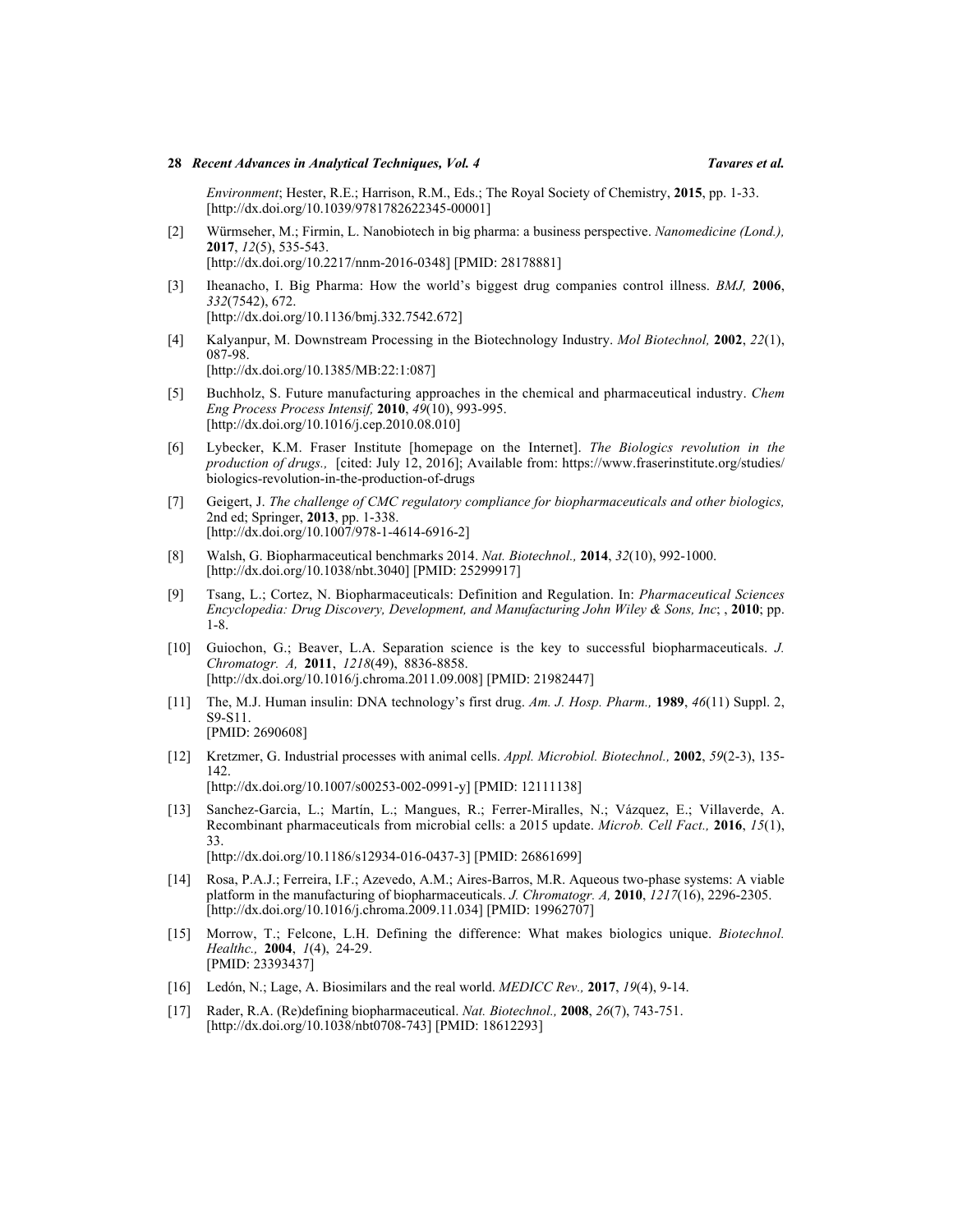- <span id="page-28-0"></span>[18] Genazzani, A.A.; Biggio, G.; Caputi, A.P.; Del Tacca, M.; Drago, F.; Fantozzi, R.; Canonico, P.L. Biosimilar drugs : concerns and opportunities. *BioDrugs,* **2007**, *21*(6), 351-356. [<http://dx.doi.org/10.2165/00063030-200721060-00003>] [PMID: [18020619\]](http://www.ncbi.nlm.nih.gov/pubmed/18020619)
- <span id="page-28-1"></span>[19] Azevedo, V.; Hassett, B.; Fonseca, J.E.; Atsumi, T.; Coindreau, J.; Jacobs, I.; Mahgoub, E.; O'Brien, J.; Singh, E.; Vicik, S.; Fitzpatrick, B. Differentiating biosimilarity and comparability in biotherapeutics. *Clin. Rheumatol.,* **2016**, *35*(12), 2877-2886. [<http://dx.doi.org/10.1007/s10067-016-3427-2>] [PMID: [27734233\]](http://www.ncbi.nlm.nih.gov/pubmed/27734233)
- <span id="page-28-2"></span>[20] Morais, J.A.G.; Lobato, Mdo.R. The new European Medicines Agency guideline on the investigation of bioequivalence. *Basic Clin. Pharmacol. Toxicol.,* **2010**, *106*(3), 221-225. [[http://dx.doi.org/10.1111/j.1742-7843.2009.00518.x\]](http://dx.doi.org/10.1111/j.1742-7843.2009.00518.x) [PMID: [20070293](http://www.ncbi.nlm.nih.gov/pubmed/20070293)]
- <span id="page-28-3"></span>[21] Beck, A.; Reichert, J.M. Approval of the first biosimilar antibodies in Europe: a major landmark for the biopharmaceutical industry. *MAbs,* **2013**, *5*(5), 621-623. [<http://dx.doi.org/10.4161/mabs.25864>] [PMID: [23924791\]](http://www.ncbi.nlm.nih.gov/pubmed/23924791)
- [22] Khraishi, M.; Stead, D.; Lukas, M.; Scotte, F.; Schmid, H. Biosimilars: A multidisciplinary perspective. *Clin. Ther.,* **2016**, *38*(5), 1238-1249. [[http://dx.doi.org/10.1016/j.clinthera.2016.02.023\]](http://dx.doi.org/10.1016/j.clinthera.2016.02.023) [PMID: [26988243](http://www.ncbi.nlm.nih.gov/pubmed/26988243)]
- <span id="page-28-4"></span>[23] Stevenson, J.G.; Popovian, R.; Jacobs, I.; Hurst, S.; Shane, L.G. Biosimilars: practical considerations for pharmacists. *Ann. Pharmacother.,* **2017**, *51*(7), 590-602. [<http://dx.doi.org/10.1177/1060028017690743>] [PMID: [28176529\]](http://www.ncbi.nlm.nih.gov/pubmed/28176529)
- <span id="page-28-5"></span>[24] Jacobs, I.; Petersel, D.; Isakov, L.; Lula, S.; Lea Sewell, K. Biosimilars for the Treatment of Chronic Inflammatory Diseases: A Systematic Review of Published Evidence. *BioDrugs,* **2016**, *30*(6), 525- 570. [<http://dx.doi.org/10.1007/s40259-016-0201-6>] [PMID: [27885553\]](http://www.ncbi.nlm.nih.gov/pubmed/27885553)
- <span id="page-28-6"></span>[25] Ramanan, S.; Grampp, G. Drift, evolution, and divergence in biologics and biosimilars manufacturing. *BioDrugs,* **2014**, *28*(4), 363-372. [[http://dx.doi.org/10.1007/s40259-014-0088-z\]](http://dx.doi.org/10.1007/s40259-014-0088-z) [PMID: [24567263](http://www.ncbi.nlm.nih.gov/pubmed/24567263)]
- <span id="page-28-7"></span>[26] Ebbers, H.C.; Chamberlain, P. Controversies in establishing biosimilarity: extrapolation of indications and global labeling practices. *BioDrugs,* **2016**, *30*(1), 1-8. [<http://dx.doi.org/10.1007/s40259-015-0154-1>] [PMID: [26758077\]](http://www.ncbi.nlm.nih.gov/pubmed/26758077)
- <span id="page-28-8"></span>[27] Mellstedt, H.; Niederwieser, D.; Ludwig, H. The challenge of biosimilars. *Ann. Oncol.,* **2008**, *19*(3), 411-419. [[http://dx.doi.org/10.1093/annonc/mdm345\]](http://dx.doi.org/10.1093/annonc/mdm345) [PMID: [17872902](http://www.ncbi.nlm.nih.gov/pubmed/17872902)]
- <span id="page-28-9"></span>[28] Fisher, A.C.; Lee, S.L.; Harris, D.P.; Buhse, L.; Kozlowski, S.; Yu, L.; Kopcha, M.; Woodcock, J. Advancing pharmaceutical quality: An overview of science and research in the U.S. FDA's Office of Pharmaceutical Quality. *Int. J. Pharm.,* **2016**, *515*(1-2), 390-402. [<http://dx.doi.org/10.1016/j.ijpharm.2016.10.038>] [PMID: [27773853\]](http://www.ncbi.nlm.nih.gov/pubmed/27773853)
- <span id="page-28-10"></span>[29] Swain, M.P.; Patra, M.; Patnaik, M. Excipients and Its Variation in Pharmaceutical Aerosol Formulation: a review. *Innov Int J Med Pharm Sci,* **2016**, *1*(1), 4-8.
- <span id="page-28-11"></span>[30] Eastgate, M.D.; Schmidt, M.A.; Fandrick, K.R. On the design of complex drug candidate syntheses in the pharmaceutical industry. *Nat. Rev. Chem.,* **2017**, *1*, 1-16.
- <span id="page-28-12"></span>[31] Larsson, D.G.J. Pollution from drug manufacturing: review and perspectives. *Philos. Trans. R. Soc. Lond. B Biol. Sci.,* **2014**, *369*(1656), 20130571. [<http://dx.doi.org/10.1098/rstb.2013.0571>] [PMID: [25405961\]](http://www.ncbi.nlm.nih.gov/pubmed/25405961)
- <span id="page-28-13"></span>[32] O'Connor, T.F.; Yu, L.X.; Lee, S.L. Emerging technology: A key enabler for modernizing pharmaceutical manufacturing and advancing product quality. *Int. J. Pharm.,* **2016**, *509*(1-2), 492-498. [<http://dx.doi.org/10.1016/j.ijpharm.2016.05.058>] [PMID: [27260134\]](http://www.ncbi.nlm.nih.gov/pubmed/27260134)
- <span id="page-28-14"></span>[33] *Pharmaceutical CGMPs for the 21s Century - A risk-based approach*; Food and Drug Administration,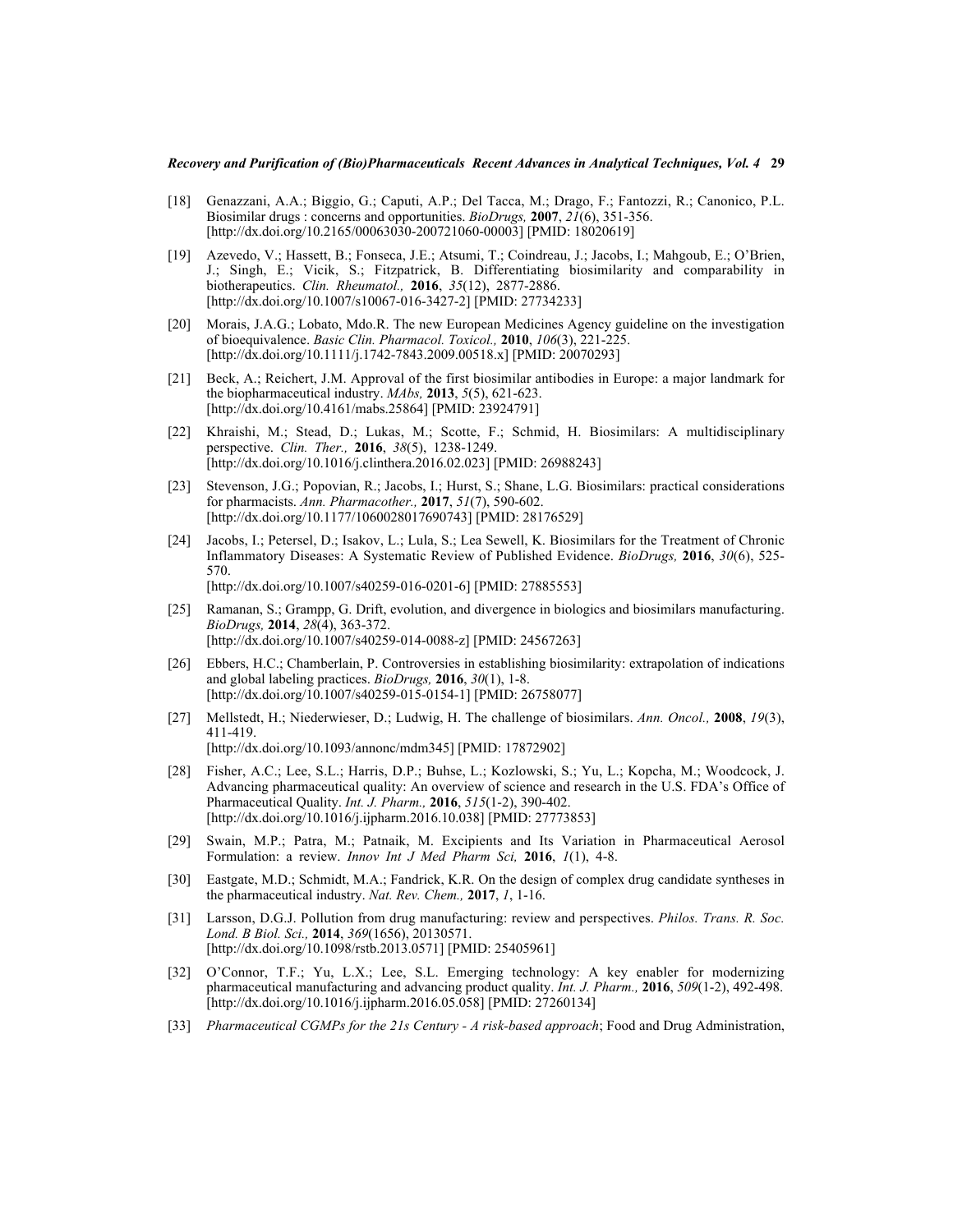**2004**.

- <span id="page-29-0"></span>[34] Teżyk, M.; Milanowski, B.; Ernst, A.; Lulek, J. Recent progress in continuous and semi-continuous processing of solid oral dosage forms: a review. *Drug Dev. Ind. Pharm.,* **2016**, *42*(8), 1195-1214. [<http://dx.doi.org/10.3109/03639045.2015.1122607>] [PMID: [26592545\]](http://www.ncbi.nlm.nih.gov/pubmed/26592545)
- <span id="page-29-1"></span>[35] Lee, S.L.; O'Connor, T.F.; Yang, X.; Cruz, C.N.; Chatterjee, S.; Madurawe, R.D. Modernizing pharmaceutical manufacturing: from batch to continuous production. *J. Pharm. Innov.,* **2015**, *10*(3), 191-199.

[<http://dx.doi.org/10.1007/s12247-015-9215-8>]

- <span id="page-29-2"></span>[36] Allison, G.; Cain, Y.T.; Cooney, C.; Garcia, T.; Bizjak, T.G.; Holte, O. Regulatory and quality considerations for continuous manufacturing May 20-21, 2014 continuous manufacturing symposium. *J. Pharm. Sci.,* **2015**, *104*(3), 803-812. [[http://dx.doi.org/10.1002/jps.24324\]](http://dx.doi.org/10.1002/jps.24324)
- <span id="page-29-3"></span>[37] Langhauser, K. Pharmaceutical manufacturing [homepage on the Internet]. *Janssen's Historic FDA Approval.,* [cited: April 13, 2016]; Available from: [https://www.pharmamanufacturing.com/articles/](https://www.pharmamanufacturing.com/articles/2016/janssens-historic-fda-approval/) [2016/janssens-historic-fda-approval/](https://www.pharmamanufacturing.com/articles/2016/janssens-historic-fda-approval/)
- <span id="page-29-4"></span>[38] Norman, J.; Madurawe, R.D.; Moore, C.M.V.; Khan, M.A.; Khairuzzaman, A. A new chapter in pharmaceutical manufacturing: 3D-printed drug products. *Adv. Drug Deliv. Rev.,* **2017**, *108*, 39-50. [<http://dx.doi.org/10.1016/j.addr.2016.03.001>] [PMID: [27001902\]](http://www.ncbi.nlm.nih.gov/pubmed/27001902)
- <span id="page-29-5"></span>[39] Kolakovic, R.; Viitala, T.; Ihalainen, P.; Genina, N.; Peltonen, J.; Sandler, N. Printing technologies in fabrication of drug delivery systems. *Expert Opin. Drug Deliv.,* **2013**, *10*(12), 1711-1723. [[http://dx.doi.org/10.1517/17425247.2013.859134\]](http://dx.doi.org/10.1517/17425247.2013.859134) [PMID: [24256326](http://www.ncbi.nlm.nih.gov/pubmed/24256326)]
- <span id="page-29-6"></span>[40] Goyanes, A.; Chang, H.; Sedough, D.; Hatton, G.B.; Wang, J.; Buanz, A.; Gaisford, S.; Basit, A.W. Fabrication of controlled-release budesonide tablets *via* desktop (FDM) 3D printing. *Int. J. Pharm.,* **2015**, *496*(2), 414-420. [<http://dx.doi.org/10.1016/j.ijpharm.2015.10.039>] [PMID: [26481468\]](http://www.ncbi.nlm.nih.gov/pubmed/26481468)
- <span id="page-29-7"></span>[41] Pardeike, J.; Strohmeier, D.M.; Schrödl, N.; Voura, C.; Gruber, M.; Khinast, J.G.; Zimmer, A. Nanosuspensions as advanced printing ink for accurate dosing of poorly soluble drugs in personalized medicines. *Int. J. Pharm.,* **2011**, *420*(1), 93-100. [<http://dx.doi.org/10.1016/j.ijpharm.2011.08.033>] [PMID: [21889582\]](http://www.ncbi.nlm.nih.gov/pubmed/21889582)
- <span id="page-29-8"></span>[42] Vulto, A.G.; Jaquez, O.A. The process defines the product: what really matters in biosimilar design and production? *Rheumatology (Oxford),* **2017**, *56*(4) suppl\_4, iv14-iv29. [<http://dx.doi.org/10.1093/rheumatology/kex278>] [PMID: [28903544\]](http://www.ncbi.nlm.nih.gov/pubmed/28903544)
- <span id="page-29-9"></span>[43] Kantardjieff, A.; Zhou, W. Mammalian cell cultures for biologics manufacturing. *Adv. Biochem. Eng. Biotechnol.,* **2014**, *139*(129), 1-9. [PMID: [24258145\]](http://www.ncbi.nlm.nih.gov/pubmed/24258145)
- <span id="page-29-10"></span>[44] Spadiut, O.; Capone, S.; Krainer, F.; Glieder, A.; Herwig, C. Microbials for the production of monoclonal antibodies and antibody fragments. *Trends Biotechnol.,* **2014**, *32*(1), 54-60. [[http://dx.doi.org/10.1016/j.tibtech.2013.10.002\]](http://dx.doi.org/10.1016/j.tibtech.2013.10.002) [PMID: [24183828](http://www.ncbi.nlm.nih.gov/pubmed/24183828)]
- <span id="page-29-11"></span>[45] Berkowitz, S.A.; Engen, J.R.; Mazzeo, J.R.; Jones, G.B. Analytical tools for characterizing biopharmaceuticals and the implications for biosimilars. *Nat. Rev. Drug Discov.,* **2012**, *11*(7), 527- 540. [<http://dx.doi.org/10.1038/nrd3746>] [PMID: [22743980\]](http://www.ncbi.nlm.nih.gov/pubmed/22743980)
- <span id="page-29-12"></span>[46] Conner, J.; Wuchterl, D.; Lopez, M.; Minshall, B.; Prusti, R.; Boclair, D. *The Biomanufacturing of Biotechnology Products. Biotechnology Entrepreneurship: Starting, Managing, and Leading Biotech Companies*; Elsevier, **2014**, pp. 351-385. [<http://dx.doi.org/10.1016/B978-0-12-404730-3.00026-9>]
- <span id="page-29-13"></span>[47] Higsmith, J. BCC Research [homepage on the Internet]. *Separation Systems for Commercial Biotechnology – Code: BIO011F.,* [cited: August 2013]; Available from: [https://www.](https://www.bccresearch.com/market-research/biotechnology/separation-systems-commercial-biotechnology-bio011f.html)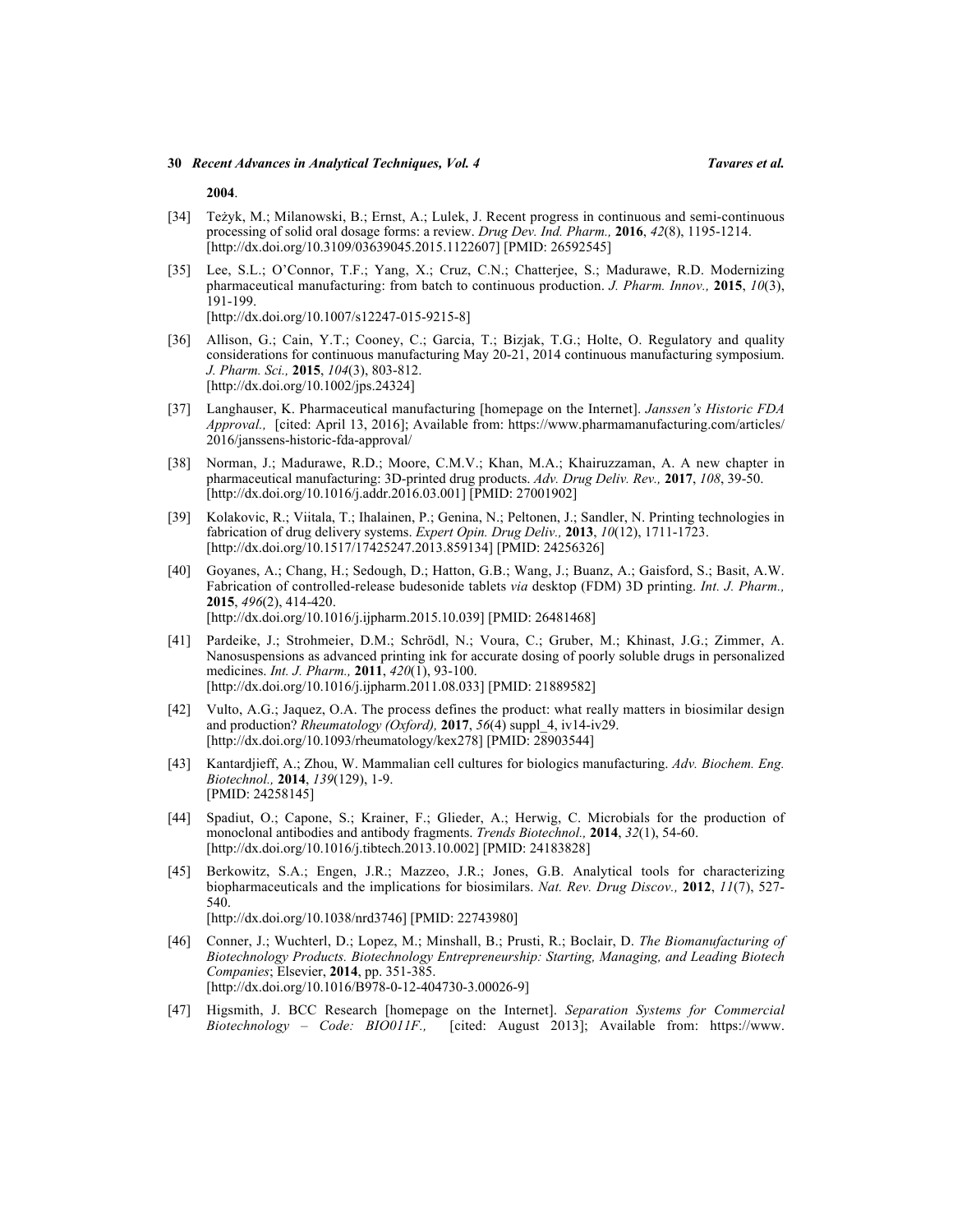[bccresearch.com/market-research/biotechnology/separation-systems-commerc](https://www.bccresearch.com/market-research/biotechnology/separation-systems-commercial-biotechnology-bio011f.html)[al-biotechnology-bio011f.html](https://www.bccresearch.com/market-research/biotechnology/separation-systems-commercial-biotechnology-bio011f.html)

- <span id="page-30-0"></span>[48] Hanke, A.T.; Ottens, M. Purifying biopharmaceuticals: knowledge-based chromatographic process development. *Trends Biotechnol.,* **2014**, *32*(4), 210-220. [[http://dx.doi.org/10.1016/j.tibtech.2014.02.001\]](http://dx.doi.org/10.1016/j.tibtech.2014.02.001) [PMID: [24630477](http://www.ncbi.nlm.nih.gov/pubmed/24630477)]
- <span id="page-30-1"></span>[49] Bao, Y.; Shi, C.; Wang, T.; Li, X.; Ma, J. Recent progress in hollow silica: Template synthesis, morphologies and applications. *Microporous Mesoporous Mater.,* **2016**, *227*, 121-136. [<http://dx.doi.org/10.1016/j.micromeso.2016.02.040>]
- <span id="page-30-2"></span>[50] Sun, B.; Zhou, G.; Zhang, H. Synthesis, functionalization, and applications of morphologycontrollable silica-based nanostructures: A review. *Prog. Solid State Chem.,* **2016**, *44*(1), 1-19. [[http://dx.doi.org/10.1016/j.progsolidstchem.2016.01.001\]](http://dx.doi.org/10.1016/j.progsolidstchem.2016.01.001)
- <span id="page-30-3"></span>[51] Ciriminna, R.; Fidalgo, A.; Pandarus, V.; Béland, F.; Ilharco, L.M.; Pagliaro, M. The sol-gel route to advanced silica-based materials and recent applications. *Chem. Rev.,* **2013**, *113*(8), 6592-6620. [<http://dx.doi.org/10.1021/cr300399c>] [PMID: [23782155\]](http://www.ncbi.nlm.nih.gov/pubmed/23782155)
- <span id="page-30-4"></span>[52] Ren-Qi, W.; Teng-Teng, O.; Siu-Choon, N.; Weihua, T. Recent advances in pharmaceutical separations with supercritical fluid chromatography using chiral stationary phases. TrAC -. *Trends Analyt. Chem.,* **2012**, *37*, 83-100. [[http://dx.doi.org/10.1016/j.trac.2012.02.012\]](http://dx.doi.org/10.1016/j.trac.2012.02.012)
- <span id="page-30-5"></span>[53] Barroso, T.; Lourenço, A.; Araújo, M.; Bonifácio, V.D.B.; Roque, A.C.A.; Aguiar-Ricardo, A. A green approach toward antibody purification: a sustainable biomimetic ligand for direct immobilization on (bio)polymeric supports. *J. Mol. Recognit.,* **2013**, *26*(12), 662-671. [<http://dx.doi.org/10.1002/jmr.2309>] [PMID: [24277611\]](http://www.ncbi.nlm.nih.gov/pubmed/24277611)
- <span id="page-30-6"></span>[54] Rosa, P.A.J.; Azevedo, A.M.; Sommerfeld, S.; Bäcker, W.; Aires-Barros, M.R. Aqueous two-phase extraction as a platform in the biomanufacturing industry: economical and environmental sustainability. *Biotechnol. Adv.,* **2011**, *29*(6), 559-567. [[http://dx.doi.org/10.1016/j.biotechadv.2011.03.006\]](http://dx.doi.org/10.1016/j.biotechadv.2011.03.006) [PMID: [21501680](http://www.ncbi.nlm.nih.gov/pubmed/21501680)]
- <span id="page-30-7"></span>[55] Qian, H.; Li, C.; Zhang, Y.; Lin, Z. Efficient isolation of immunoglobulin G by paramagnetic polymer beads modified with 2-mercapto-4-mythyl-pyrimidine. *J. Immunol. Methods,* **2009**, *343*(2), 119-129. [<http://dx.doi.org/10.1016/j.jim.2009.02.001>] [PMID: [19374003\]](http://www.ncbi.nlm.nih.gov/pubmed/19374003)
- <span id="page-30-11"></span>[56] Lee, S.Y.; Ahn, C.Y.; Lee, J.; Lee, J.H.; Chang, J.H. Rapid and selective separation for mixed proteins with thiol functionalized magnetic nanoparticles. *Nanoscale Res. Lett.,* **2012**, *7*(1), 279. [<http://dx.doi.org/10.1186/1556-276X-7-279>] [PMID: [22650609\]](http://www.ncbi.nlm.nih.gov/pubmed/22650609)
- <span id="page-30-12"></span>[57] Qian, H.; Li, C.; Lin, Z.; Zhang, Y. Using thiophilic magnetic beads in purification of antibodies from human serum. *Colloids Surf. B Biointerfaces,* **2010**, *75*(1), 342-348. [[http://dx.doi.org/10.1016/j.colsurfb.2009.09.007\]](http://dx.doi.org/10.1016/j.colsurfb.2009.09.007) [PMID: [19783128](http://www.ncbi.nlm.nih.gov/pubmed/19783128)]
- <span id="page-30-13"></span>[58] Gagnon, P.; Toh, P.; Lee, J. High productivity purification of immunoglobulin G monoclonal antibodies on starch-coated magnetic nanoparticles by steric exclusion of polyethylene glycol. *J. Chromatogr. A,* **2014**, *1324*, 171-180. [<http://dx.doi.org/10.1016/j.chroma.2013.11.039>] [PMID: [24315125\]](http://www.ncbi.nlm.nih.gov/pubmed/24315125)
- <span id="page-30-8"></span>[59] Batalha, I.L.; Hussain, A.; Roque, A.C.A. Gum Arabic coated magnetic nanoparticles with affinity ligands specific for antibodies. *J. Mol. Recognit.,* **2010**, *23*(5), 462-471. [<http://dx.doi.org/10.1002/jmr.1013>] [PMID: [20119950\]](http://www.ncbi.nlm.nih.gov/pubmed/20119950)
- <span id="page-30-9"></span>[60] Barroso, T.; Temtem, M.; Hussain, A.; Aguiar-Ricardo, A.; Roque, A.C.A. Preparation and characterization of a cellulose affinity membrane for human immunoglobulin G (IgG) purification. *J. Membr. Sci.,* **2010**, *348*, 224-230. [<http://dx.doi.org/10.1016/j.memsci.2009.11.004>]
- <span id="page-30-10"></span>[61] Ma, Z.; Ramakrishna, S. Electrospun regenerated cellulose nanofiber affinity membrane functionalized with protein A/G for IgG purification. *J. Membr. Sci.,* **2008**, *319*, 23-28.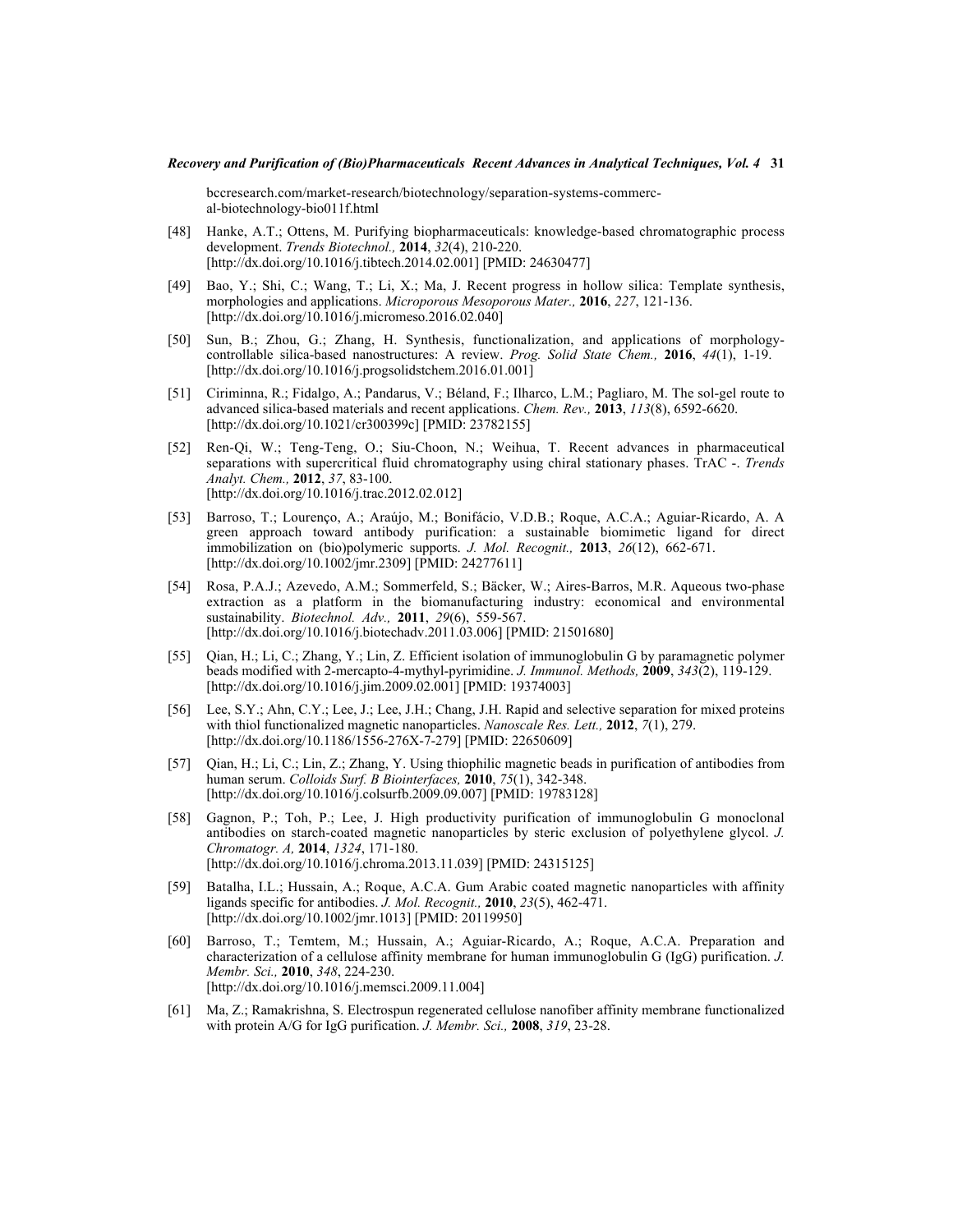[<http://dx.doi.org/10.1016/j.memsci.2008.03.045>]

- <span id="page-31-0"></span>[62] Santana, S.D.F.; Dhadge, V.L.; Roque, A.C.A. Dextran-coated magnetic supports modified with a biomimetic ligand for IgG purification. *ACS Appl. Mater. Interfaces,* **2012**, *4*(11), 5907-5914. [[http://dx.doi.org/10.1021/am301551n\]](http://dx.doi.org/10.1021/am301551n) [PMID: [23098183](http://www.ncbi.nlm.nih.gov/pubmed/23098183)]
- <span id="page-31-1"></span>[63] Borlido, L.; Azevedo, A.M.; Roque, A.C.A.; Aires-Barros, M.R. Potential of boronic acid functionalized magnetic particles in the adsorption of human antibodies under mammalian cell culture conditions. *J. Chromatogr. A,* **2011**, *1218*(43), 7821-7827. [<http://dx.doi.org/10.1016/j.chroma.2011.08.084>] [PMID: [21937050\]](http://www.ncbi.nlm.nih.gov/pubmed/21937050)
- <span id="page-31-2"></span>[64] Hikosaka, R.; Nagata, F.; Tomita, M.; Kato, K. Optimization of pore structure and particle morphology of mesoporous silica for antibody adsorption for use in affinity chromatography. *Appl. Surf. Sci.,* **2016**, *384*, 27-35. [<http://dx.doi.org/10.1016/j.apsusc.2016.05.016>]
- <span id="page-31-5"></span>[65] Li, B.; Zou, X.; Zhao, Y.; Sun, L.; Li, S. Biofunctionalization of silica microspheres for protein separation. *Mater. Sci. Eng. C,* **2013**, *33*(5), 2595-2600. [[http://dx.doi.org/10.1016/j.msec.2013.02.030\]](http://dx.doi.org/10.1016/j.msec.2013.02.030) [PMID: [23623073](http://www.ncbi.nlm.nih.gov/pubmed/23623073)]
- <span id="page-31-4"></span>[66] Nakanishi, K.; Tomita, M.; Nakamura, H.; Kato, K. Specific binding of immunoglobulin G to protein A-mesoporous silica composites for affinity column chromatography. *J. Mater. Chem. B Mater. Biol. Med.,* **2013**, *1*, 6321-6328. [<http://dx.doi.org/10.1039/c3tb20998a>]
- <span id="page-31-3"></span>[67] Saylan, Y.; Üzek, R.; Uzun, L.; Denizli, A. Surface imprinting approach for preparing specific adsorbent for IgG separation. *J. Biomater. Sci. Polym. Ed.,* **2014**, *25*(9), 881-894. [[http://dx.doi.org/10.1080/09205063.2014.911569\]](http://dx.doi.org/10.1080/09205063.2014.911569) [PMID: [24779544](http://www.ncbi.nlm.nih.gov/pubmed/24779544)]
- <span id="page-31-6"></span>[68] Liu, Y.; Feng, J.; Xiao, Y.; Guo, Z.; Zhang, J.; Xue, X.; Ding, J.; Zhang, X.; Liang, X. Purification of active bufadienolides from toad skin by preparative reversed-phase liquid chromatography coupled with hydrophilic interaction chromatography. *J. Sep. Sci.,* **2010**, *33*(10), 1487-1494. [[http://dx.doi.org/10.1002/jssc.200900848\]](http://dx.doi.org/10.1002/jssc.200900848) [PMID: [20432230](http://www.ncbi.nlm.nih.gov/pubmed/20432230)]
- <span id="page-31-7"></span>[69] Yin, Y.; Wei, G.; Zou, X.; Zhao, Y. Functionalized hollow silica nanospheres for His-tagged protein purification. *Sens. Actuators B Chem.,* **2015**, *209*, 701-705. [[http://dx.doi.org/10.1016/j.snb.2014.12.049\]](http://dx.doi.org/10.1016/j.snb.2014.12.049)
- <span id="page-31-8"></span>[70] Soares, B.; Passos, H.; Freire, C.S.R.; Coutinho, J.A.P.; Silvestre, A.J.D.; Freire, M.G. Ionic liquids in chromatographic and electrophoretic techniques: toward additional improvements in the separation of natural compounds. *Green Chem.,* **2016**, *18*(17), 4582-4604. [<http://dx.doi.org/10.1039/C6GC01778A>] [PMID: [27667965\]](http://www.ncbi.nlm.nih.gov/pubmed/27667965)
- <span id="page-31-9"></span>[71] Van Doorslaer, C.; Wahlen, J.; Mertens, P.; Binnemans, K.; De Vos, D. Immobilization of molecular catalysts in supported ionic liquid phases. *Dalton Trans.,* **2010**, *39*(36), 8377-8390. [[http://dx.doi.org/10.1039/c001285h\]](http://dx.doi.org/10.1039/c001285h) [PMID: [20419187](http://www.ncbi.nlm.nih.gov/pubmed/20419187)]
- <span id="page-31-10"></span>[72] Lemus, J.; Palomar, J. Gilarranz M a., Rodriguez JJ. Characterization of Supported Ionic Liquid Phase (SILP) materials prepared from different supports. *Adsorption,* **2011**, *17*, 561-571. [<http://dx.doi.org/10.1007/s10450-011-9327-5>]
- <span id="page-31-11"></span>[73] Bi, W.; Zhou, J.; Row, K.H. Solid phase extraction of lactic acid from fermentation broth by anionexchangeable silica confined ionic liquids. *Talanta,* **2011**, *83*(3), 974-979. [<http://dx.doi.org/10.1016/j.talanta.2010.11.006>] [PMID: [21147346\]](http://www.ncbi.nlm.nih.gov/pubmed/21147346)
- <span id="page-31-12"></span>[74] Wen, J.; Xu, Y.; Li, H.; Lu, A.; Sun, S. Recent applications of carbon nanomaterials in fluorescence biosensing and bioimaging. *Chem. Commun. (Camb.),* **2015**, *51*(57), 11346-11358. [<http://dx.doi.org/10.1039/C5CC02887F>] [PMID: [25990681\]](http://www.ncbi.nlm.nih.gov/pubmed/25990681)
- <span id="page-31-13"></span>[75] Freitas, R.A. What is nanomedicine? Nanomedicine Nanotechnology. *Biol Med,* **2005**, *1*(1), 2-9. [PMID: [17462292\]](http://www.ncbi.nlm.nih.gov/pubmed/17462292)
- <span id="page-31-14"></span>[76] Chakrabarti, M.; Kiseleva, R.; Vertegel, A.; Ray, S.K. Carbon Nanomaterials for Drug Delivery and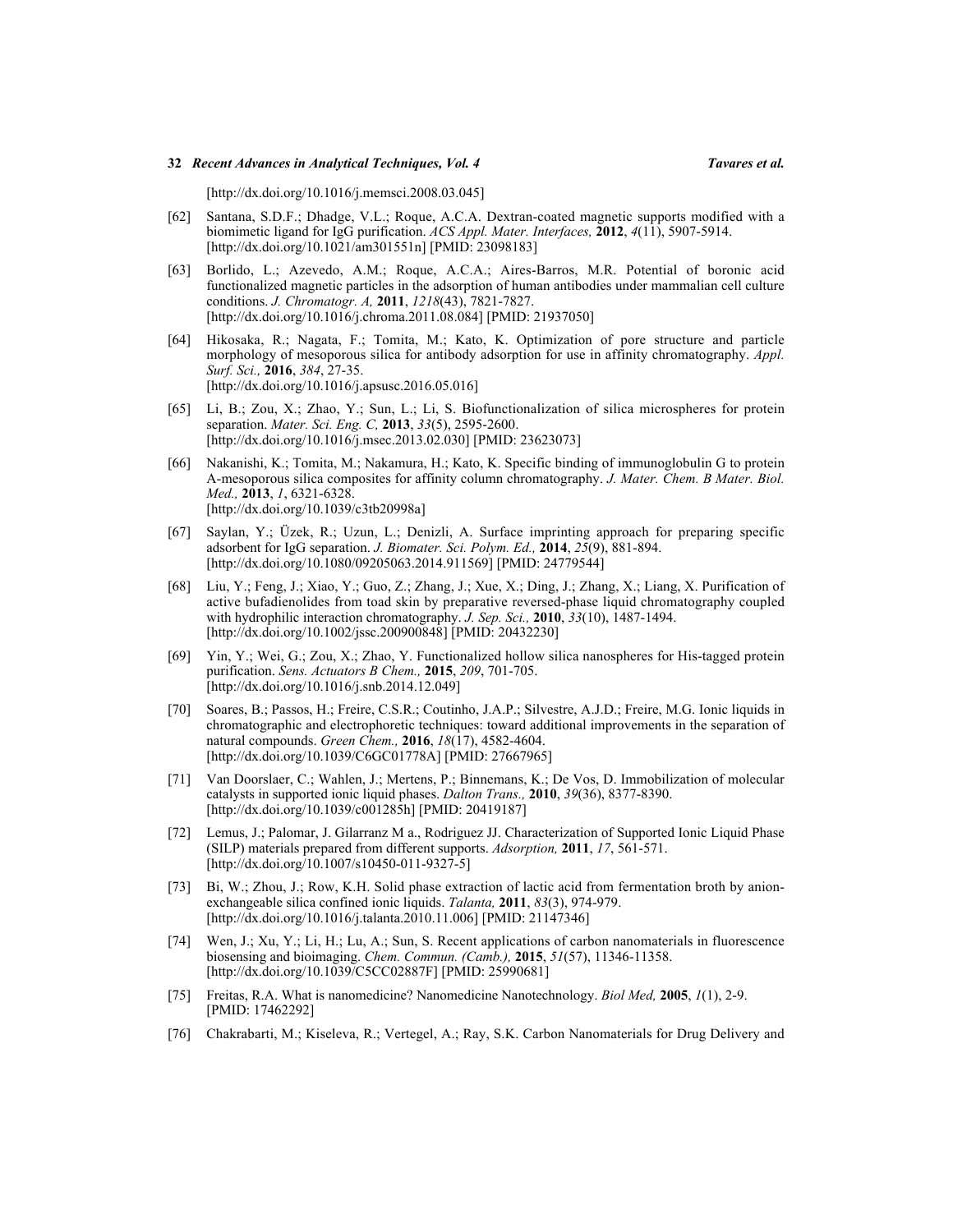Cancer Therapy. *J. Nanosci. Nanotechnol.,* **2015**, *15*(8), 5501-5511. [[http://dx.doi.org/10.1166/jnn.2015.10614\]](http://dx.doi.org/10.1166/jnn.2015.10614) [PMID: [26369109](http://www.ncbi.nlm.nih.gov/pubmed/26369109)]

- <span id="page-32-0"></span>[77] Silva, R.A.; Talío, M.C.; Luconi, M.O.; Fernández, L.P. Evaluation of carbon nanotubes as chiral selectors for continuous-flow enantiomeric separation of carvedilol with fluorescent detection. *J. Pharm. Biomed. Anal.,* **2012**, *70*, 631-635. [[http://dx.doi.org/10.1016/j.jpba.2012.06.031\]](http://dx.doi.org/10.1016/j.jpba.2012.06.031) [PMID: [22809671](http://www.ncbi.nlm.nih.gov/pubmed/22809671)]
- <span id="page-32-1"></span>[78] Yu, J.; Huang, D.; Huang, K.; Hong, Y. Preparation of Hydroxypropyl- β -cyclodextrin Cross-linked Multi-walled Carbon Nanotubes and Their Application in Enantioseparation of Clenbuterol. *Chin. J. Chem.,* **2011**, *29*, 893-897. [<http://dx.doi.org/10.1002/cjoc.201190185>]
- <span id="page-32-2"></span>[79] Niu, H.; Cai, Y.; Shi, Y.; Wei, F.; Liu, J.; Mou, S.; Jiang, G. Evaluation of carbon nanotubes as a solid-phase extraction adsorbent for the extraction of cephalosporins antibiotics, sulfonamides and phenolic compounds from aqueous solution. *Anal. Chim. Acta,* **2007**, *594*(1), 81-92. [<http://dx.doi.org/10.1016/j.aca.2007.05.017>] [PMID: [17560389\]](http://www.ncbi.nlm.nih.gov/pubmed/17560389)
- <span id="page-32-3"></span>[80] Xiao, D.; Dramou, P.; Xiong, N.; He, H.; Yuan, D.; Dai, H.; Li, H.; He, X.; Peng, J.; Li, N. Preparation of molecularly imprinted polymers on the surface of magnetic carbon nanotubes with a pseudo template for rapid simultaneous extraction of four fluoroquinolones in egg samples. *Analyst (Lond.),* **2013**, *138*(11), 3287-3296. [<http://dx.doi.org/10.1039/c3an36755j>] [PMID: [23620872\]](http://www.ncbi.nlm.nih.gov/pubmed/23620872)
- <span id="page-32-4"></span>[81] Chen, J.; Wang, Y.; Huang, Y.; Xu, K.; Li, N.; Wen, Q.; Zhou, Y. Magnetic multiwall carbon nanotubes modified with dual hydroxy functional ionic liquid for the solid-phase extraction of protein. *Analyst (Lond.),* **2015**, *140*(10), 3474-3483. [[http://dx.doi.org/10.1039/C5AN00201J\]](http://dx.doi.org/10.1039/C5AN00201J) [PMID: [25826781](http://www.ncbi.nlm.nih.gov/pubmed/25826781)]
- <span id="page-32-5"></span>[82] Ding, X.; Wang, Y.; Wang, Y.; Pan, Q.; Chen, J.; Huang, Y.; Xu, K. Preparation of magnetic chitosan and graphene oxide-functional guanidinium ionic liquid composite for the solid-phase extraction of protein. *Anal. Chim. Acta,* **2015**, *861*, 36-46. [<http://dx.doi.org/10.1016/j.aca.2015.01.004>] [PMID: [25702272\]](http://www.ncbi.nlm.nih.gov/pubmed/25702272)
- <span id="page-32-6"></span>[83] Liu, J-W.; Yang, T.; Chen, S.; Chen, X-W.; Wang, J-H. Nickel chelating functionalization of graphene composite for metal affinity membrane isolation of lysozyme. *J. Mater. Chem. B Mater. Biol. Med.,* **2013**, *1*(6), 810-818. [<http://dx.doi.org/10.1039/C2TB00334A>]
- <span id="page-32-7"></span>[84] Qu, Q.; Gu, C.; Hu, X. Capillary coated with graphene and graphene oxide sheets as stationary phase for capillary electrochromatography and capillary liquid chromatography. *Anal. Chem.,* **2012**, *84*(20), 8880-8890. [[http://dx.doi.org/10.1021/ac3023636\]](http://dx.doi.org/10.1021/ac3023636) [PMID: [22991893](http://www.ncbi.nlm.nih.gov/pubmed/22991893)]
- <span id="page-32-8"></span>[85] Liu, J.W.; Zhang, Q.; Chen, X.W.; Wang, J.H. Surface assembly of graphene oxide nanosheets on SiO2 particles for the selective isolation of hemoglobin. *Chemistry,* **2011**, *17*(17), 4864-4870. [[http://dx.doi.org/10.1002/chem.201003361\]](http://dx.doi.org/10.1002/chem.201003361) [PMID: [21404352](http://www.ncbi.nlm.nih.gov/pubmed/21404352)]
- <span id="page-32-9"></span>[86] Zhang, Y.; Liu, J-W.; Chen, X-W.; Wang, J-H. A three-dimensional amylopectin-reduced graphene oxide framework for efficient adsorption and removal of hemoglobin. *J. Mater. Chem. B Mater. Biol. Med.,* **2015**, *3*(6), 983-989. [<http://dx.doi.org/10.1039/C4TB01792G>]
- <span id="page-32-10"></span>[87] Chen, X.; Zheng, X.; Wang, X.; Wang, J. Graphene/Carbon Nanotube Aerogel with Ultra-high Adsorption Capacity for the Isolation of Hemoglobin. *Chem. J. Chin. Univ.,* **2015**, *36*(8), 1498-1504.
- <span id="page-32-11"></span>[88] Jolliffe, H.G.; Gerogiorgis, D.I. Plantwide design and economic evaluation of two Continuous Pharmaceutical Manufacturing (CPM) cases: Ibuprofen and artemisinin. *Comput. Chem. Eng.,* **2016**, *91*, 269-288. [[http://dx.doi.org/10.1016/j.compchemeng.2016.04.005\]](http://dx.doi.org/10.1016/j.compchemeng.2016.04.005)
- <span id="page-32-12"></span>[89] Rodriguez-Illera, M.; Ramires Ferreira Da Silva, A.; Boom, R.M.; Janssen, A.E.M. Recovery of a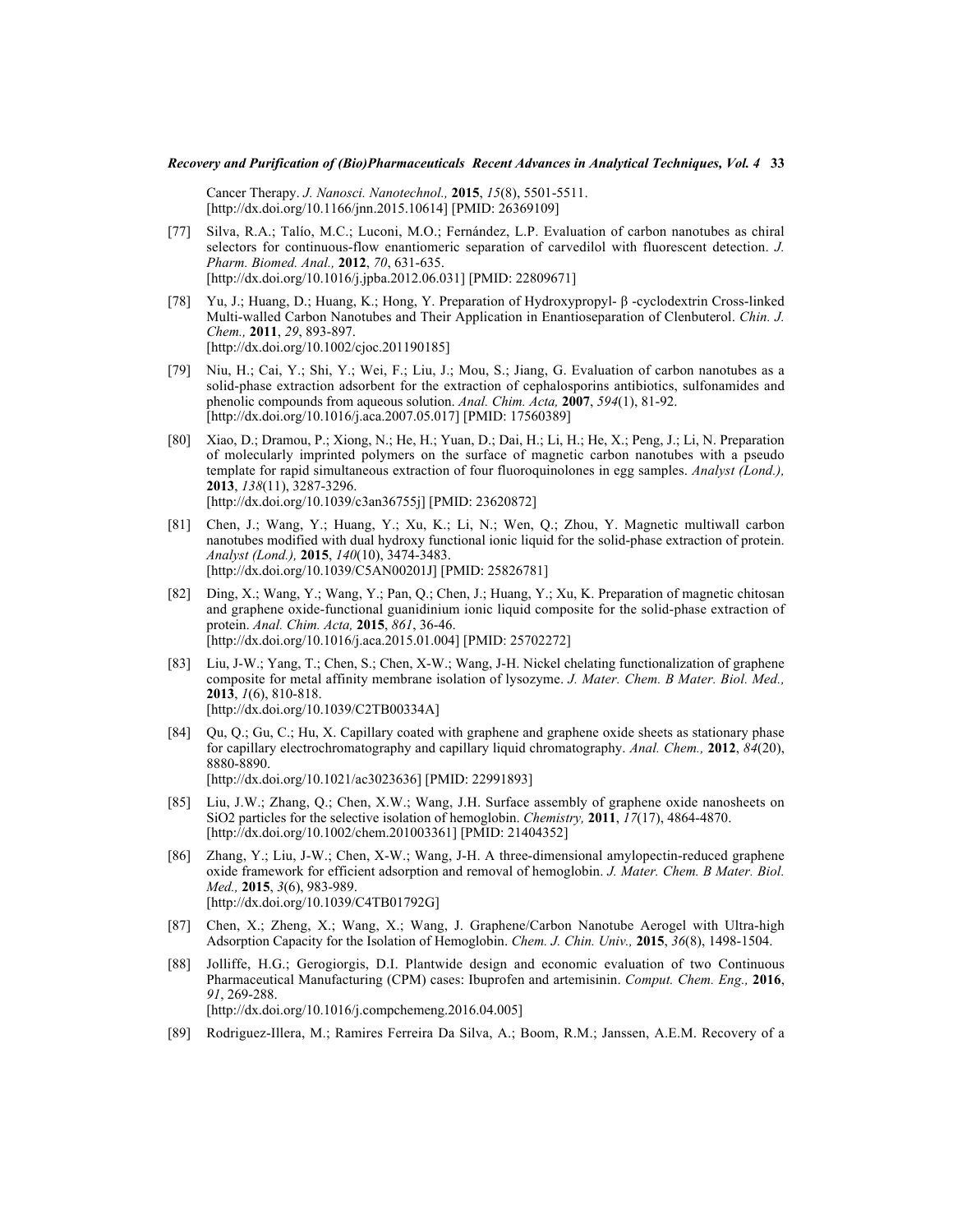bioactive tripeptide from a crude hydrolysate using activated carbon. *Food Bioprod. Process.,* **2015**, *94*(March), 255-262. [<http://dx.doi.org/10.1016/j.fbp.2014.03.002>]

- <span id="page-33-0"></span>[90] Feng, W.; Ji, P. Enzymes immobilized on carbon nanotubes. *Biotechnol. Adv.,* **2011**, *29*(6), 889-895. [[http://dx.doi.org/10.1016/j.biotechadv.2011.07.007\]](http://dx.doi.org/10.1016/j.biotechadv.2011.07.007) [PMID: [21820044](http://www.ncbi.nlm.nih.gov/pubmed/21820044)]
- <span id="page-33-1"></span>[91] Liang, X.; Liu, S.; Wang, S.; Guo, Y.; Jiang, S. Carbon-based sorbents: carbon nanotubes. *J. Chromatogr. A,* **2014**, *1357*, 53-67. [<http://dx.doi.org/10.1016/j.chroma.2014.04.039>] [PMID: [24792692\]](http://www.ncbi.nlm.nih.gov/pubmed/24792692)
- <span id="page-33-2"></span>[92] Vardharajula, S.; Ali, S.Z.; Tiwari, P.M.; Eroğlu, E.; Vig, K.; Dennis, V.A.; Singh, S.R. Functionalized carbon nanotubes: biomedical applications. *Int. J. Nanomedicine,* **2012**, *7*, 5361-5374. [PMID: [23091380\]](http://www.ncbi.nlm.nih.gov/pubmed/23091380)
- <span id="page-33-3"></span>[93] Mital, V. Carbon Nanotubes Surface Modifi cations: An Overview. *Surf Modif cation Nanotub Fill,* **2011**, 1-24.
- <span id="page-33-4"></span>[94] Serpell, C.J.; Kostarelos, K.; Davis, B.G. Can carbon nanotubes deliver on their promise in biology? Harnessing unique properties for unparalleled applications. *ACS Cent. Sci.,* **2016**, *2*(4), 190-200. [[http://dx.doi.org/10.1021/acscentsci.6b00005\]](http://dx.doi.org/10.1021/acscentsci.6b00005) [PMID: [27163049](http://www.ncbi.nlm.nih.gov/pubmed/27163049)]
- [95] Sajid, M.I.; Jamshaid, U.; Jamshaid, T.; Zafar, N.; Fessi, H.; Elaissari, A. Carbon nanotubes from synthesis to *in vivo* biomedical applications. *Int. J. Pharm.,* **2016**, *501*(1-2), 278-299. [<http://dx.doi.org/10.1016/j.ijpharm.2016.01.064>] [PMID: [26827920\]](http://www.ncbi.nlm.nih.gov/pubmed/26827920)
- <span id="page-33-5"></span>[96] Ravelo-Pérez, L.M.; Herrera-Herrera, A.V.; Hernández-Borges, J.; Rodríguez-Delgado, M.Á. Carbon nanotubes: Solid-phase extraction. *J. Chromatogr. A,* **2010**, *1217*(16), 2618-2641. [<http://dx.doi.org/10.1016/j.chroma.2009.10.083>] [PMID: [19914625\]](http://www.ncbi.nlm.nih.gov/pubmed/19914625)
- <span id="page-33-6"></span>[97] Ong, Y.T.; Ahmad, A.L.; Hussein, S.; Zein, S.; Tan, S.H. A review on carbon nanotubes in an environmental protection and green engineering perspective. *Braz. J. Chem. Eng.,* **2010**, *27*(02), 227- 242. [[http://dx.doi.org/10.1590/S0104-66322010000200002\]](http://dx.doi.org/10.1590/S0104-66322010000200002)
- <span id="page-33-7"></span>[98] El-Sheikh, A.H.; Sweileh, J.A.; Al-Degs, Y.S.; Insisi, A.A.; Al-Rabady, N. Critical evaluation and comparison of enrichment efficiency of multi-walled carbon nanotubes, C18 silica and activated carbon towards some pesticides from environmental waters. *Talanta,* **2008**, *74*(5), 1675-1680. [<http://dx.doi.org/10.1016/j.talanta.2007.09.005>] [PMID: [18371835\]](http://www.ncbi.nlm.nih.gov/pubmed/18371835)
- <span id="page-33-8"></span>[99] He, H; Pham-Huy, LA; Dramou, P; Xiao, D; Zuo, P; Pham-Huy, C Carbon nanotubes: Applications in pharmacy and medicine. *Biomed Res Int.,* **2013**. 2013.
- <span id="page-33-9"></span>[100] Nguyen, L.A.; He, H.; Pham-Huy, C. Chiral drugs: an overview. *Int. J. Biomed. Sci.,* **2006**, *2*(2), 85- 100. [PMID: [23674971\]](http://www.ncbi.nlm.nih.gov/pubmed/23674971)
- <span id="page-33-10"></span>[101] Xiao, D.; Dramou, P.; Xiong, N.; He, H.; Li, H.; Yuan, D.; Dai, H. Development of novel molecularly imprinted magnetic solid-phase extraction materials based on magnetic carbon nanotubes and their application for the determination of gatifloxacin in serum samples coupled with high performance liquid chromatography. *J. Chromatogr. A,* **2013**, *1274*, 44-53. [<http://dx.doi.org/10.1016/j.chroma.2012.12.011>] [PMID: [23290337\]](http://www.ncbi.nlm.nih.gov/pubmed/23290337)
- <span id="page-33-11"></span>[102] Sava, G. Pharmacological aspects and therapeutic applications of lysozymes. *EXS,* **1996**, *75*, 433-449. [[http://dx.doi.org/10.1007/978-3-0348-9225-4\\_22](http://dx.doi.org/10.1007/978-3-0348-9225-4_22)] [PMID: [8765312](http://www.ncbi.nlm.nih.gov/pubmed/8765312)]
- <span id="page-33-12"></span>[103] Geim, A.K.; Novoselov, K.S. The rise of graphene. *Nat. Mater.,* **2007**, *6*(3), 183-191. [<http://dx.doi.org/10.1038/nmat1849>] [PMID: [17330084\]](http://www.ncbi.nlm.nih.gov/pubmed/17330084)
- <span id="page-33-13"></span>[104] Chen, X.; Hai, X.; Wang, J. Graphene/graphene oxide and their derivatives in the separation/isolation and preconcentration of protein species: A review. *Anal. Chim. Acta,* **2016**, *922*, 1-10. [<http://dx.doi.org/10.1016/j.aca.2016.03.050>] [PMID: [27154826\]](http://www.ncbi.nlm.nih.gov/pubmed/27154826)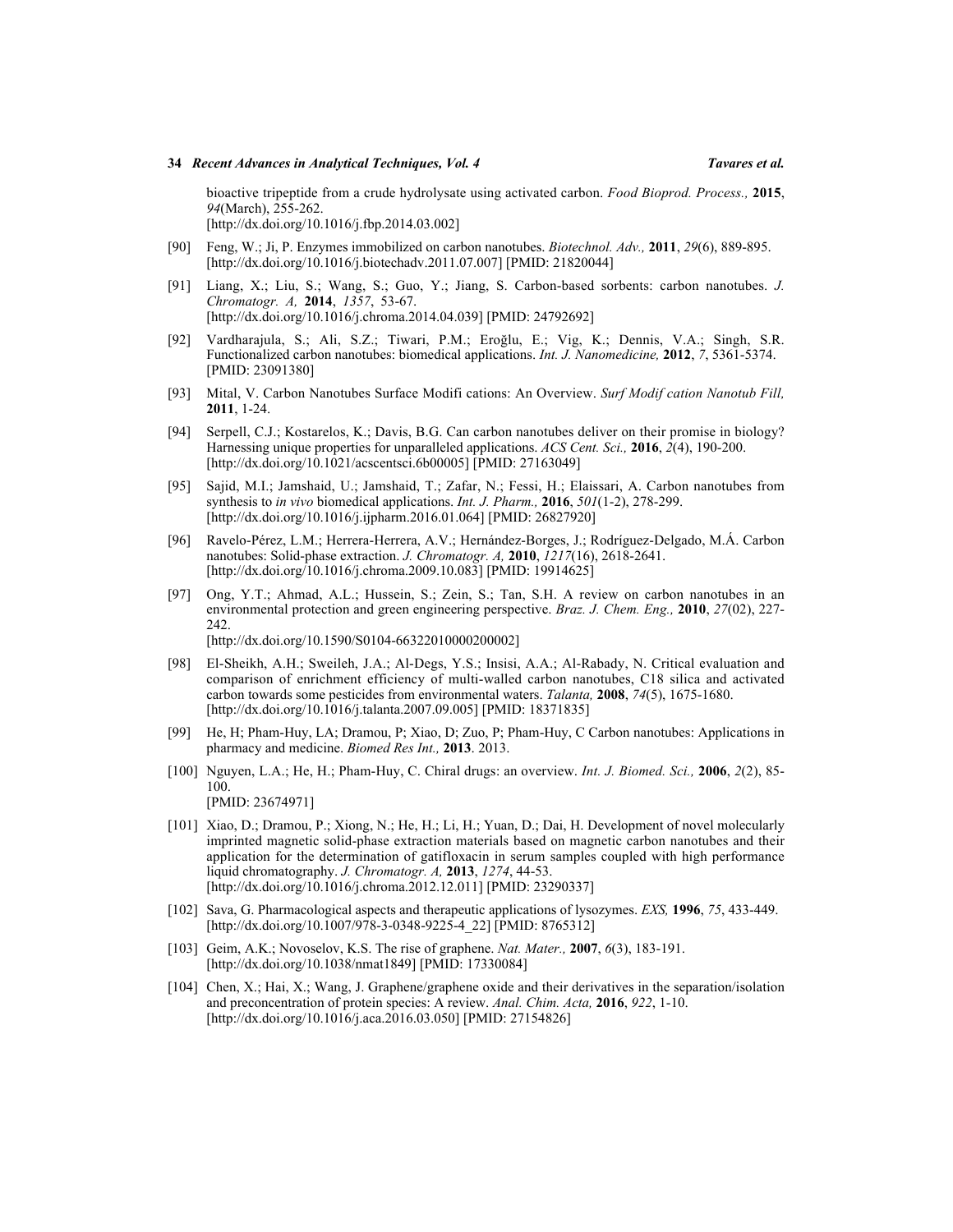- <span id="page-34-0"></span>[105] Randviir, E.P.; Brownson, D.A.C.; Banks, C.E. A decade of graphene research: Production, applications and outlook. *Mater. Today,* **2014**, *17*(9), 426-432. [<http://dx.doi.org/10.1016/j.mattod.2014.06.001>]
- <span id="page-34-1"></span>[106] Xia, X.H.; Chao, D.L.; Zhang, Y.Q.; Shen, Z.X.; Fan, H.J. Three-dimensional graphene and their integrated electrodes. *Nano Today,* **2014**, *9*(6), 785-807. [[http://dx.doi.org/10.1016/j.nantod.2014.12.001\]](http://dx.doi.org/10.1016/j.nantod.2014.12.001)
- <span id="page-34-2"></span>[107] Ma, Y.; Chen, Y. Three-dimensional graphene networks: synthesis, properties and applications. *NSR,* **2015**, *2*(1), 40-53.
- <span id="page-34-3"></span>[108] Tyagi, M.G.; Albert, A.P.; Tyagi, V.; Hema, R. Graphene nanomaterial and applications in Biomedical Scinces. *World J. Pharm. Pharm. Sci.,* **2013**, *3*(1), 339-345.
- <span id="page-34-4"></span>[109] Pilaniya, K.; Chandrawanshi, H.K.; Pilaniya, U.; Manchandani, P.; Jain, P.; Singh, N. Recent trends in the impurity profile of pharmaceuticals. *J. Adv. Pharm. Technol. Res.,* **2010**, *1*(3), 302-310. [<http://dx.doi.org/10.4103/0110-5558.72422>] [PMID: [22247862\]](http://www.ncbi.nlm.nih.gov/pubmed/22247862)
- <span id="page-34-5"></span>[110] Baron, F.A.; Benner, R.G.; Weinberg, A. United States Patent 3694508, 1972.
- <span id="page-34-6"></span>[111] Kharlamova, M.V.; Mochalin, V.N.; Lukatskaya, M.R.; Niu, J.; Presser, V.; Mikhalovsky, S. Adsorption of proteins in channels of carbon nanotubes: Effect of surface chemistry. *Mater. Express,* **2013**, *3*(1), 1-10. [<http://dx.doi.org/10.1166/mex.2013.1102>]
- <span id="page-34-7"></span>[112] Trindade, T.; Daniel, A.L. *Nanocomposite Particles for Bio-Applications: Materials and Bioapplications. Trindade T*; Stranford, P., Ed.; Daniel, AL, **2012**, pp. 3-5.
- <span id="page-34-8"></span>[113] Fields, C.; Li, P.; O'Mahony, J.J.; Lee, G.U. Advances in affinity ligand-functionalized nanomaterials for biomagnetic separation. *Biotechnol. Bioeng.,* **2016**, *113*(1), 11-25. [[http://dx.doi.org/10.1002/bit.25665\]](http://dx.doi.org/10.1002/bit.25665) [PMID: [26032605](http://www.ncbi.nlm.nih.gov/pubmed/26032605)]
- <span id="page-34-9"></span>[114] Yildiz, I. Applications of magnetic nanoparticles in biomedical separation and purification. *Nanotechnol. Rev.,* **2016**, *5*(3), 331. [[http://dx.doi.org/10.1515/ntrev-2015-0012\]](http://dx.doi.org/10.1515/ntrev-2015-0012)
- <span id="page-34-10"></span>[115] Chang, J.H.; Kang, K.H.; Choi, J.; Jeong, Y.K. High efficiency protein separation with organosilane assembled silica coated magnetic nanoparticles. *Superlattices Microstruct.,* **2008**, *44*(4–5), 442-448. [[http://dx.doi.org/10.1016/j.spmi.2007.12.006\]](http://dx.doi.org/10.1016/j.spmi.2007.12.006)
- <span id="page-34-11"></span>[116] Ferreira, J.A.; Daniel-da-Silva, A.L.; Alves, R.M.P.; Duarte, D.; Vieira, I.; Santos, L.L.; Vitorino, R.; Amado, F. Synthesis and optimization of lectin functionalized nanoprobes for the selective recovery of glycoproteins from human body fluids. *Anal. Chem.,* **2011**, *83*(18), 7035-7043. [[http://dx.doi.org/10.1021/ac200916j\]](http://dx.doi.org/10.1021/ac200916j) [PMID: [21809823](http://www.ncbi.nlm.nih.gov/pubmed/21809823)]
- <span id="page-34-12"></span>[117] Yao, S.; Yan, X.; Zhao, Y.; Li, B.; Sun, L. Selective binding and magnetic separation of histidinetagged proteins using Ni<sup>2+</sup>-decorated Fe<sub>3</sub>O<sub>4</sub>/hydroxyapatite composite nanoparticles. *Mater. Lett.*, **2014**, *126*, 97-100. [[http://dx.doi.org/10.1016/j.matlet.2014.04.022\]](http://dx.doi.org/10.1016/j.matlet.2014.04.022)
- <span id="page-34-15"></span>[118] Quaresma, P.; Osório, I.; Dória, G.; Carvalho, P.A.; Pereira, A.; Langer, J. Star-shaped magnetite@gold nanoparticles for protein magnetic separation and SERS detection. *RSC Advances,* **2014**, *4*(8), 3690-3698. [<http://dx.doi.org/10.1039/C3RA46762G>]
- <span id="page-34-13"></span>[119] Masthoff, I.C.; David, F.; Wittmann, C.; Garnweitner, G. Functionalization of magnetic nanoparticles with high-binding capacity for affinity separation of therapeutic proteins. *J. Nanopart. Res.,* **2014**, 16.
- <span id="page-34-14"></span>[120] Aygar, G.; Kaya, M.; Özkan, N.; Kocabıyık, S.; Volkan, M. Preparation of silica coated cobalt ferrite magnetic nanoparticles for the purification of histidine-tagged proteins. *J. Phys. Chem. Solids,* **2015**, *87*, 64-71.

[[http://dx.doi.org/10.1016/j.jpcs.2015.08.005\]](http://dx.doi.org/10.1016/j.jpcs.2015.08.005)